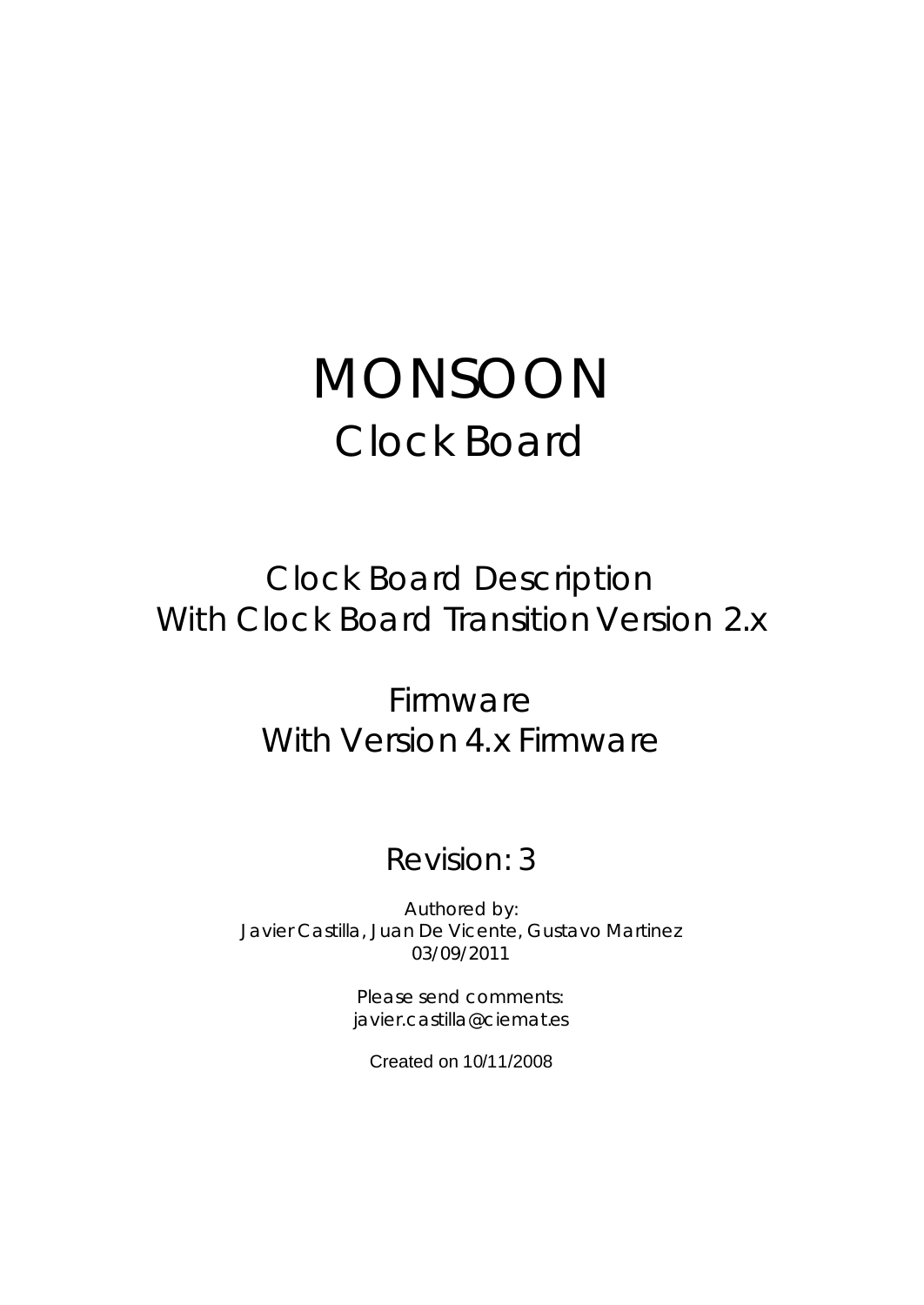## **Table of Contents**

| <b>Revision</b>                                                          |  |
|--------------------------------------------------------------------------|--|
|                                                                          |  |
|                                                                          |  |
|                                                                          |  |
|                                                                          |  |
|                                                                          |  |
|                                                                          |  |
|                                                                          |  |
|                                                                          |  |
|                                                                          |  |
|                                                                          |  |
|                                                                          |  |
|                                                                          |  |
|                                                                          |  |
|                                                                          |  |
|                                                                          |  |
|                                                                          |  |
|                                                                          |  |
|                                                                          |  |
|                                                                          |  |
|                                                                          |  |
| 1.4.2 Clock board Microsequencer Trigger Command Register (STARTMICRO)23 |  |
| 1.4.3 Clock High/Low Voltage Reg (CLKNAME_HIDAC/CLKNAME_LOWDAC)24        |  |
|                                                                          |  |
|                                                                          |  |
| 1.4.6 Clock Voltage Telemetry Mode Registers (CLK_TELCLKMODE)27          |  |
| 1.4.7 Supply Voltage Telemetry Mode Registers (CLK_TELSUPPLYMODE)28      |  |
| 1.4.8 Reference Voltage Telemetry Mode registers (CLK_TELREFMODE)28      |  |
| 1.4.9 Front Panel Clock Monitor Port Select Register (CLK_MUXSLCT)28     |  |
| 1.4.10 Power Supply Voltage Telemetry Data Reg (CLK_TELSUPPLYDATA)29     |  |
| 1.4.11 Reference Voltage Telemetry Data Registers (CLK_TELREFDATA) 29    |  |
| 1.4.12 Clock Voltage Telemetry Data Registers (CLK_TELCLKDATA) 30        |  |
| 1.4.13 Clock board Microsequencer Pattern Memory Reg (CLK_SEQPATMEM)30   |  |
| 1.4.14 Global Event Register (CLK_EVENT_REG) (not implemented)31         |  |
| 1.4.15 Front Panel LED Control Register (CLK_LEDCTL) 31                  |  |
|                                                                          |  |
|                                                                          |  |
|                                                                          |  |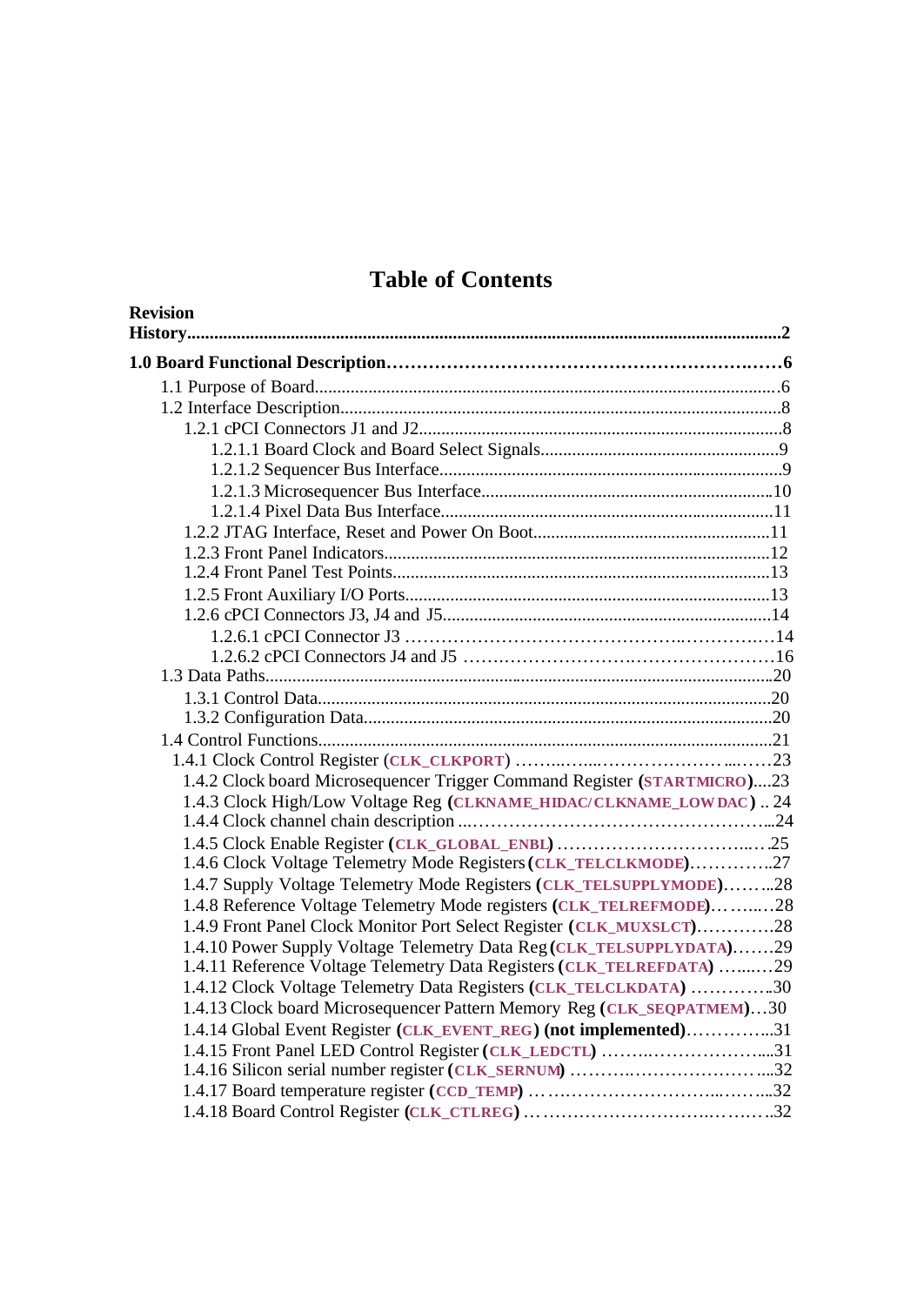| 1.4.20 Board Identity Code Register (CLK_IDENTREG) (CLK_RESET) 32   |  |
|---------------------------------------------------------------------|--|
| 1.4.21 Firmware Code Revision Register (CLK_FIRMVERS)(CLK_REBOOT)32 |  |
|                                                                     |  |
|                                                                     |  |
|                                                                     |  |
|                                                                     |  |
|                                                                     |  |
|                                                                     |  |
|                                                                     |  |
|                                                                     |  |
|                                                                     |  |
|                                                                     |  |
|                                                                     |  |
|                                                                     |  |
|                                                                     |  |
|                                                                     |  |

## **List of Figures**

| Figure 19 Response of Vertical line loaded with 50pF-100 ohms in Clock v1  40   |  |
|---------------------------------------------------------------------------------|--|
| Figure 20 Response of Horizontal line loaded with 30pF-470 ohms in Clock v1  40 |  |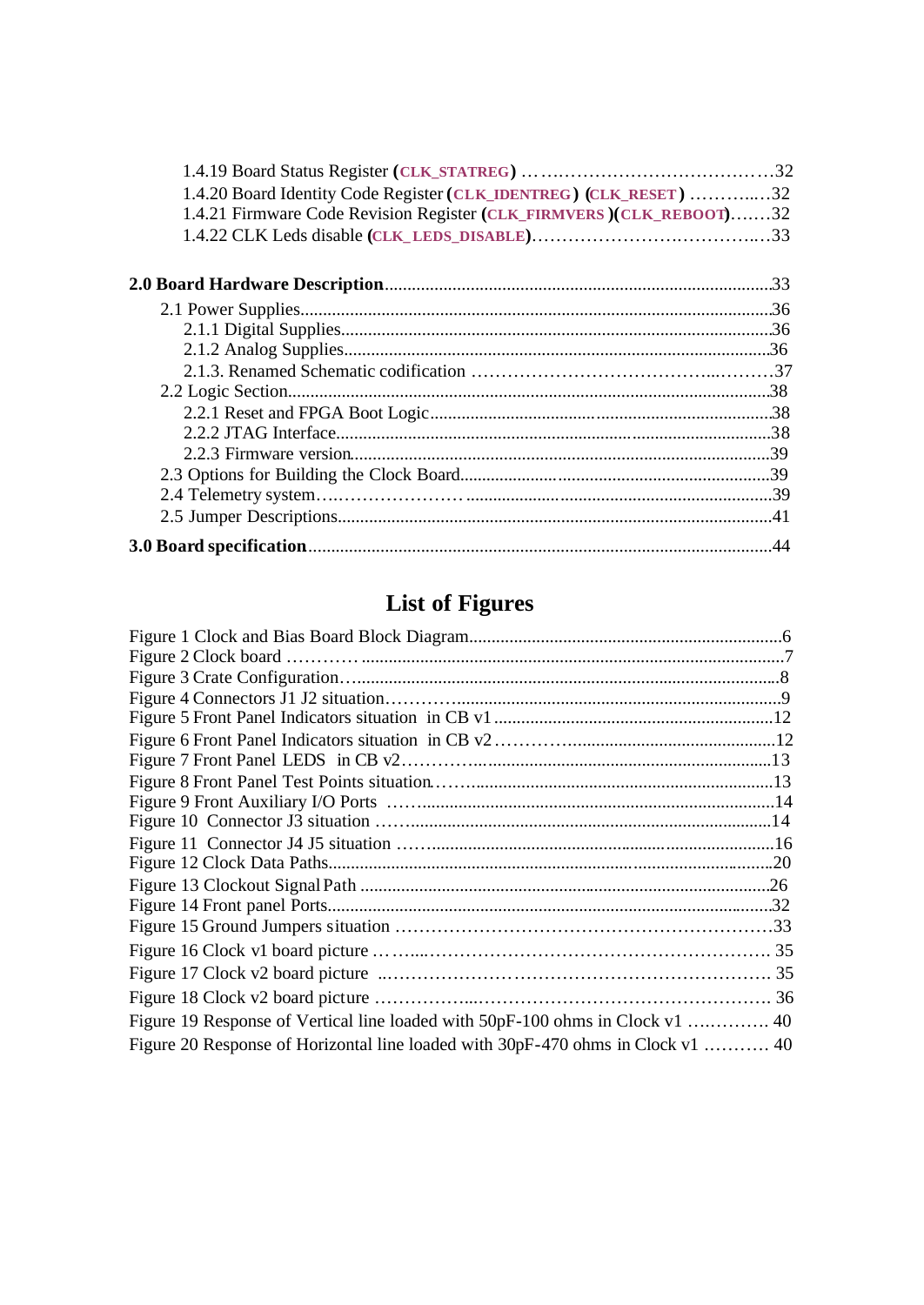## **List of Tables**

| Table 16 - Front Panel Clock Monitor Port Select Register Description 28 |  |
|--------------------------------------------------------------------------|--|
|                                                                          |  |
|                                                                          |  |
|                                                                          |  |
|                                                                          |  |
|                                                                          |  |
|                                                                          |  |
|                                                                          |  |
|                                                                          |  |
|                                                                          |  |
|                                                                          |  |
|                                                                          |  |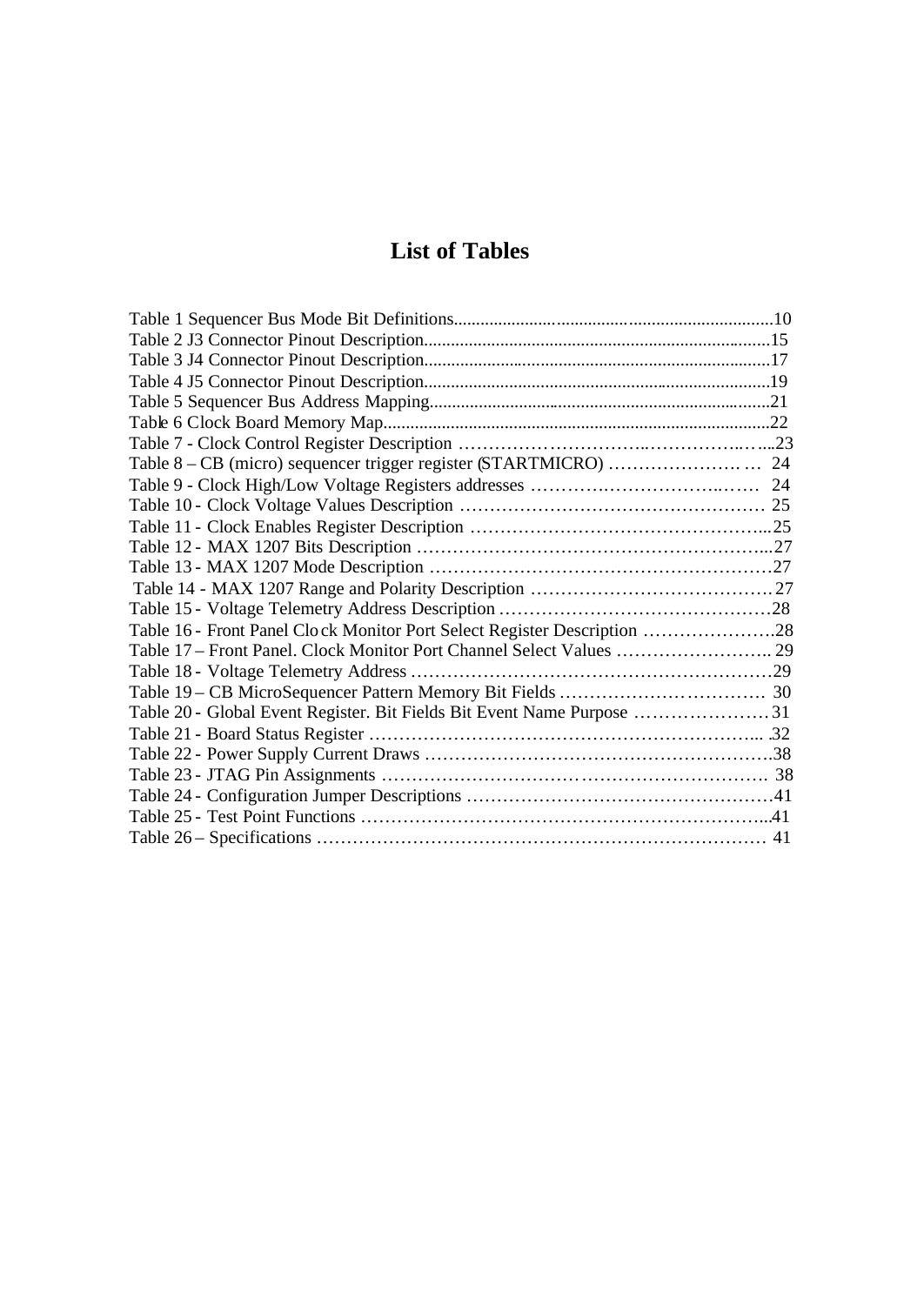## **Preface**

This document has relevance to the hardware implementation of the DES MONSOON Clock Board that boots the FPGA firmware revision 3.x and later. Minor revisions and modifications to the capabilities and functionality of this board can be added as an appendix to this document. Major modifications to the functionality of the board that would require extensive modification to this document must originate a new and separate board description document.

## **Document Scope**

This document provides an overall description, as well as detailed information on the architecture, configuration, testing and functionality of the DES MONSOON Clock Board. The intention is that this document be read by anyone who is considering, building, using or testing a DES MONSOON system that requires this hardware module.

## **Document Legend**

Within this document, hardware signals are highlighted using an upper case bold black 12 point script typeface (e.g. **CLK\_SIGNAL**). Hardware signals that are negative true are preceded by a slash character (e.g. **/SIGNAL**). Firmware control registers and internal device signals are highlighted using an upper case purple 12-point typeface (e.g. FIRMWARE\_SIGNAL). Negative true firmware signals are denoted by a  $\cdot N$  suffix (e.g. TRUE\_N).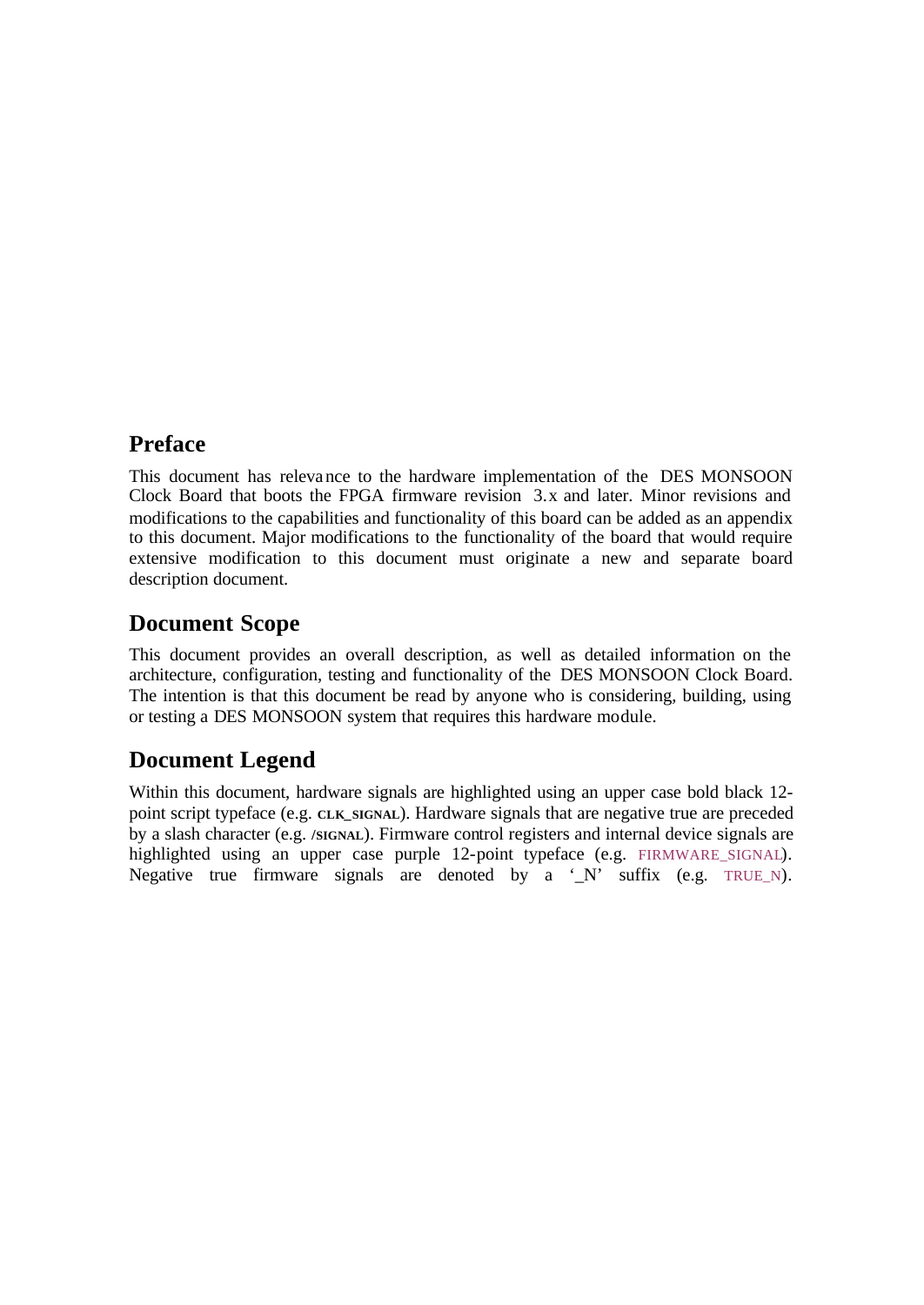## **1.0 Board Functional Description**

#### **1.1 Purpose of Board**

The Clock Board (CB) is designed to stimulate IR and CCD optical detectors. It provides the signals needed to clock data out of the CCD in readout cycle. The readout cycle consists of a transfer of the data from the image area to the frame-store area, followed by a readout and a digitization of the data in the framestore area.

The CB was designed at CIEMAT [1] and is compatible with the Monsoon [2] system developed at the National Optical Astronomy Observatory (NOAO) [3].

The CB is one of a series of peripheral boards using the MONSOON open source specification to allow medium and large arrays of detector elements to be controlled using a generic architecture. It is based in the Clock and Bias board (CBB) but it has been modified in order to use in the Dark Energy Survey experiment (DES)[4]. Both CBB and CB boards are 6U 160mm CompactPCI cards. In the Monsoon system a CompactPCI backplane is used however most of the pin functions have been reassigned. Both CBB (Figure 1) and CB (Figure 2) can be located into a standard MONSOON Detector Head Electronics (DHE) backplane. The Clock Transition Board (CTB) connects, across backplane, the CB and the CCD<sub>s</sub>.

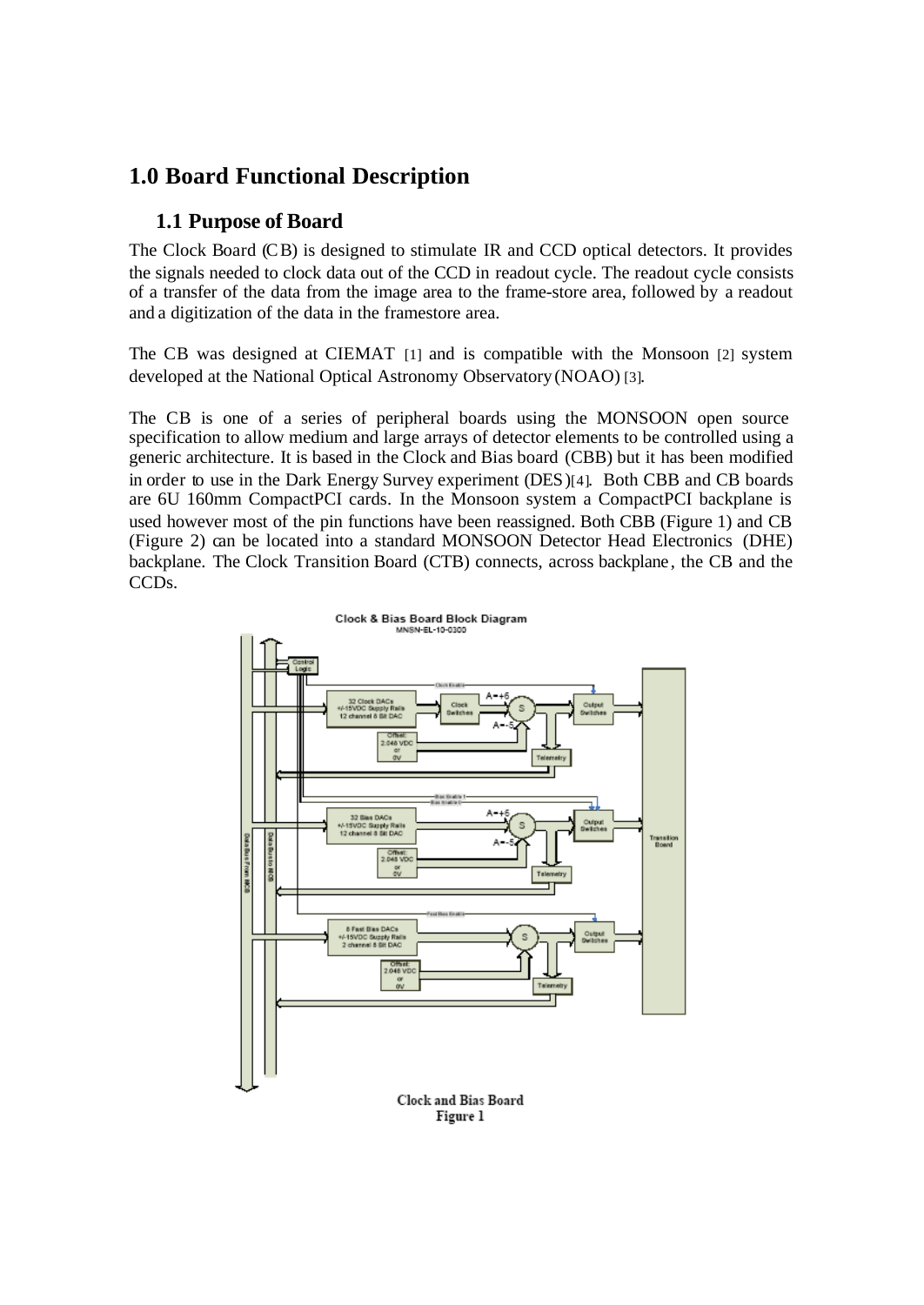

Figure 2

The Clock Bias Board (CBB) provides 32 independent clocks, 32 Bias and 8 Fast Bias, while the Clock board (CB) provides 36 independent clocks which are replicated up to 135 clocks. Bias components have been removed from the CBB board and it has been replaced with new drivers in order to have enough clock lines for all the CCDs. The 12-channel CCD Acquisition board (CCDACQ12) designed at Fermilab[5] now controls Bias management.

As you can see in Figure 2, Bias and Fast Bias blocks are removed from the CBB scheme and the released space is occupied by the Drivers block in the CB. Three groups of 12 independent signals are replicated (x3 or x6) in the Drivers block for generating 3 groups of 45 signals summing up to 135 clock lines directed by exclusive channel drivers. Thus 9 CCD (15 clocks signals per CCD) can be readout by only one CB. Note that CCDs are grouped in 3 groups of 3CCDs.

In the CB clock generation stage, clock voltages are controlled by writing to DACs. There are 6 12-channels DACs. Each DAC is 12-bits so values from 0x000 to 0xFFF are allowed.

Figure 3 shows the 6-slot crate structure. The Crate is composed of several boards allocated in slots. The Master Control Board (MCB) always occupies the board select address one and occupies slot one of the backplane. Slot positions are numbered from the MCB position in linear fashion up to a maximum of 8. Three 12-channel CCD Acquisition (CCDACQ12) and two CBs disposed in a 6-slot crate provide the control of 18 CCDs.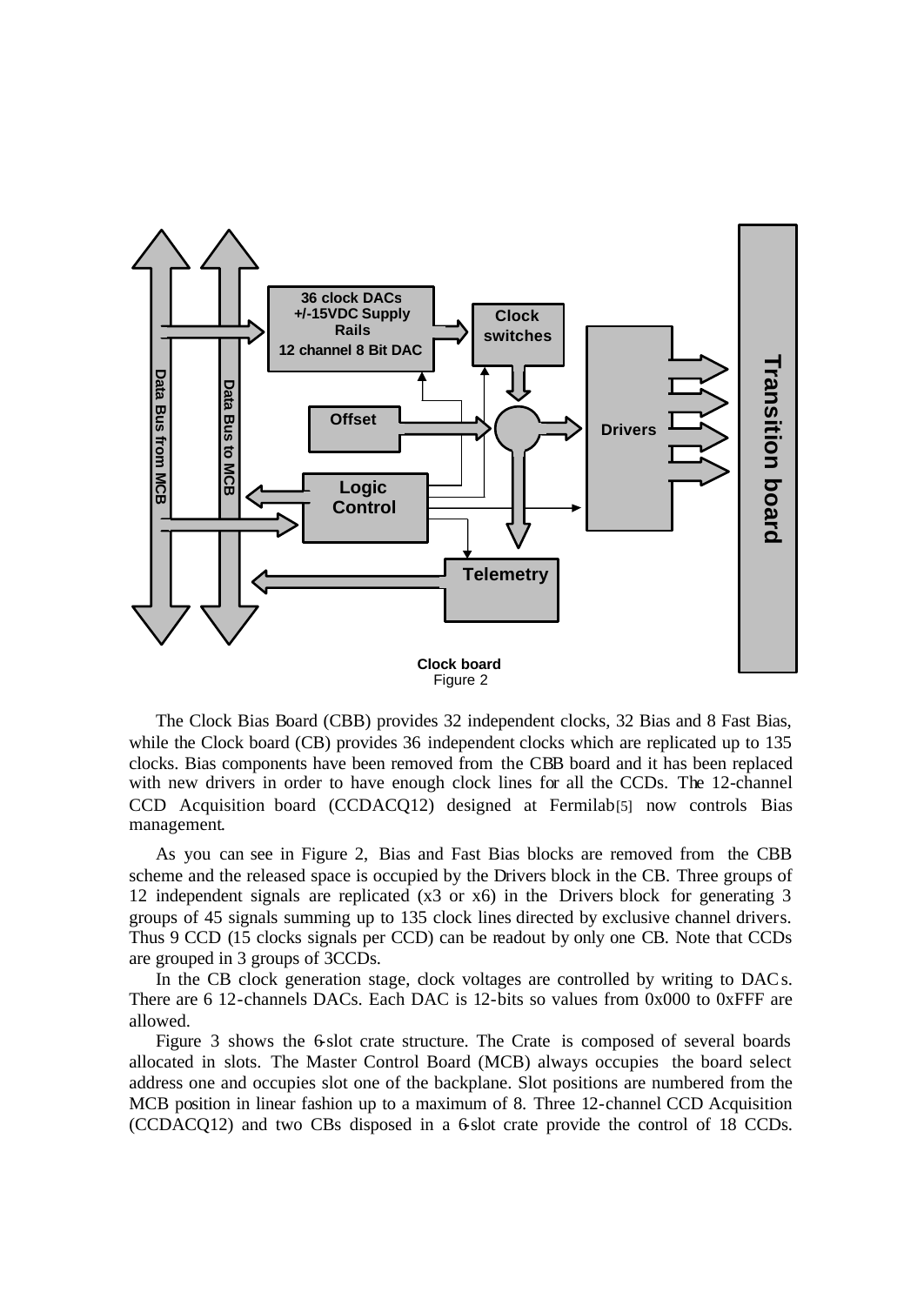

Figure 3

### **1.2 Interface Description 1.2.1 cPCI Connectors J1 and J2**

J1 and J2 are two hard metric CB connectors interfacing with the MONSOON backplane. Digital lines (control lines, communication buses and digital supplies) come over these connectors. The Master Control board (MCB) sends instructions to all the boards of the crate through the backplane.

These connectors support the signal bus structures described in the sub paragraphs below. The complete physical description of these connectors is contained in the document ICD 7.0 DHE Backplane Definition (MNSN-AD-01-0006\_V13).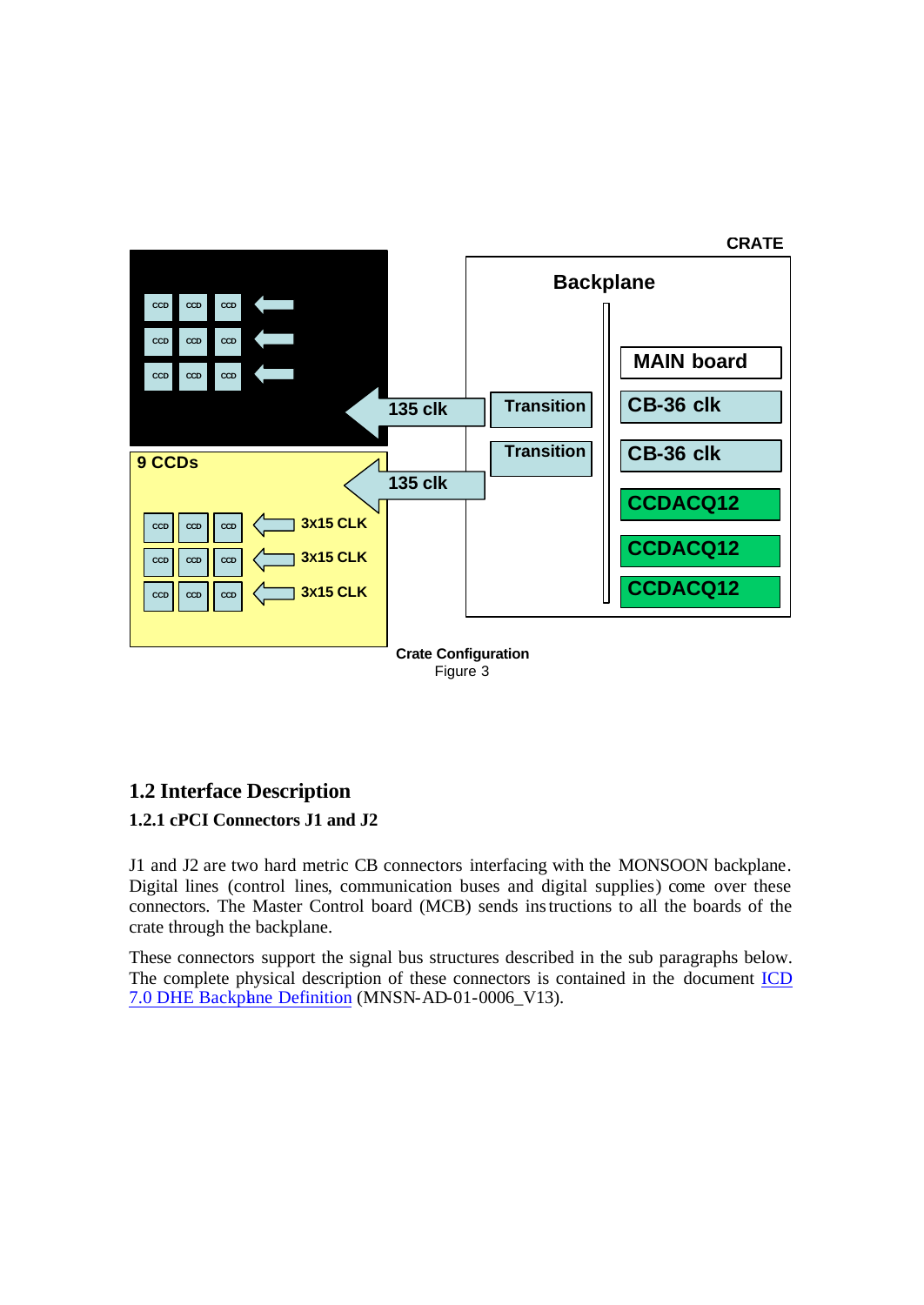

#### **1.2.1.1 Board Clock and Board Select Signals**

Each board fitted to the MONSOON backplane has a separate clock feed that is sourced from the MCB and received on connector J1 pin D6 (J1:D6). This clock is fed to the Clock Control FPGA U231. It provides for the synchronization of all bus transactions and clocks all internal functions of this board. The appropriate bit of the MCB clock control register (MCB\_CLKENABLES) corresponding to the physical slot where the CB is located enable the clock. The nominal frequency of this system clock is 40.0 MHz and events are synchronized to the positive transition of the clock.

All bus transactions on the sequencer bus and destined for the Clock and Bias board are accompanied by the board **/SEL2** signal (J1:E5) going true for the duration of the transaction. There is a corresponding /ACK2 signal (J1:A6) that is currently not used.

#### **1.2.1.2 Sequencer Bus Interface**

All data and control transactions involving the CB are performed via the Sequencer Bus. There are four basic transaction types to control the board. They are described in more detail in document ICD 7.0 DHE Backplane Definition. The four transactions are reset, write 32-bit data, write 16-bit data, and read data (all reads are 32-bit). Bus activity is synchronous and timed to the rising edge of the board clock.

The Sequencer Bus is made up from four groups of signals: eight board select signals (**/SEL2 => /SEL8**), two bits of mode (**SEQ\_MODE [1:0]**), six bits of device address (**DEV\_ADDR [5:0]**), and thirty two bits of data (**SEQ\_DATA [31:0]**).

The select board bits (**/SEL2 => /SEL8**) are used to activate a board for a bus transaction. Each slot of a CPCI backplane ha s a unique signal line that comes from the master slot. The actual signal that selects the board will depend on which backplane slot the board is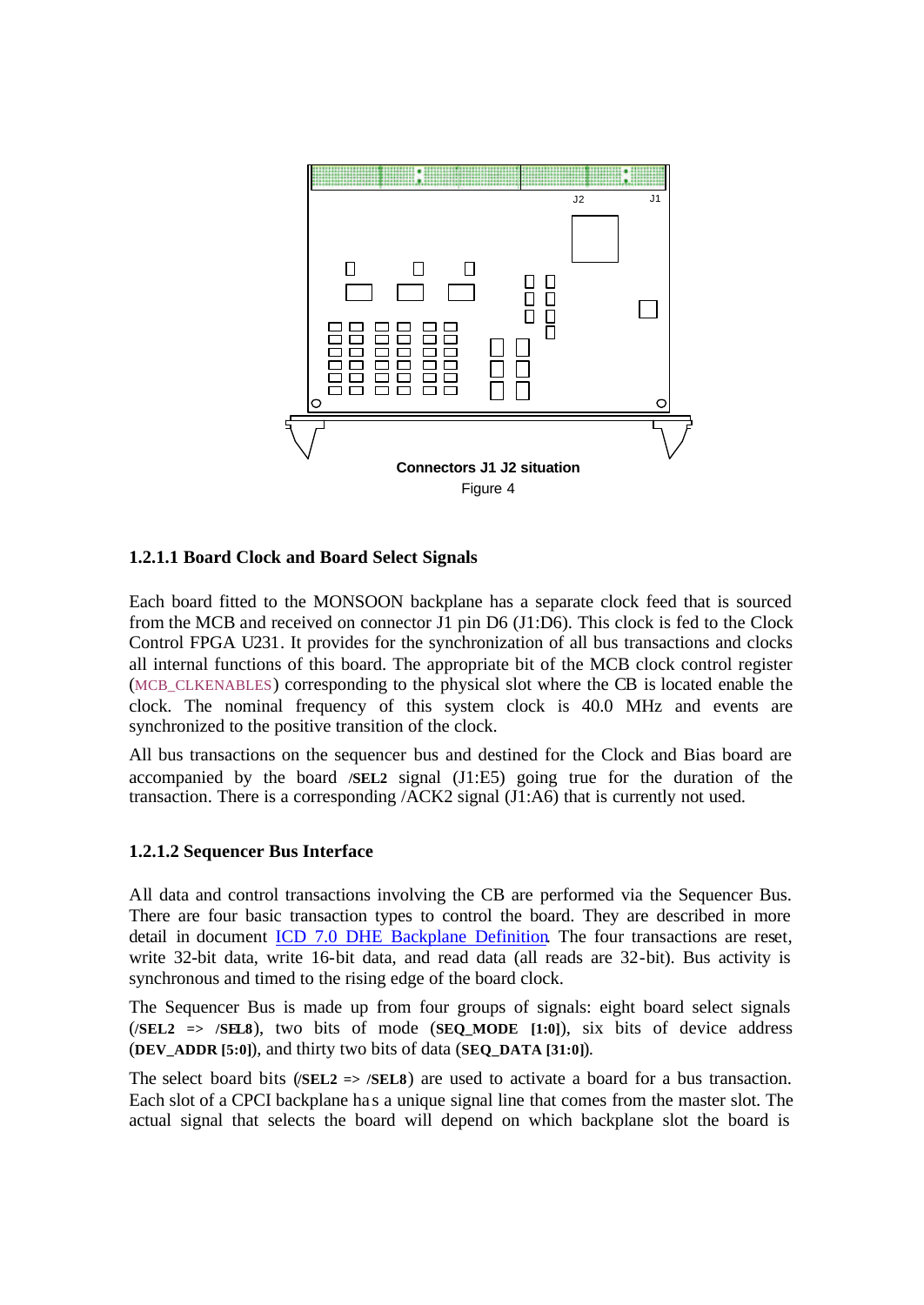physically located in. It is legal for multiple board select lines to be active for either a reset or write transaction, however; only a single board select can be active for a read transaction.

The **SEQ\_MODE [1:0]** signals define the four types of bus transactions and are detailed in Table 1.

| <b>Mode</b> | <b>Transaction</b> | <b>Mode</b>  | <b>Description</b>                            |
|-------------|--------------------|--------------|-----------------------------------------------|
|             |                    |              | Reboot FPGA or soft reset the addressed board |
| 00          | Reset              | Hard or Soft | depending on SEQ_DEVADDR bits                 |
| 01          | Read               | 32 bits      | Read a word from the addressed board          |
| 10          | Write              | 16 bits      | Write a 16-bits word to the addressed board   |
| 11          | Write              | 32 bits      | Write a 32-bits word to the addressed board   |

**Table 1 -** Sequencer Bus Mode Bit Definitions

Note: A reset or write transaction takes one clock cycle to complete. A read transaction occupies three clock cycles.

**Reset transactions**: Reset mode timing is similar to a write transaction. If all bits of the **SEQ\_DEVADDR [5:0]** signals are high, the board will reboot the firmware of FPGA and all configuration data is set to their default values. Approximately 30 milliseconds are required after a power cycle or reboot command before the board becomes functionally active. If all bits of the **SEQ\_DEVADDR [5:0]** signals are low during a reset transaction, the board performs a 'soft reset' where only functionality is reset (i.e., state machines, etc.). Current configuration data is preserved. **Read transactions**: During a read transaction, the board interprets the required address from the least significant 16 bits of the sequencer bus signals (**SEQ\_DATA [15:0]**) while the board select signal (**/SEL2**) is true. One bus clock cycle later, the data from the decoded address is placed on the pixel data bus. On the next bus clock cycle, the MCB latches this data and the board releases the pixel data bus. The board select signal remains true for the complete three clock cycle period. **Write transactions**: By specification, only the lowest sixty-four memory locations  $(0x0000 \Rightarrow 0x003F)$  of a peripheral board can be written using the 32-bit mode. In 32-bit write mode, the **SEQ\_DEVADDR [5:0]** signals define the address information to the board. Data is defined on signals **SEQ\_DATA [31:0]**. The data is written into the appropriate register of the board on the rising edge of the bus clock when the board select signal is true. When a 16-bit write transaction takes place, the address is defined by the most significant 16 bits of the sequencer data bus (**SEQ\_DATA [31:16]**) signals and data is defined by the least significant sequencer data bus bits (**SEQ\_DATA [15:0]**). The timing is equivalent to the 32-bit mode. An additional signal is defined in the sequencer bus interface specification called the Acknowledge Strobe (**/ACK2 => /ACK8** ). This signal is not used in this implementation.

#### **1.2.1.3 Microsequencer Bus Interface**

A new feature of CB is the implementation of a Microsequencer. The Microsequencer was designed in order to reduce substantially the data flow between all the boards in the backplane.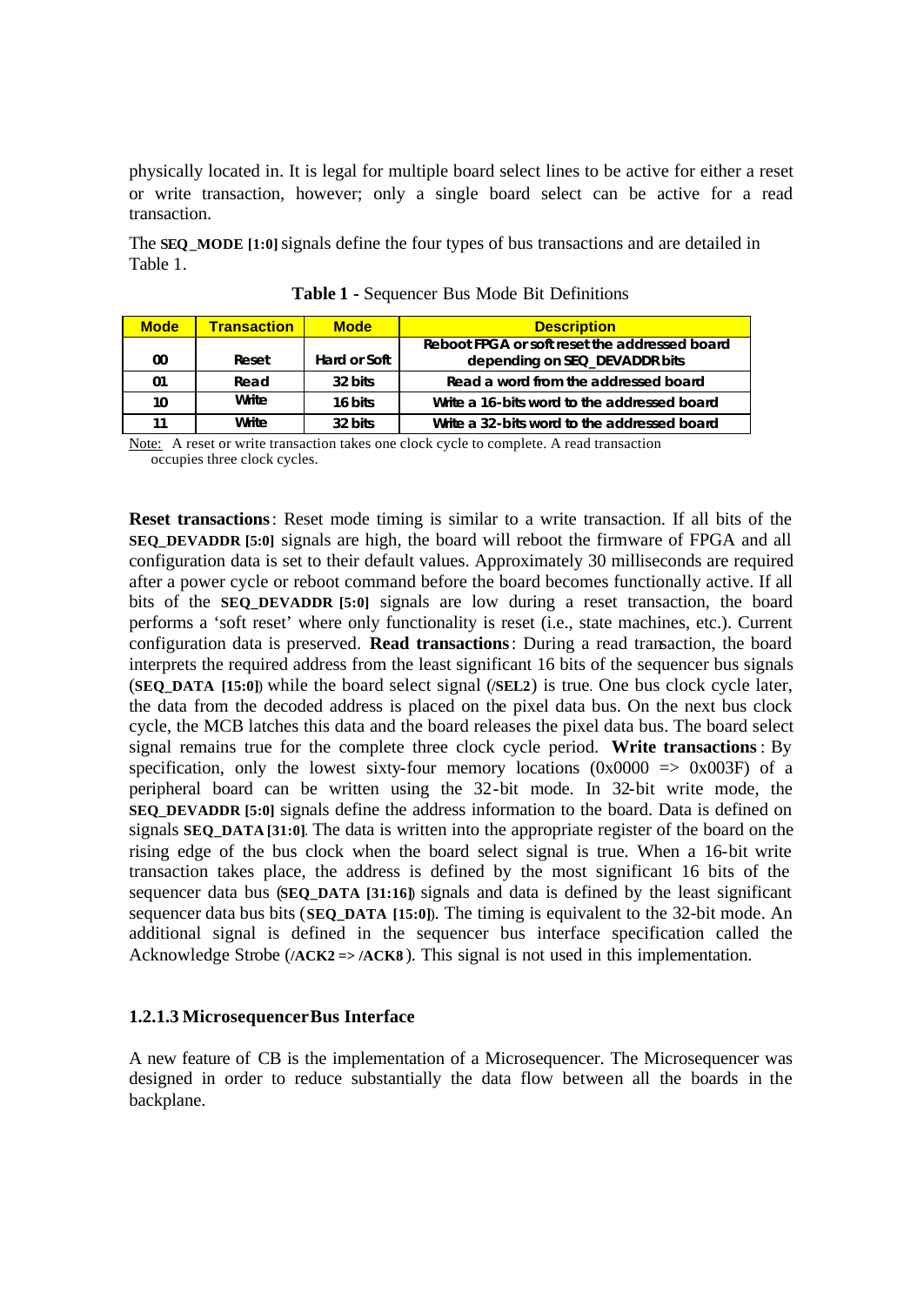In the CBB board, the FPGA performs all instructions in real time. **CLK\_CLKPORT** function orders the MCB to set the 32 clock signals levels in real time. The new CB FPGA can execute instructions in real time as the CBB or can also store a microinstruction list and execute it later when receiving the appropriated command. The microinstruction list also stores the period of time (D7-D0) each microinstruction should be applied. The CB uses 8 bits to encode the delay in 25 ns slot units (maximum 6400 ns). **CLKSEQ\_PAT\_MEM** function sends to the CB FPGA memory the microinstructions corresponding to high periodicity signals (H2, SW, RG, H3 and H1). When the Start Microsequencer function (**STARTMICRO**) is performed, the CB executes each microinstruction in the stored list according to the programmed timing.

#### **1.2.1.4 Pixel Data Bus Interface**

The Pixel Data Bus (**PIX\_DATA [47:0]**) exists to transfer data from peripheral boards to the MCB and from there to the PAN via the optic link, Systran or S-link. It is a unidirectional 48-bit bus that connects to a 128-word FIFO (Pixel Bus FIFO) within the MCB pixel FPGA. The bus width allows three 16-bit, two 24-bit, or one 32-bit data value to be transferred to the MCB in one clock cycle. In 32-bit transfers, when responding to a read transaction, 32-bit data is latched into the MCB on the rising edge of the bus clock when commanded to do so by the MCB sequencer FPGA. This mode of operation (normal mode) is used exclusively to read individual addresses (registers) of the board under command of the PAN. All timing is controlled by the MCB firmware logic and results in three bus clock cycles being required for each 32-bit data value read.

#### **1.2.2 JTAG Interface, Reset and Power on Boot**

The CBB board had two CPLDs while in the CB those components were removed and their code was integrated in the device U231 (Xilinx Spartan II XC2s200 FPGA). The CB uses one FPGA to implement the logic functions. The FPGA has a 456 pin ball grid array (BGA) package. Using one large FPGA simplify many things at the firmware level since functional blocks are now inter-connected with parallel buses. The FPGA contains all essential timing and interface logic between the CB and backplane.

The boot EEPROM at U231 is programmed via the JTAG interface with the configuration data for the FPGA. This configuration data is automatically sent to the FPGA whenever a boot operation is performed. The interface can also be used to read the checksum of the EEPROM contents against a known value for each firmware version. Code stored in the EEPROM is loaded into the FPGA during power up, when the front panel reset switch is used (depends on firmware) or during a board reboot command from the PAN. The time to boot the code and perform power up initialization is approx. 30 milliseconds. It is normally not necessary to configure this device through the JTAG interface. The interface can however, be used to verify that the correct configuration is loaded to the FPGA during a boot. In addition, the JTAG interface can be used to read back the 'User Code' stored into the FPGA at boot time to verify the correct version and build date. The FPGA firmware configuration establishes the logic functionality of the entire CB and the interface to the MONSOON backplane.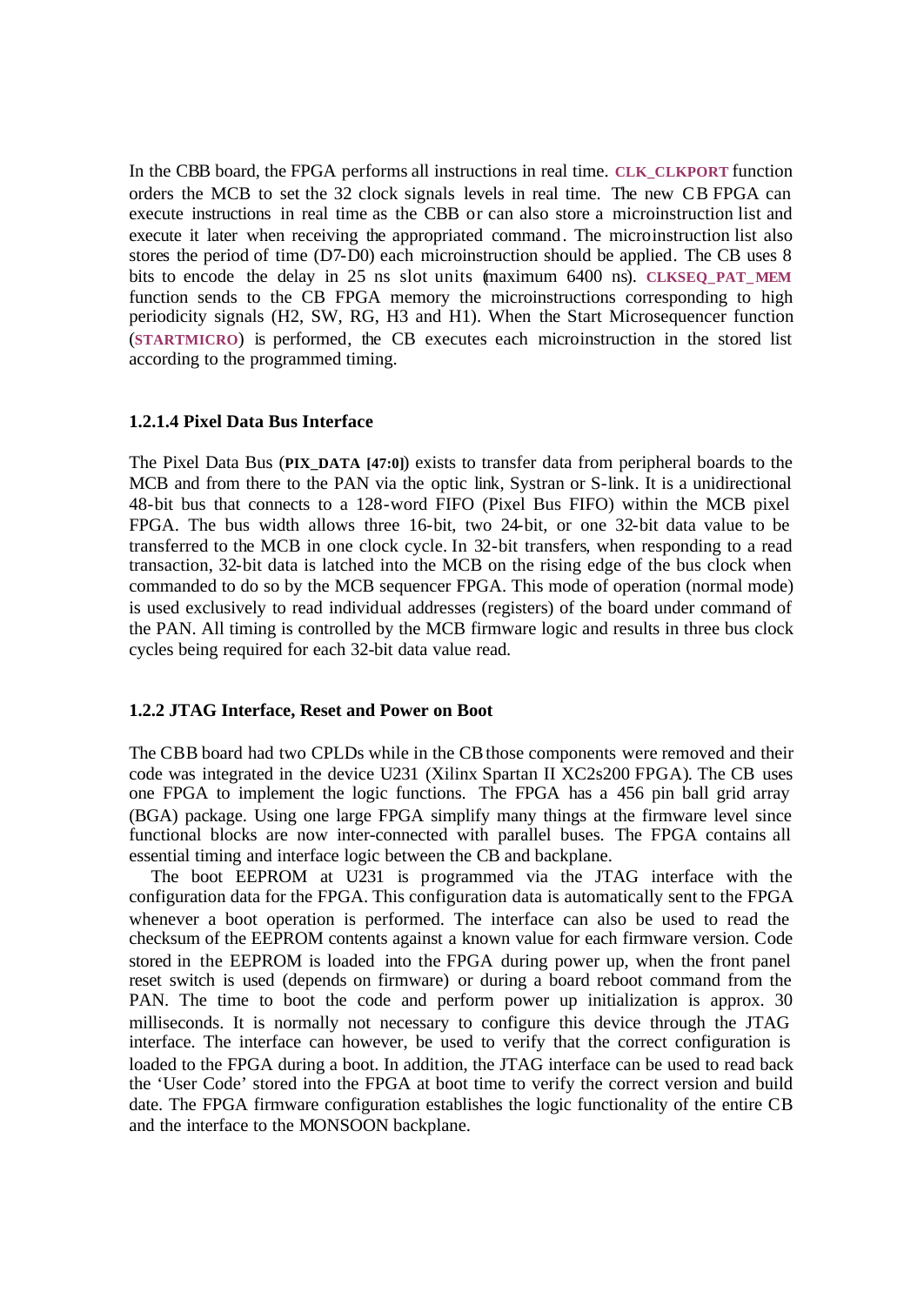The CB firmware is written completely in VHDL and functionally simulated using MODELSIM. Models of board components (ADCs, DACs, sensors, etc.) where created and connected to the FPGA in the VHDL testbench code. In the VHDL testbench the user applies stimulus to the Monsoon sequencer bus and can exercise all of the functionality of the board.

The JTAG chain is: J7:**TDI** => U232 FPGA boot EEPROM (type  $18V02$ ) => U119 Clock control FPGA (type Spartan II ) => J7:**TDO**. See Table 23.

#### **1.2.3 Front Panel Indicators**

There are three leds in CBv2.0 controlled by the FPGA firmware (Figure 6). During reset (push reset button) all indicators are off until the firmware has been booted. Left and right leds are switched on (Figure 7a) once firmware is initialized. The led on the left is controlled with bit 12 of mux register (**LED\_MUX**). After booting right led is on. The indicator remains on until a first valid bus transaction is received from the MCB. Furthermore, this led is on while any valid bus transaction is received from the MCB. Central Led is on when reset command delivered by Monsoon. In addition all leds can be disabled with bit 13 of mux register.



**Figure 6**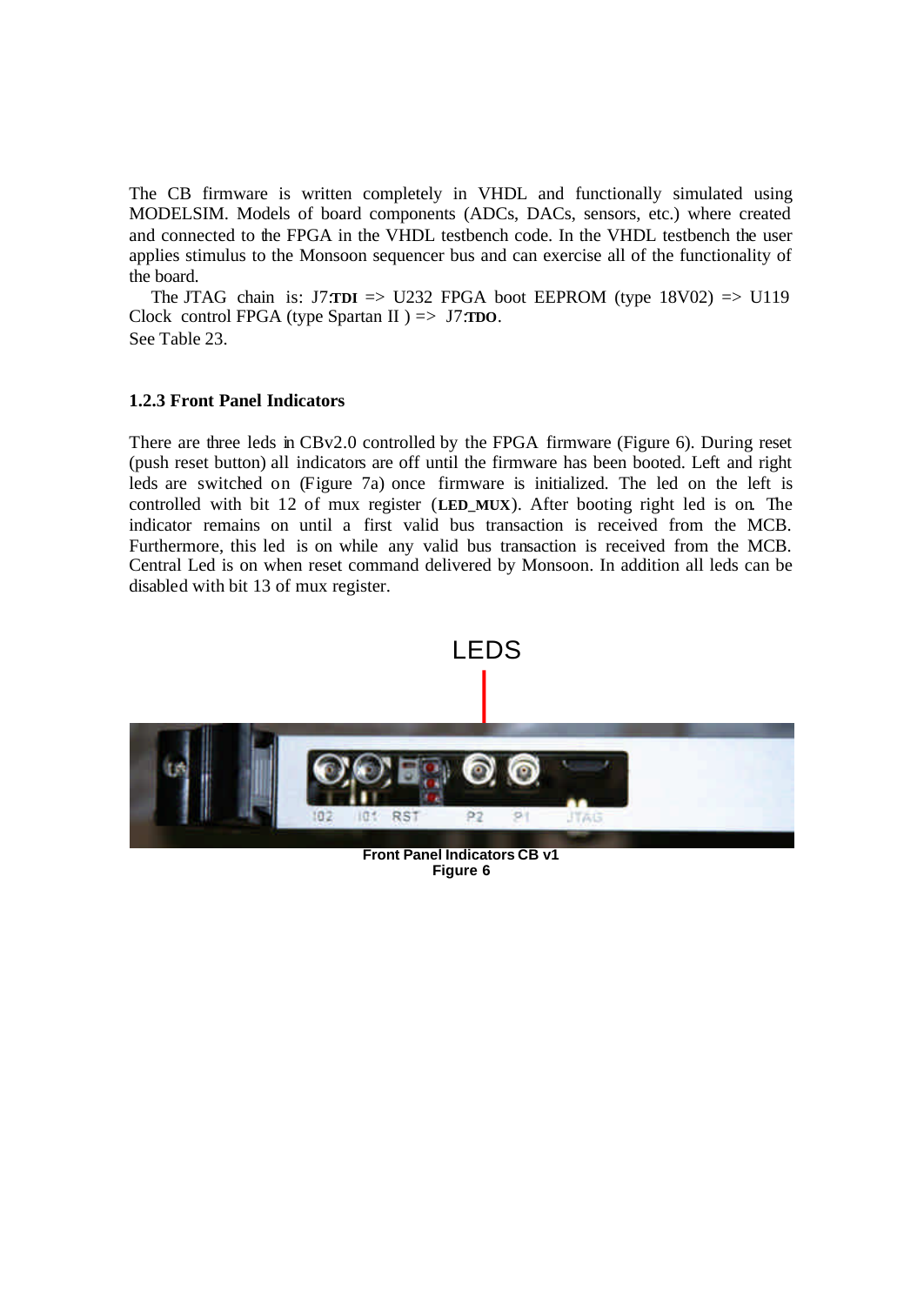

**Front Panel LEDs in CB v2** Figure 7

#### **1.2.4 Front Panel Test Points**

P1 and P2 ports (Figure 8) provide access to any of the 36 clock signals by independent multiplexors (CLK\_P1\_SLCT, CLK\_P2\_SLCT ). The function CLK\_GLOBAL\_ENBL works with switches before multiplexors. The clock signals are available in ports only when switches are closed.



**Front Panel Test Points Figure 8**

#### **1.2.5 Front Auxiliary I/O Ports**

IO1 and IO2 are programmable digital I/O ports (Figure 9). These lines are connected directly to the FPGA I/O ports in DESCBv1 while they are buffered in DESCBv2. These ports are configured as output by default and are connected to bits 14 and 15 of multiplexer register.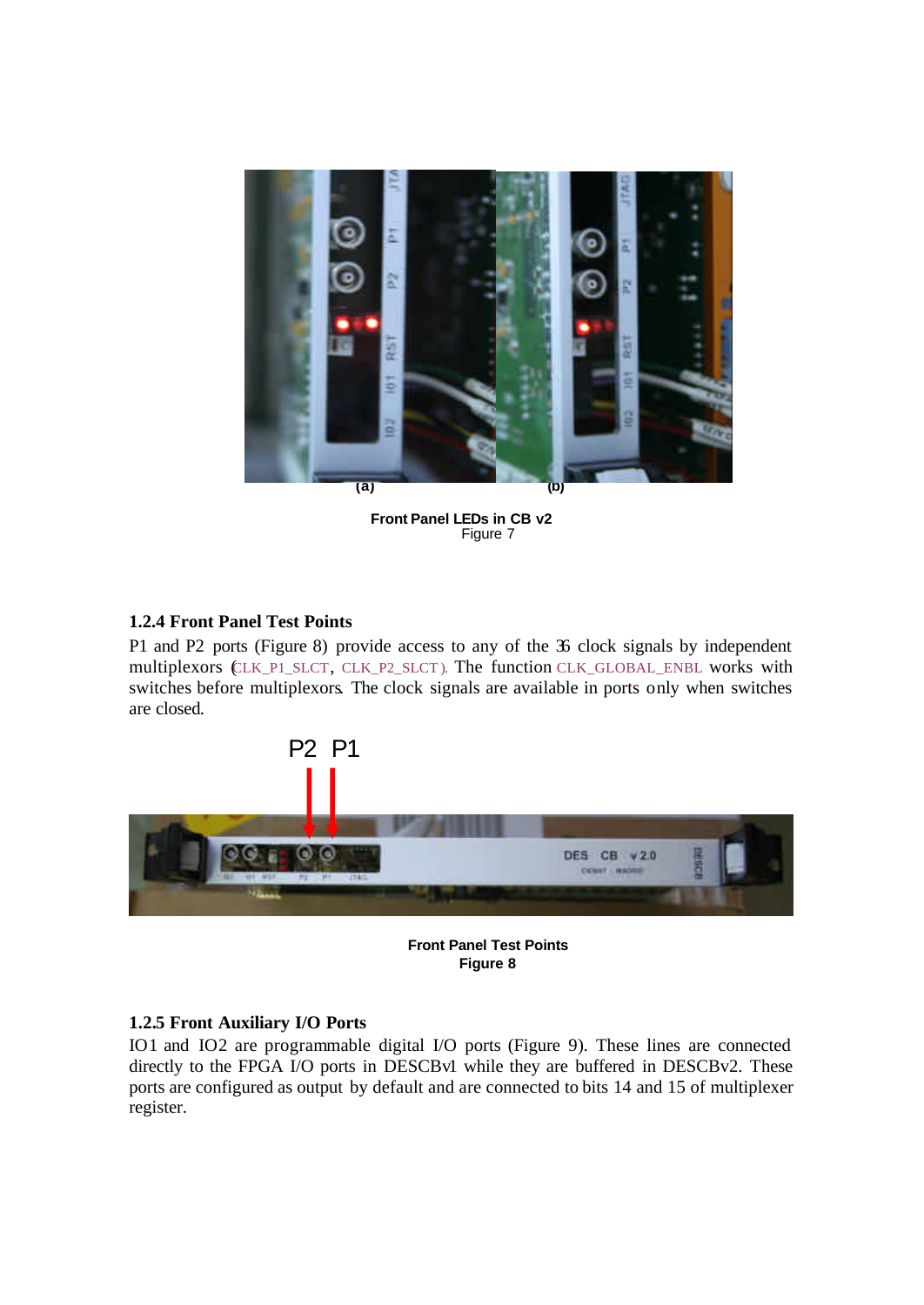

#### **Front Auxiliary I/O Ports situation Figure 9**

#### **1.2.6 cPCI Connectors J3, J4 and J5**

These three hard metric connectors form the analog signal interface between the Clock and the Transition board. This board is allocated in the back side of the crate and connect directly to the directly detector(s) of an instrument.



#### **1.2.6.1 cPCI Connector J3**

Connector J3 provides for clean analog power supplies and analog ground references to be connected. The specifications for J3 are contained in the document ICD 7.0 DHE Backplane Definition (MNSN-AD-01-0006\_V13). These specifications are shown in Table 2 for convenience.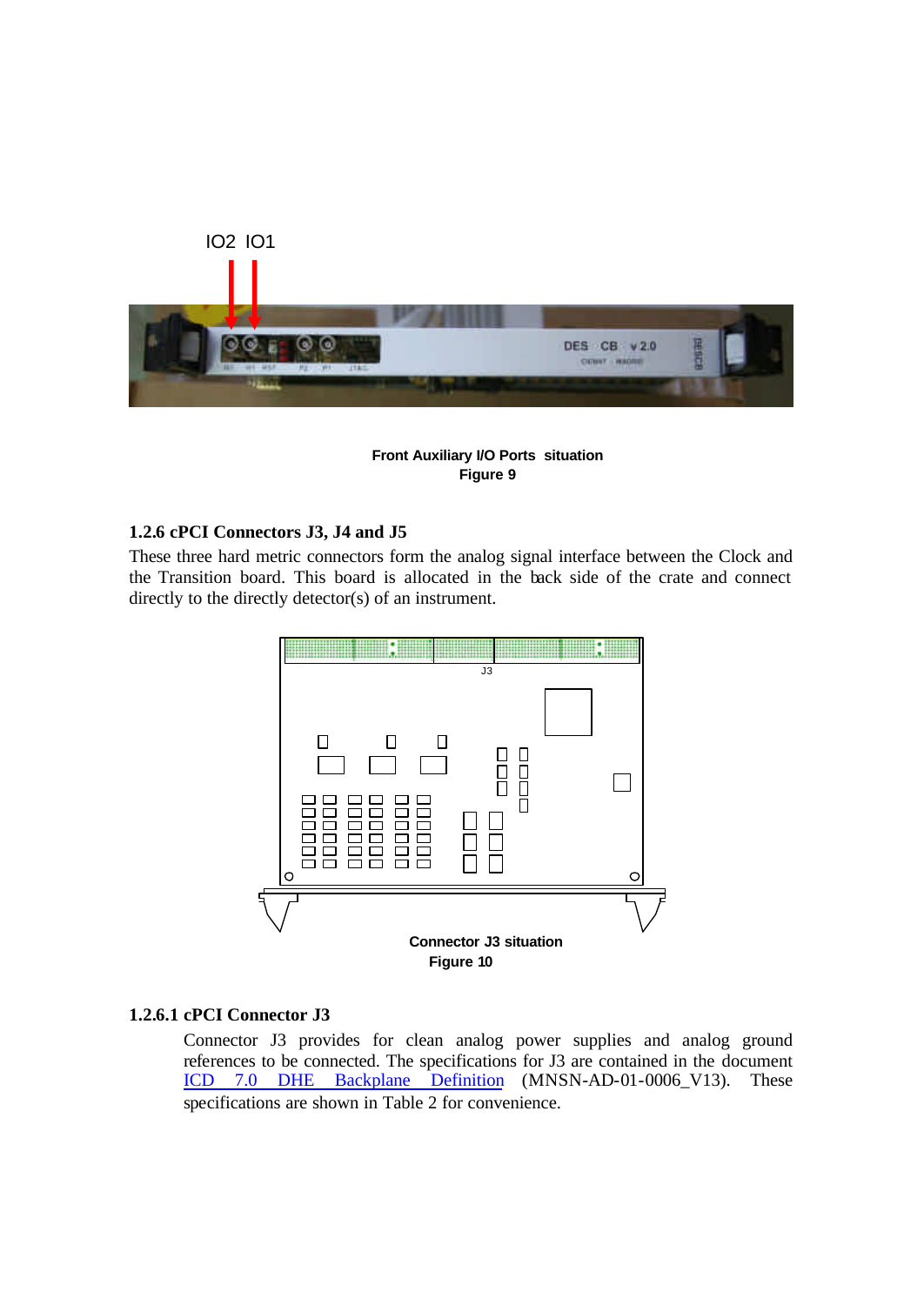| Pin              | $\mathbf{Z}$ | $\mathbf{A}$       | B                       | $\overline{C}$        | D                  | E                  | $\mathbf{F}$ |
|------------------|--------------|--------------------|-------------------------|-----------------------|--------------------|--------------------|--------------|
| 19               | <b>AGND</b>  | $+$ Vaux           | $+$ Vaux                | $+$ Vaux              | $+$ Vaux           | $+$ Vaux           | <b>AGND</b>  |
| 18               | <b>AGND</b>  | -Vaux              | -Vaux                   | -Vaux                 | -Vaux              | -Vaux              | <b>AGND</b>  |
| 17               | <b>AGND</b>  | +/-Vaux Return     | $+\sqrt{-V}$ aux Return | +/-Vaux Return        | +/-Vaux Return     | $+/-V$ aux Return  | <b>AGND</b>  |
| 16               | <b>AGND</b>  | $+16.5VA$          | $+16.5VA$               | $+16.5VA$             | $+16.5VA$          | $+16.5VA$          | <b>AGND</b>  |
| 15               | <b>AGND</b>  | $+/-16.5VA$ Return | $+/-16.5VA$ Return      | $+/-16.5VA$ Return    | $+/-16.5VA$ Return | $+/-16.5VA$ Return | <b>AGND</b>  |
| 14               | <b>AGND</b>  | $-16.5VA$          | $-16.5VA$               | $-16.5VA$             | $-16.5VA$          | $-16.5VA$          | <b>AGND</b>  |
| $\overline{13}$  | <b>AGND</b>  | $-6.5VA$           | $-6.5VA$                | $-6.5VA$              | $-6.5VA$           | $-6.5VA$           | <b>AGND</b>  |
| 12               | <b>AGND</b>  | $+/$ -6.5VA Return | $+/$ -6.5VA Return      | $+/6.5VA$ Return      | $+/$ -6.5VA Return | $+/-6.5VA$ Return  | <b>AGND</b>  |
| 11               | <b>AGND</b>  | $+6.5VA$           | $+6.5VA$                | $+6.5VA$              | $+6.5VA$           | $+6.5VA$           | <b>AGND</b>  |
| 10               | <b>AGND</b>  | Chassis GND        | Chassis GND             | Chassis GND           | Chassis GND        | Chassis GND        | <b>AGND</b>  |
| 9                | <b>AGND</b>  | $+5VA$             | $+5VA$                  | $+5VA$                | $+5VA$             | $+5VA$             | <b>AGND</b>  |
| 8                | <b>AGND</b>  | $+/-5VA$ Return    | $+/-5VA$ Return         | $+/$ -5VA Return      | $+/-5VA$ Return    | $+/-5VA$ Return    | <b>AGND</b>  |
| 7                | <b>AGND</b>  | $-5VA$             | $-5VA$                  | $-5VA$                | $-5VA$             | $-5VA$             | <b>AGND</b>  |
| 6                | <b>AGND</b>  | $-15VA$            | $-15VA$                 | $-15VA$               | $-15VA$            | $-15VA$            | <b>AGND</b>  |
| 5                | <b>AGND</b>  | $+/-15VA$ Return   | $+/$ -15VA Return       | $+/-15VA$ Return      | $+/-15VA$ Return   | $+/-15VA$ Return   | <b>AGND</b>  |
| $\boldsymbol{4}$ | <b>AGND</b>  | $+15VA$            | $+15VA$                 | $+15VA$               | $+15VA$            | $+15VA$            | <b>AGND</b>  |
| 3                | <b>AGND</b>  | $+/-$ HV Return    | $+/-$ HV Return         | $+\prime$ - HV Return | $+/-$ HV Return    | $+/-$ HV Return    | <b>AGND</b>  |
| 2                | <b>AGND</b>  | $-HV$              | $-HV$                   | $-HV$                 | $-HV$              | $-HV$              | <b>AGND</b>  |
| 1                | <b>AGND</b>  | $+HV$              | $+HV$                   | $+HV$                 | $+HV$              | $+HV$              | <b>AGND</b>  |

**Table 2** - J3 Connector Pinout Description

**NOTE:** +/-Vaux is reserved for auxiliary power.

**NOTE:** +/-HV is a user-defined high voltage power supply, nominally +/-30V.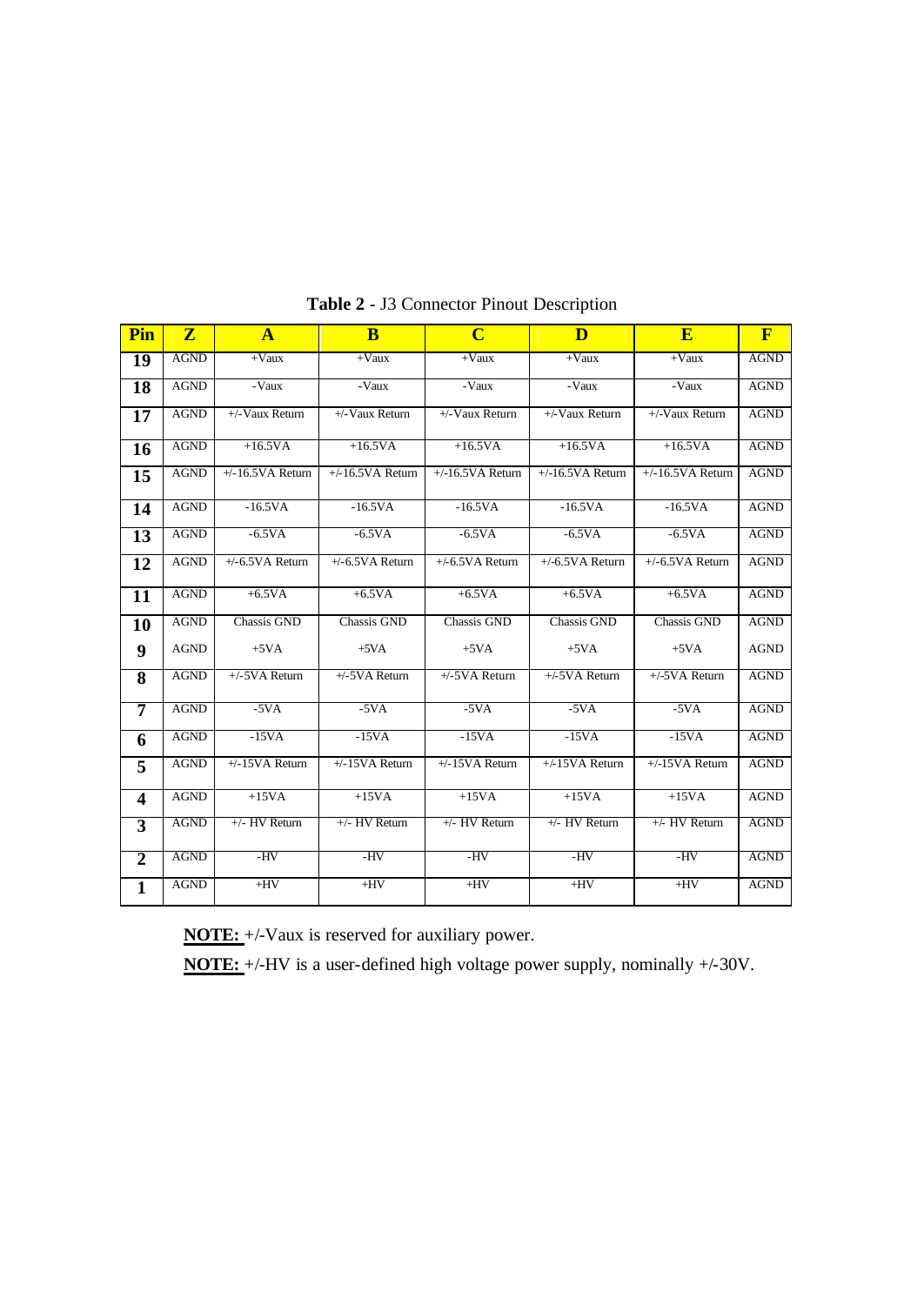#### **1.2.6.2 cPCI Connectors J4 and J5**

Connector J4 provides the interface to the 64 output clock channe ls. Clock voltages have an output range of  $\pm 10$  Volts. These ranges are determined by digital to analogic converter (DAC). Clock voltages can be configured for either unipolar or bipolar in Clock and Bias board. These ranges are determined by hard configuring reference voltage jumpers. The clock board can not be configured, Clock board output ranges are bipolar but it is possible to change the reference voltage from 1.25 to 0 Volts by jumper.



Connector J4 provides clock outputs and shutdown.

The **/SHUTDOWN** signal is provided as an input to the Clock board to allow supply and/or critical condition monitoring circuitry on a transition board to isolate the detector. Taking this signal true will open all the clock output enable switches from the Clock board and isolate the detector from these supplies.

The pinout of the J4 connector is provided in Table 3.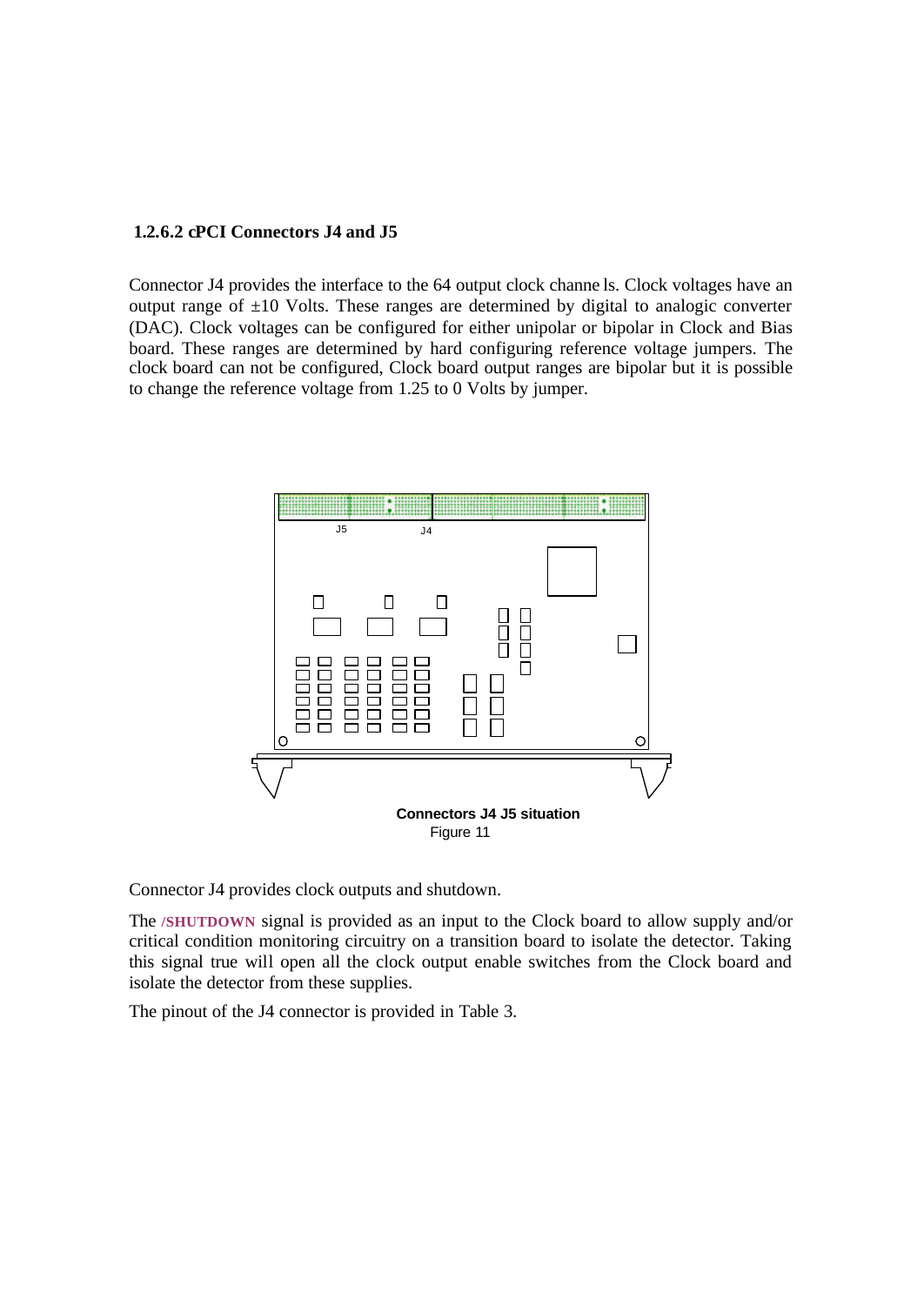| Pin                     | ${\bf z}$   | $\mathbf{A}$     | B           | $\overline{\mathbf{C}}$ | D           | E                | $\mathbf{F}$ |
|-------------------------|-------------|------------------|-------------|-------------------------|-------------|------------------|--------------|
| 25                      | <b>AGND</b> | <b>AGND</b>      | <b>AGND</b> | <b>AGND</b>             | <b>AGND</b> | <b>AGND</b>      | ${\rm N/C}$  |
| 24                      | <b>AGND</b> | DCCD6 H3L        | DCLKOUT25   | DCLKOUT38               | /SHTDWN     | DCLKOUT63        | ${\rm N/C}$  |
| 23                      | <b>AGND</b> | DCCD6_V2         | DCLKOUT24   | DCLKOUT37               | DCLKOUT50   | <b>DCLKOUT62</b> | N/C          |
| 22                      | <b>AGND</b> | <b>AGND</b>      | <b>AGND</b> | <b>AGND</b>             | <b>AGND</b> | <b>AGND</b>      | N/C          |
| 21                      | <b>AGND</b> | DCCD4_H3L        | DCLKOUT23   | DCLKOUT36               | DCLKOUT49   | DCLKOUT61        | N/C          |
| 20                      | <b>AGND</b> | <b>DCCD6 RGL</b> | DCLKOUT22   | DCLKOUT35               | DCLKOUT48   | DCLKOUT60        | N/C          |
| 19                      | <b>AGND</b> | <b>AGND</b>      | <b>AGND</b> | <b>AGND</b>             | <b>AGND</b> | <b>AGND</b>      | ${\bf N/C}$  |
| 18                      | <b>AGND</b> | DCCD5 V1         | DCLKOUT21   | DCLKOUT34               | DCLKOUT47   | DCLKOUT59        | N/C          |
| 17                      | <b>AGND</b> | DCCD4 V1         | DCLKOUT20   | DCLKOUT33               | DCLKOUT46   | DCLKOUT58        | N/C          |
| 16                      | <b>AGND</b> | <b>AGND</b>      | <b>AGND</b> | <b>AGND</b>             | <b>AGND</b> | <b>AGND</b>      | ${\rm N/C}$  |
| 15                      | <b>AGND</b> | DCCD5_TG         | DCLKOUT19   | DCLKOUT32               | DCLKOUT45   | DCLKOUT57        | ${\rm N/C}$  |
| 14                      | <b>AGND</b> | Key              | Key         | Key                     | Key         | Key              | ${\rm N/C}$  |
| 13                      | <b>AGND</b> | Key              | Key         | Key                     | Key         | Key              | N/C          |
| 12                      | <b>AGND</b> | Key              | Key         | Key                     | Key         | Key              | N/C          |
| 11                      | <b>AGND</b> | DCCD5_RGU        | DCLKOUT18   | DCLKOUT31               | DCLKOUT44   | DCLKOUT56        | N/C          |
| 10                      | <b>AGND</b> | <b>AGND</b>      | <b>AGND</b> | <b>AGND</b>             | <b>AGND</b> | <b>AGND</b>      | N/C          |
| $\boldsymbol{9}$        | <b>AGND</b> | DCCD2 H3U        | DCLKOUT17   | DCLKOUT30               | DCLKOUT43   | DCLKOUT55        | N/C          |
| 8                       | <b>AGND</b> | <b>AGND</b>      | <b>AGND</b> | <b>AGND</b>             | <b>AGND</b> | <b>AGND</b>      | N/C          |
| $\overline{7}$          | <b>AGND</b> | DCCD3 V2         | DCLKOUT16   | DCLKOUT29               | DCLKOUT41   | DCLKOUT54        | ${\bf N/C}$  |
| 6                       | <b>AGND</b> | <b>AGND</b>      | <b>AGND</b> | <b>AGND</b>             | <b>AGND</b> | <b>AGND</b>      | N/C          |
| 5                       | <b>AGND</b> | DCCD1_H3U        | DCLKOUT15   | DCLKOUT28               | DCLKOUT41   | DCLKOUT53        | N/C          |
| $\overline{\mathbf{4}}$ | <b>AGND</b> | <b>AGND</b>      | <b>AGND</b> | <b>AGND</b>             | <b>AGND</b> | <b>AGND</b>      | N/C          |
| 3                       | <b>AGND</b> | DCCD1_H1U        | DCLKOUT14   | DCLKOUT27               | DCLKOUT40   | DCLKOUT52        | ${\rm N/C}$  |
| $\overline{2}$          | <b>AGND</b> | <b>AGND</b>      | <b>AGND</b> | <b>AGND</b>             | <b>AGND</b> | <b>AGND</b>      | N/C          |
| $\mathbf{1}$            | <b>AGND</b> | DCCD1 H1L        | DCLKOUT13   | DCLKOUT26               | DCLKOUT39   | DCLKOUT51        | ${\rm N/C}$  |

**Table 3** - J4 Connector Pinout Description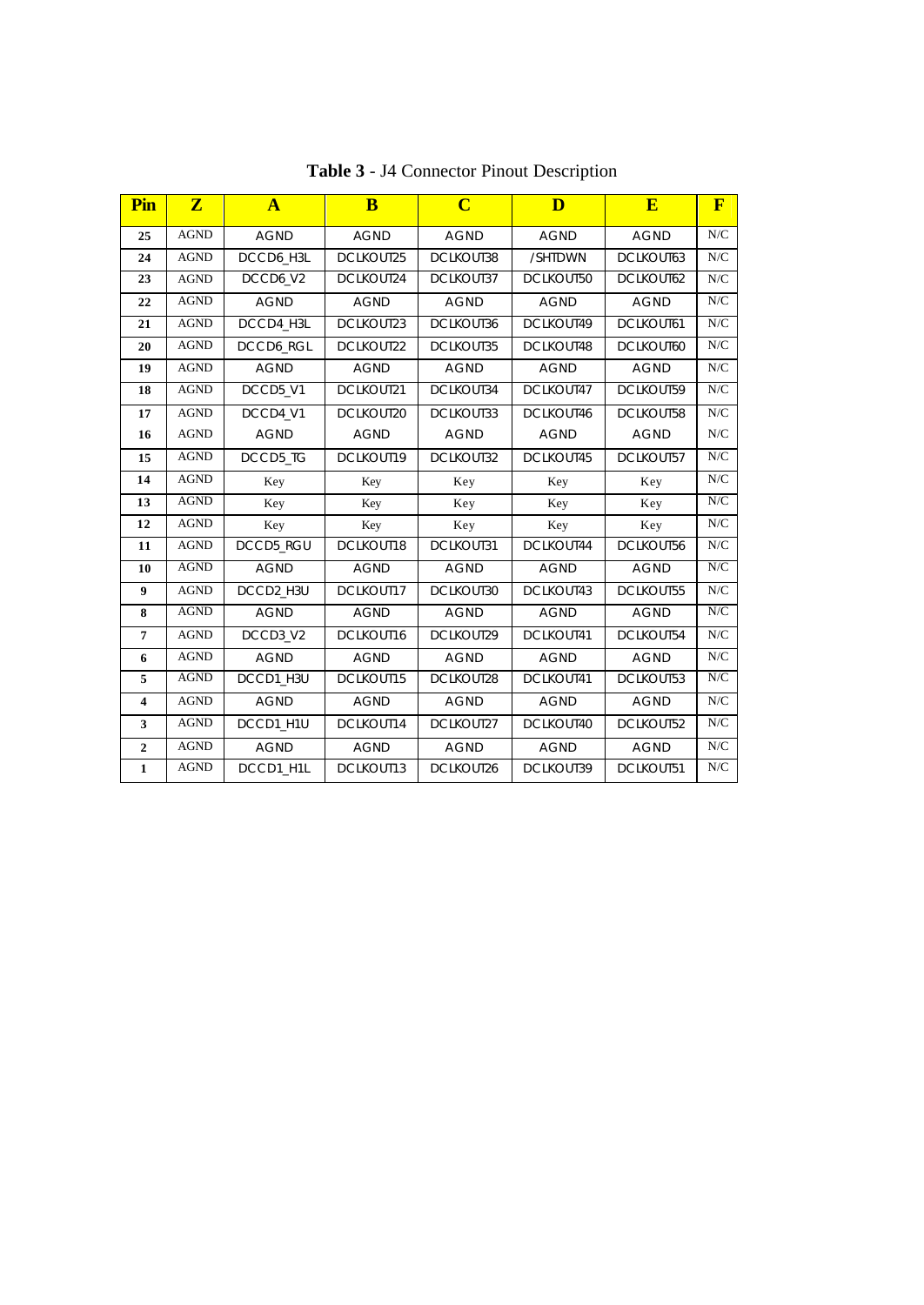| Pin              | ${\bf Z}$   | $\mathbf{A}$    | B           | $\bf C$          | D           | E           | $\overline{\mathbf{F}}$ |
|------------------|-------------|-----------------|-------------|------------------|-------------|-------------|-------------------------|
| 25               | <b>AGND</b> | <b>AGND</b>     | <b>AGND</b> | <b>AGND</b>      | <b>AGND</b> | <b>AGND</b> | N/C                     |
| 24               | <b>AGND</b> | DCLKOUT12       | DCLKOUT25   | DCLKOUT38        | /SHTDWN     | DCLKOUT63   | N/C                     |
| 23               | <b>AGND</b> | DCLKOUT11       | DCLKOUT24   | <b>DCLKOUT37</b> | DCLKOUT50   | DCLKOUT62   | N/C                     |
| 22               | <b>AGND</b> | <b>AGND</b>     | <b>AGND</b> | <b>AGND</b>      | <b>AGND</b> | <b>AGND</b> | N/C                     |
| 21               | <b>AGND</b> | DCLKOUT10       | DCLKOUT23   | DCLKOUT36        | DCLKOUT49   | DCLKOUT61   | ${\rm N/C}$             |
| 20               | <b>AGND</b> | <b>DCLKOUT9</b> | DCLKOUT22   | DCLKOUT35        | DCLKOUT48   | DCLKOUT60   | N/C                     |
| 19               | <b>AGND</b> | <b>AGND</b>     | <b>AGND</b> | <b>AGND</b>      | <b>AGND</b> | <b>AGND</b> | ${\rm N/C}$             |
| 18               | <b>AGND</b> | <b>DCLKOUT8</b> | DCLKOUT21   | DCLKOUT34        | DCLKOUT47   | DCLKOUT59   | N/C                     |
| 17               | <b>AGND</b> | <b>DCLKOUT7</b> | DCLKOUT20   | DCLKOUT33        | DCLKOUT46   | DCLKOUT58   | ${\rm N/C}$             |
| 16               | <b>AGND</b> | <b>AGND</b>     | <b>AGND</b> | <b>AGND</b>      | <b>AGND</b> | <b>AGND</b> | ${\rm N/C}$             |
| 15               | <b>AGND</b> | <b>DCLKOUT6</b> | DCLKOUT19   | DCLKOUT32        | DCLKOUT45   | DCLKOUT57   | N/C                     |
| 14               | <b>AGND</b> | Key             | Key         | Key              | Key         | Key         | N/C                     |
| 13               | <b>AGND</b> | Key             | Key         | Key              | Key         | Key         | ${\rm N/C}$             |
| 12               | <b>AGND</b> | Key             | Key         | Key              | Key         | Key         | N/C                     |
| 11               | <b>AGND</b> | <b>DCLKOUT5</b> | DCLKOUT18   | DCLKOUT31        | DCLKOUT44   | DCLKOUT56   | N/C                     |
| 10               | <b>AGND</b> | <b>AGND</b>     | <b>AGND</b> | <b>AGND</b>      | <b>AGND</b> | <b>AGND</b> | N/C                     |
| $\boldsymbol{9}$ | <b>AGND</b> | <b>DCLKOUT4</b> | DCLKOUT17   | DCLKOUT30        | DCLKOUT43   | DCLKOUT55   | ${\rm N/C}$             |
| 8                | <b>AGND</b> | <b>AGND</b>     | <b>AGND</b> | <b>AGND</b>      | <b>AGND</b> | <b>AGND</b> | N/C                     |
| $\overline{7}$   | <b>AGND</b> | <b>DCLKOUT3</b> | DCLKOUT16   | DCLKOUT29        | DCLKOUT41   | DCLKOUT54   | N/C                     |
| 6                | <b>AGND</b> | <b>AGND</b>     | <b>AGND</b> | <b>AGND</b>      | <b>AGND</b> | <b>AGND</b> | N/C                     |
| 5                | <b>AGND</b> | <b>DCLKOUT2</b> | DCLKOUT15   | DCLKOUT28        | DCLKOUT41   | DCLKOUT53   | N/C                     |
| 4                | <b>AGND</b> | <b>AGND</b>     | <b>AGND</b> | <b>AGND</b>      | <b>AGND</b> | <b>AGND</b> | N/C                     |
| 3                | <b>AGND</b> | <b>DCLKOUT1</b> | DCLKOUT14   | DCLKOUT27        | DCLKOUT40   | DCLKOUT52   | N/C                     |
| $\overline{2}$   | <b>AGND</b> | <b>AGND</b>     | <b>AGND</b> | <b>AGND</b>      | <b>AGND</b> | <b>AGND</b> | ${\bf N/C}$             |
| $\mathbf{1}$     | $\rm{AGND}$ | <b>DCLKOUT0</b> | DCLKOUT13   | DCLKOUT26        | DCLKOUT39   | DCLKOUT51   | ${\rm N/C}$             |

Connector J5 provides the interface to the 75 output clock channels. Clock voltages have an output range of  $\pm 10$  Volts. These ranges are determined by digital to analogic converter (DAC).

| Table 4- J5 Connector Pinout Description |  |
|------------------------------------------|--|
|------------------------------------------|--|

| Pin | ${\bf z}$   |                  | в                |             |                  | E                | $\overline{\textbf{F}}$ |
|-----|-------------|------------------|------------------|-------------|------------------|------------------|-------------------------|
| 22  | <b>AGND</b> | DCLKOUT78        | DCLKOUT93        | DCCD7 H2L   | DCCD9 H2L        | DCCD5 H2U        | N/C                     |
| 21  | <b>AGND</b> | <b>AGND</b>      | <b>AGND</b>      | <b>AGND</b> | <b>AGND</b>      | <b>AGND</b>      | N/C                     |
| 20  | <b>AGND</b> | DCCD9 H3U        | DCLKOUT92        | DCCD7 H2L   | DCCD8 H2L        | DCCD8 H2U        | N/C                     |
| 19  | <b>AGND</b> | DCCD7 H3U        | DCCD8 H3U        | DCLKOUT106  | DCCD6 H2U        | DCCD6 H2L        | N/C                     |
| 18  | <b>AGND</b> | <b>AGND</b>      | <b>AGND</b>      | <b>AGND</b> | <b>AGND</b>      | <b>AGND</b>      | N/C                     |
| 17  | <b>AGND</b> | DCCD4 H2L        | DCCD4 H2U        | DCCD9 H3L   | DCCD5 H2L        | DCCD9 H2U        | N/C                     |
| 16  | <b>AGND</b> | <b>DCCD8 SWL</b> | <b>DCCD8 SWU</b> | DCCD8 H3L   | <b>DCCD9 SWL</b> | <b>DCCD9 SWU</b> | N/C                     |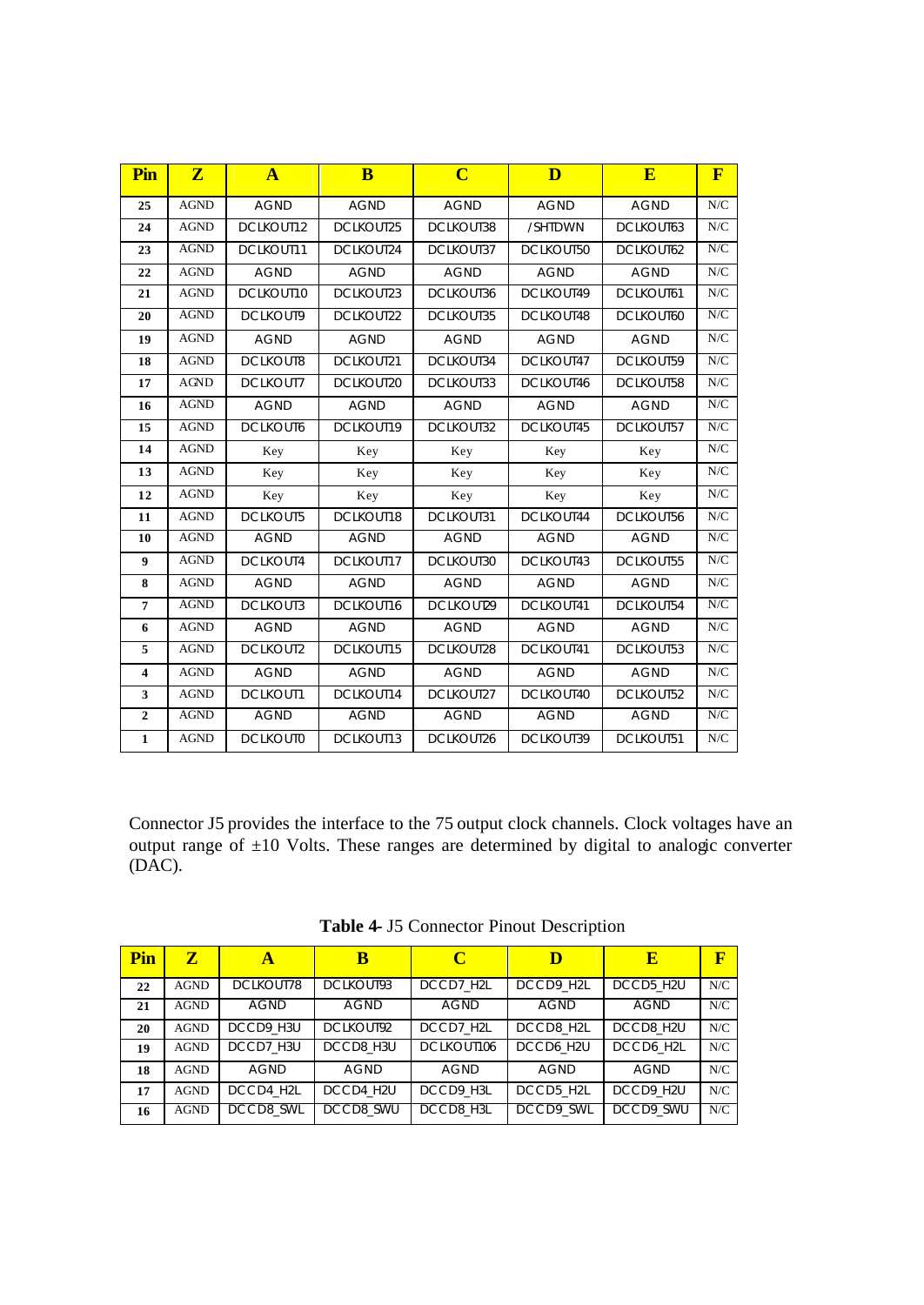| 15           | <b>AGND</b> | <b>AGND</b>      | <b>AGND</b>          | <b>AGND</b>                       | <b>AGND</b>     | <b>AGND</b>                       | N/C |
|--------------|-------------|------------------|----------------------|-----------------------------------|-----------------|-----------------------------------|-----|
| 14           | <b>AGND</b> | <b>DCCD9 RGL</b> | DCCD7_H3L            | $DCCD9$ $N+$                      | DCCD7_SWU       | <b>DCCD9 RGU</b>                  | N/C |
| 13           | <b>AGND</b> | DCCD8_H1U        | DCCD9 H1U            | DCCD8_RGU                         | DCCD9_V1        | DCCD8 N+                          | N/C |
| 12           | <b>AGND</b> | <b>AGND</b>      | <b>AGND</b>          | <b>AGND</b>                       | <b>AGND</b>     | <b>AGND</b>                       | N/C |
| 11           | <b>AGND</b> | <b>DCCD8 RGL</b> | DCCD7 V1             | DCCD7_N+                          | DCCD7_SWL       | DCCD8_V1                          | N/C |
| 10           | <b>AGND</b> | DCCD8_H1L        | DCCD9_H1L            | DCCD7_H1U                         | DCCD7_RGL       | DCCD7_RGU                         | N/C |
| 9            | <b>AGND</b> | <b>AGND</b>      | AGND                 | <b>AGND</b>                       | <b>AGND</b>     | <b>AGND</b>                       | N/C |
| 8            | <b>AGND</b> | DCCD3 H2L        | DCCD <sub>2</sub> TG | DCCD9 V3                          | <b>DCCD8 TG</b> | DCCD3_H2U                         | N/C |
| 7            | <b>AGND</b> | DCCD7 H1L        | DCCD6 H3U            | DCCD7 TG                          | DCCD8 V3        | DCCD <sub>2</sub> H <sub>2U</sub> | N/C |
| 6            | <b>AGND</b> | <b>AGND</b>      | <b>AG ND</b>         | <b>AGND</b>                       | <b>AGND</b>     | <b>AGND</b>                       | N/C |
| 5            | <b>AGND</b> | DCCD6 SWU        | DCCD1_H2U            | DCCD <sub>2</sub> H <sub>2L</sub> | DCCD7 V3        | DCCD3 TG                          | N/C |
| 4            | <b>AGND</b> | DCCD5_H3U        | DCCD6_SWU            | DCCD9_TG                          | DCCD5_H1U       | DCCD6_H1U                         | N/C |
| 3            | <b>AGND</b> | <b>AGND</b>      | <b>AGND</b>          | <b>AGND</b>                       | <b>AGND</b>     | <b>AGND</b>                       | N/C |
| $\mathbf{2}$ | <b>AGND</b> | DCCD4 H3L        | DCCD1 H2L            | DCCD5 SWU                         | DCCD1 TG        | DCCD4 H1U                         | N/C |
| 1            | <b>AGND</b> | DCCD9_V2         | DCCD5 H1L            | DCCD4 SWU                         | DCCD6 H1L       | DCCD5_SWL                         | N/C |

| Pin                     | $\mathbf{Z}$ | $\mathbf{A}$ | B                | $\overline{\mathbf{C}}$ | D           | E           | $\overline{\mathbf{F}}$ |
|-------------------------|--------------|--------------|------------------|-------------------------|-------------|-------------|-------------------------|
| 22                      | <b>AGND</b>  | DCLKOUT78    | DCLKOUT93        | DCLKOUT108              | DCLKOUT123  | DCLKOUT138  | N/C                     |
| 21                      | <b>AGND</b>  | <b>AGND</b>  | <b>AGND</b>      | <b>AGND</b>             | <b>AGND</b> | <b>AGND</b> | N/C                     |
| 20                      | <b>AGND</b>  | DCLKOUT77    | DCLKOUT92        | DCLKOUT107              | DCLKOUT122  | DCLKOUT137  | N/C                     |
| 19                      | <b>AGND</b>  | DCLKOUT76    | DCLKOUT91        | DCLKOUT106              | DCLKOUT121  | DCLKOUT136  | ${\rm N/C}$             |
| 18                      | <b>AGND</b>  | <b>AGND</b>  | <b>AGND</b>      | <b>AGND</b>             | <b>AGND</b> | <b>AGND</b> | N/C                     |
| 17                      | <b>AGND</b>  | DCLKOUT75    | DCLKOUT90        | DCLKOUT105              | DCLKOUT120  | DCLKOUT135  | N/C                     |
| 16                      | <b>AGND</b>  | DCLKOUT74    | DCLKOUT89        | DCLKOUT104              | DCLKOUT119  | DCLKOUT134  | N/C                     |
| 15                      | <b>AGND</b>  | <b>AGND</b>  | <b>AGND</b>      | <b>AGND</b>             | <b>AGND</b> | <b>AGND</b> | N/C                     |
| 14                      | <b>AGND</b>  | DCLKOUT73    | <b>DCLKOUT88</b> | DCLKOUT103              | DCLKOUT118  | DCLKOUT133  | N/C                     |
| 13                      | <b>AGND</b>  | DCLKOUT72    | DCLKOUT87        | DCLKOUT102              | DCLKOUT117  | DCLKOUT132  | N/C                     |
| 12                      | <b>AGND</b>  | <b>AGND</b>  | <b>AGND</b>      | <b>AGND</b>             | <b>AGND</b> | <b>AGND</b> | N/C                     |
| 11                      | <b>AGND</b>  | DCLKOUT71    | DCLKOUT86        | DCLKOUT101              | DCLKOUT116  | DCLKOUT131  | ${\rm N/C}$             |
| 10                      | <b>AGND</b>  | DCLKOUT70    | DCLKOUT85        | DCLKOUT100              | DCLKOUT115  | DCLKOUT130  | N/C                     |
| 9                       | <b>AGND</b>  | <b>AGND</b>  | <b>AGND</b>      | <b>AGND</b>             | <b>AGND</b> | <b>AGND</b> | N/C                     |
| 8                       | <b>AGND</b>  | DCLKOUT69    | DCLKOUT84        | DCLKOUT99               | DCLKOUT114  | DCLKOUT129  | N/C                     |
| $\overline{7}$          | <b>AGND</b>  | DCLKOUT68    | DCLKOUT83        | DCLKOUT98               | DCLKOUT113  | DCLKOUT128  | N/C                     |
| 6                       | <b>AGND</b>  | <b>AGND</b>  | <b>AGND</b>      | <b>AGND</b>             | <b>AGND</b> | <b>AGND</b> | N/C                     |
| 5                       | <b>AGND</b>  | DCLKOUT67    | DCLKOUT82        | DCLKOUT97               | DCLKOUT112  | DCLKOUT127  | N/C                     |
| $\overline{\mathbf{4}}$ | <b>AGND</b>  | DCLKOUT66    | DCLKOUT81        | DCLKOUT96               | DCLKOUT111  | DCLKOUT126  | N/C                     |
| 3                       | <b>AGND</b>  | <b>AGND</b>  | <b>AGND</b>      | <b>AGND</b>             | <b>AGND</b> | <b>AGND</b> | N/C                     |
| $\mathbf{2}$            | <b>AGND</b>  | DCLKOUT65    | DCLKOUT80        | DCLKOUT95               | DCLKOUT110  | DCLKOUT125  | N/C                     |
| 1                       | <b>AGND</b>  | DCLKOUT64    | DCLKOUT79        | DCLKOUT94               | DCLKOUT109  | DCLKOUT124  | N/C                     |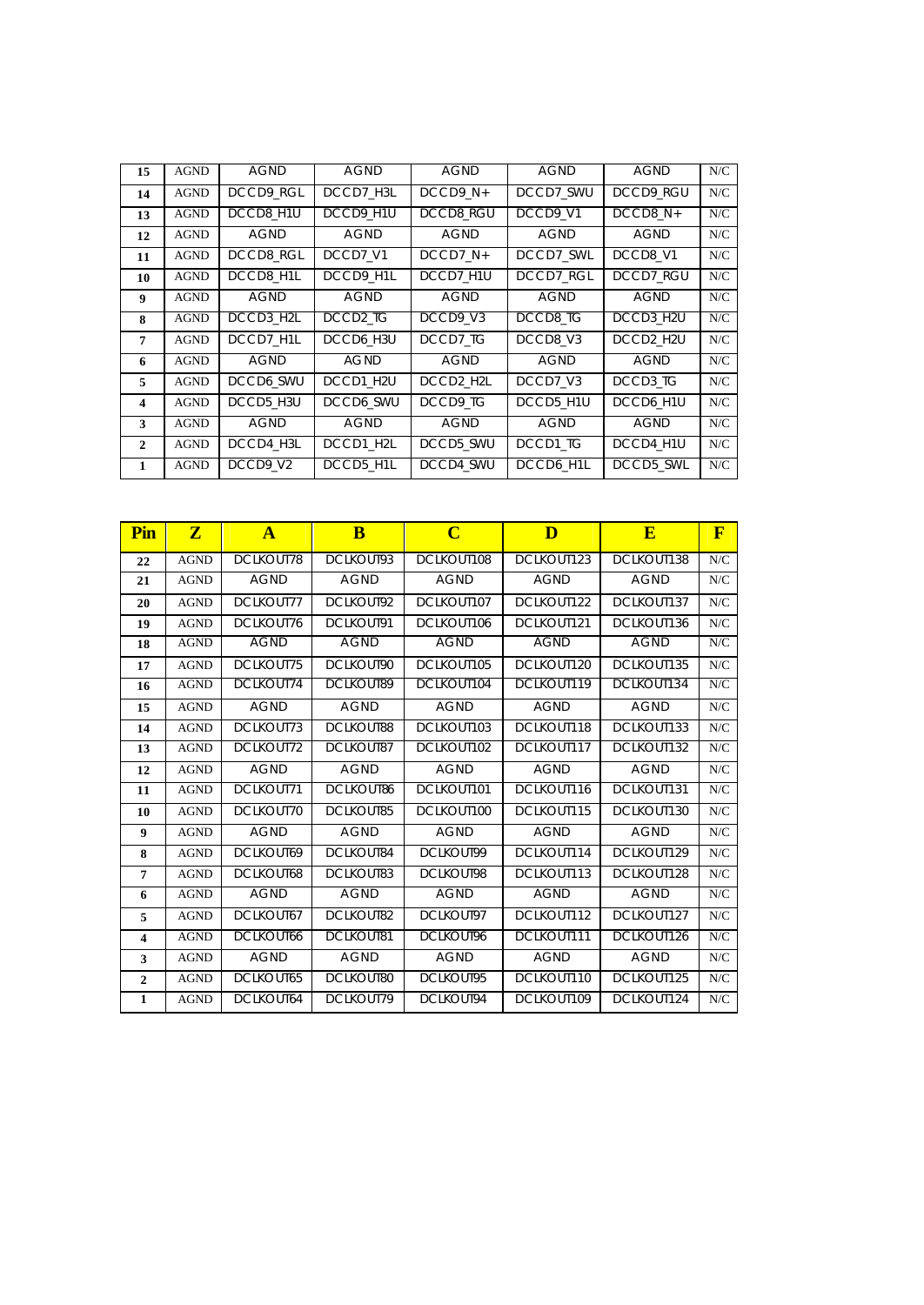#### **1.3 Data Paths**

CB data structure is based in the CBB. CB supports basically the same data paths with the inclusion of a microsequencer. There are three principle data paths associated with the functions of the CB: Control data path, Configuration data path, and Pixel data path. Figure 12 provides a schematic view of these data paths.



#### **Principle Data Paths** Figure 12

#### **1.3.1 Control Data**

All control functions are performed using an on-board flat memory (register) address space to provide read and write access to control registers located in the CB FPGA. Generally, the data width of these registers is 16 bits. A few control registers in the lower address space area are 32 bit values. Values written to the registers establish the modes of operation and the synchronization of events. The most important control signals are the switches control lines between voltage levels (ADG713). These switches select between high and low voltage shaping the waves.

#### **1.3.2 Configuration Data**

Configuration data is transmitted to the relevant hardware devices through a common synchronous serial link. The serial data stream is generated by the FPGA, where the address of the device is decoded and serial data distributed to the individual hardware component. The main configuration data are DACs values. DACs outputs are high and low voltage levels for clock signals. Before CCD readout, FPGA configures DACs outputs that remain fixed during CCD readout.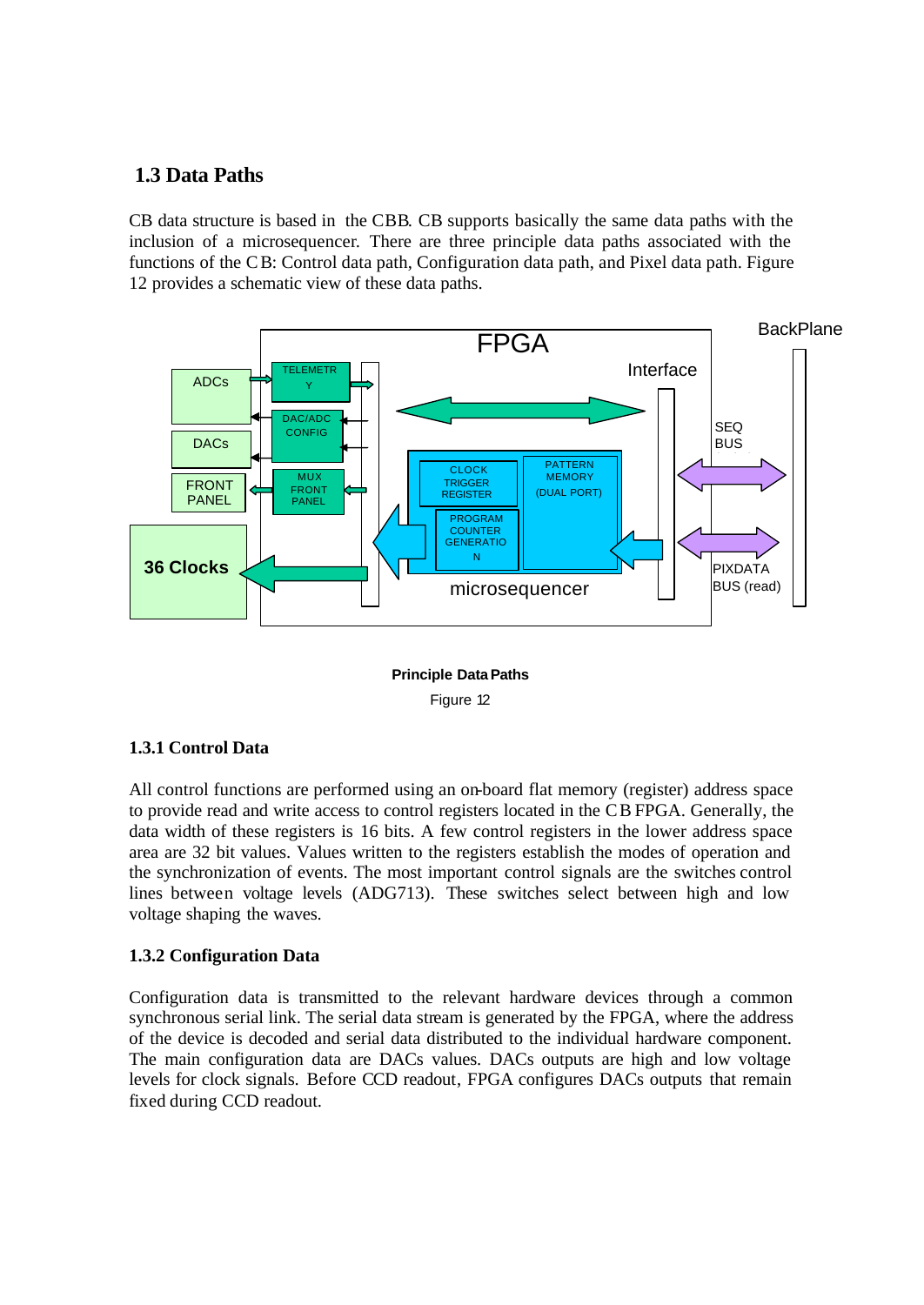#### **1.4 Control Functions**

All control and acquisition functions that the CB is capable of are initiated by writing to specific memory locations on the board. There are two parts to forming the 24-bit address to these memory locations. They are the 'board select address' (or slot address), and the 'board register address'.

The 8-bit board select address is defined by the physical position of the Clock board on the DHE backplane. By definition, the Master Control Board (MCB) always occupies board select address 1 and occupies slot 1 of the backplane. Slot positions are numbered from the MCB position in linear fashion up to a maximum of slot 8. Board select addresses are expressed as bit positions in the command word address field during a PAN  $\Leftrightarrow$  DHE command transaction. See document ICD 6.1 DHE Command and Hardware Interface Definition for additional information. This mechanism allows multiple boards to be accessed in any write or reset transaction. In a similar fashion, the 8-bit board select address is written to the LSR register in the MCB Sequencer register set to access the peripheral boards. Table 5 defines the board select address with respect to the slot position.

| <b>Slot</b><br><b>Position</b> | <b>Board Select</b><br><b>Address</b> | <b>32-Bit Word on Board</b><br><b>Register Address Range</b> | <b>16-Bit Word on Board</b><br><b>Register Address Range</b> |
|--------------------------------|---------------------------------------|--------------------------------------------------------------|--------------------------------------------------------------|
|                                | 0x010000                              | $0x010000 \Rightarrow 0x01003F$                              | $0x010040 \Rightarrow 0x01$ FFFF                             |
| $\mathcal{D}_{\mathcal{L}}$    | 0x020000                              | $0x020000 \Rightarrow 0x02003F$                              | $0x020040 \Rightarrow 0x02$ FFFF                             |
| 3                              | 0x040000                              | $0x040000 \Rightarrow 0x04003F$                              | $0x040040 \Rightarrow 0x04$ FFFF                             |
| $\overline{4}$                 | 0x080000                              | $0x080000 \Rightarrow 0x08003F$                              | $0x080040 \Rightarrow 0x08$ FFFF                             |
| $\overline{\mathbf{5}}$        | 0x100000                              | $0x100000 \Rightarrow 0x10003F$                              | $0x100040 \Rightarrow 0x10$ FFFF                             |
| 6                              | 0x200000                              | $0x200000 \Rightarrow 0x20003F$                              | $0x200040 \Rightarrow 0x20$ FFFF                             |
| 7                              | 0x400000                              | $0x400000 \Rightarrow 0x40003F$                              | $0x400040 \Rightarrow 0x40$ FFFF                             |
| 8                              | 0x800000                              | $0x800000 \Rightarrow 0x80003F$                              | $0x800040 \Rightarrow 0x80$ FFFF                             |

**Table 5 -** Sequencer Bus Address Mapping

The on-board register address of the Clock board is divided into two areas as indicated in the document ICD 7.0 DHE Backplane Definition. This allows sixty-four 32-bit registers to be defined in the lower board register address space. The rest of the space is occupied by sixteen bit registers. Thirty-two bit space is normally used for functions that are occupied by the MCB Sequencer.

A summary of the memory space for the CB is given in Table 6 followed by a more detailed description of each function.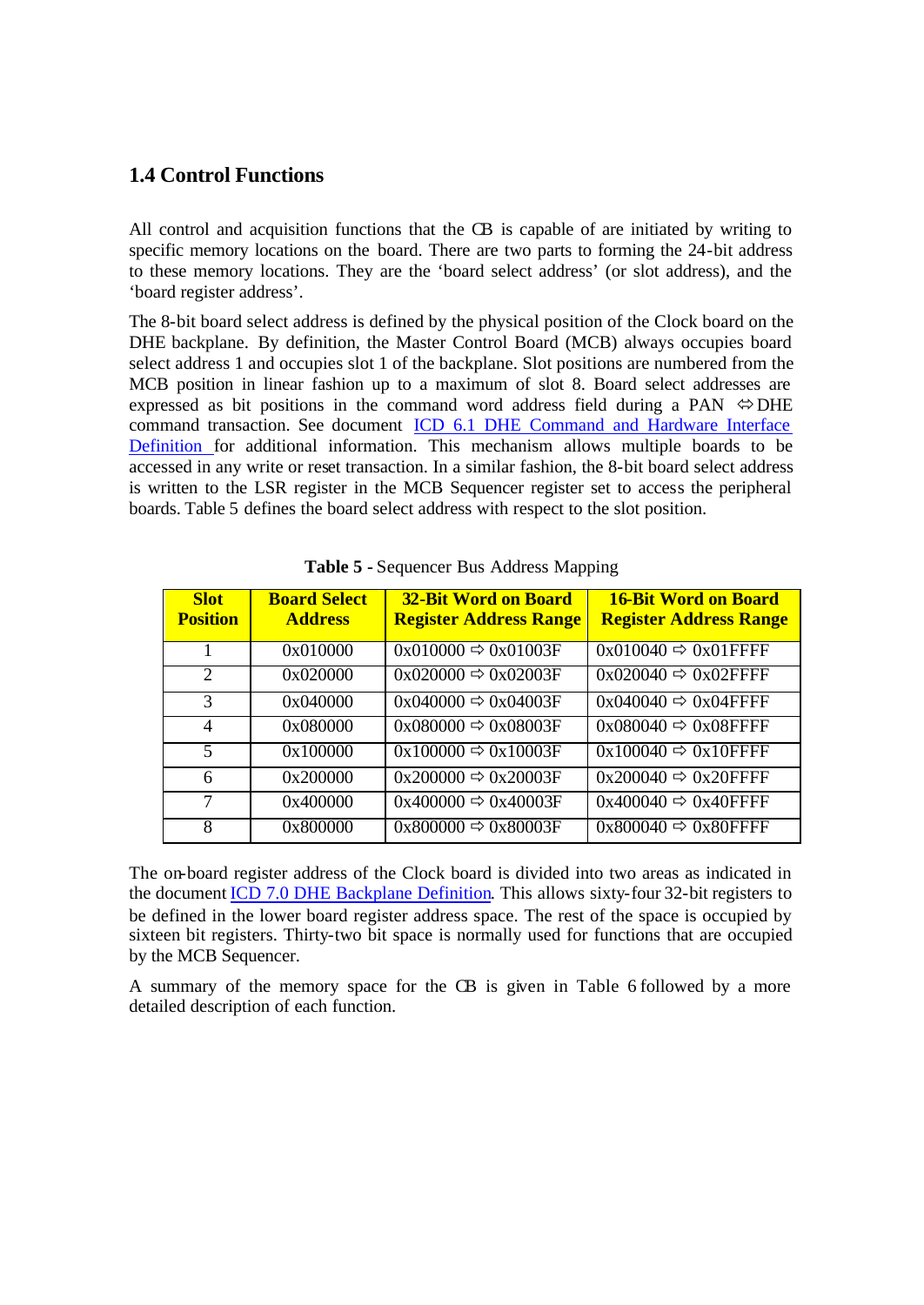| <b>Address</b>                    | Function name            | Function description                                                                               |
|-----------------------------------|--------------------------|----------------------------------------------------------------------------------------------------|
| 0x0000                            | <b>CLK_CLKPORT</b>       | Set the clocks levels (high / low) for the 32 clock                                                |
|                                   |                          | signals                                                                                            |
| 0x0005                            | <b>STARTMICRO</b>        | Start microsequencer                                                                               |
| $\overline{0x0100}$ $\Rightarrow$ | <b>CLK HIGHPORT/</b>     | Clock rail low or high stage voltage DAC registers                                                 |
| 0x015B                            | <b>CLK_LOWPORT</b>       | for channels. (even high / odd low)                                                                |
| 0x01FE                            | <b>CLK_GLOBAL_ENBL</b>   | Enables or isolate all clock signal to the backplane<br>connector                                  |
| $0x0170 \Rightarrow$              | <b>CLK_TELCLKMODE</b>    | Set the telemetry data mode (ADC MODE) to clock                                                    |
| 0x0193                            |                          | channels                                                                                           |
| $0x01E8 \Rightarrow$              | <b>CLK_TELSUPPLYMODE</b> | Set the telemetry data mode (ADC MODE) for                                                         |
| 0x01EF                            |                          | reading supply voltages                                                                            |
| $0x01F0 \Rightarrow$              | <b>CLK_TELREFMODE</b>    | Set the telemetry data mode (ADC MODE) for                                                         |
| 0x01F7                            |                          | reading references voltages                                                                        |
| 0x01FF                            | <b>CLK_MUXSLCT</b>       | Select which clock signal to be connected to the front<br>panel test ports P1 and P2               |
| 0x01FF                            | <b>CLK_P1_SLCT</b>       | Select which clock signal to be connected to the front<br>panel test port P1                       |
| 0x01FF                            | <b>CLK_P2_SLCT</b>       | Select which clock signal to be connected to the front                                             |
|                                   |                          | panel test port P2                                                                                 |
| $0x0272 \Rightarrow$              | <b>CLK_TELSUPPLYDATA</b> | Telemetry data for supply voltages                                                                 |
| 0x0277                            |                          |                                                                                                    |
| $0x0278 \Rightarrow$              | <b>CLK_TELREFDATA</b>    | Telemetry data for references voltages                                                             |
| 0x027A                            |                          |                                                                                                    |
| 0x027C                            | <b>CLK_TELCLKREF</b>     | Telemetry data for DAC references voltages                                                         |
| $0x0281 \Rightarrow$<br>0x02A3    | <b>CLK_TELCLKDATA</b>    | Telemetry data for clock channels to read clock<br>voltages                                        |
| $0x1000 \Rightarrow$              | <b>CLK_SEQPATMEM</b>     | Load clocks and delays in the microsequencer                                                       |
| 0x103F                            |                          | memory                                                                                             |
| 0xFFF0                            | <b>CLK_EVEN_REG</b>      | Global even register used to receive event strobe                                                  |
| 0xFFF9                            | <b>CLK LEDCTL</b>        | Front panel LED indicator configuration register                                                   |
| <b>OXFFFA</b>                     | <b>CLK SERNUM</b>        | Electronic serial number read only register                                                        |
| <b>OxFFFB</b>                     | <b>CLK TEMP</b>          | Access to the local board temperature sensor                                                       |
| <b>OxFFFC</b>                     | <b>CLK CTLREG</b>        | Read / write the global control register for the board                                             |
| 0xFFFD                            | <b>CLK STATUS</b>        | Read the board status register                                                                     |
| <b>OxFFFE</b>                     | <b>CLK IDENT</b>         | Board function identity register + shadow reset                                                    |
| <b>OxFFFF</b>                     | <b>CLK_FIRMVERS</b>      | Board firmware version register + shadow reboot                                                    |
| <b>OxFFFE</b>                     | <b>CLK_RESET</b>         | Writing this location causes hard reset                                                            |
|                                   | <b>CLK REBOOT</b>        | Does not affect configuration data                                                                 |
| <b>OxFFFF</b>                     |                          | Writing this location causes soft reset (reboot) on the<br>board with default configuration values |

**Table 6 –** CB Memory map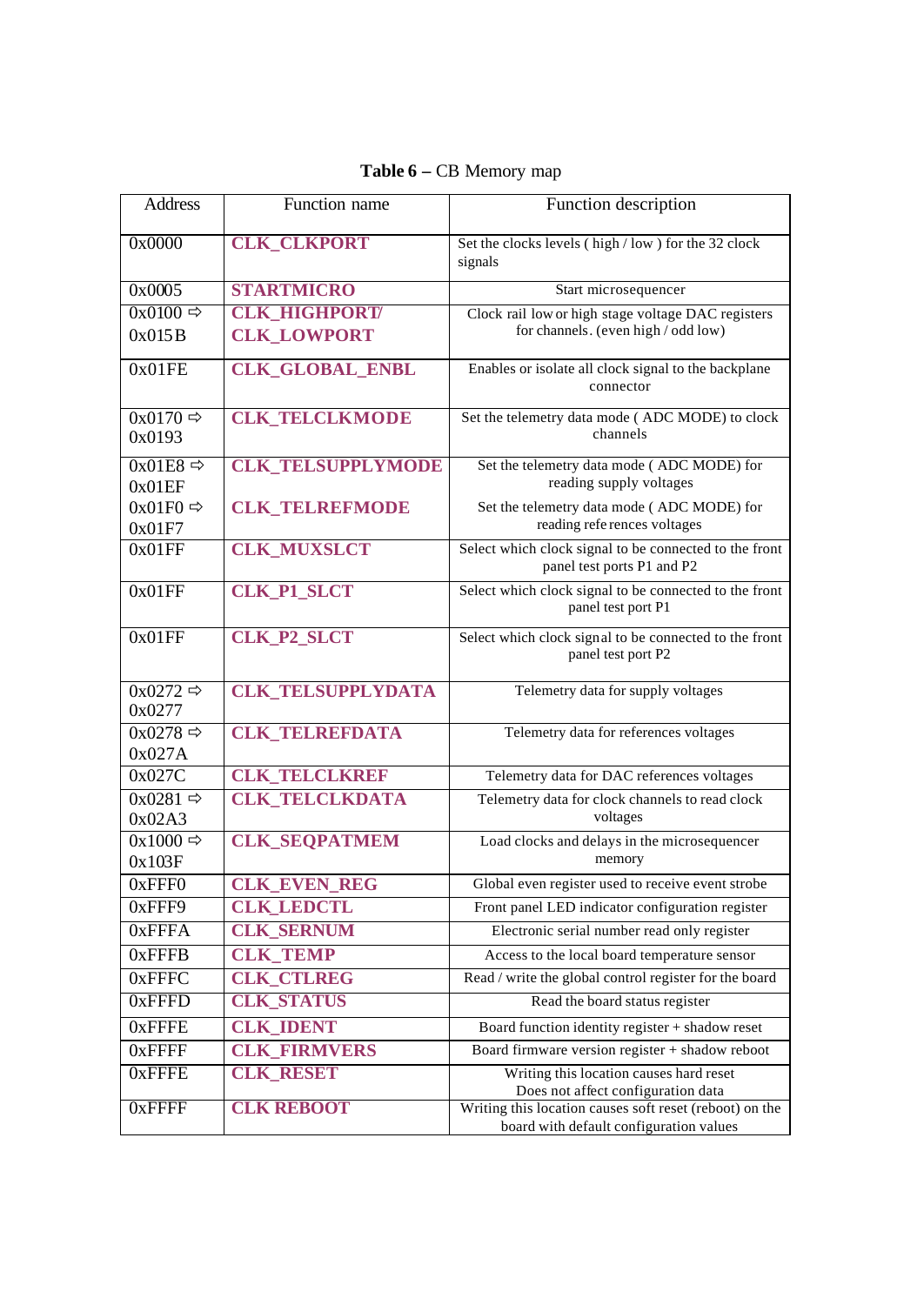#### **1.4.1 Clock Control Register** (**CLK\_CLKPORT**)

Writing a 32 bit value to this register establishes the level of the 36 clock signals. Each bit of this register corresponds to one clock signal (Bit  $0 = VI$ , Bit  $1 = V2$ , etc.). When a clock register bit is set high (1) then the voltage programmed by the corresponding clock high level DAC (CLK\_HIGHPORT) is output on the clock signal. When a clock register bit is set low (0) the voltage programmed by the corresponding clock low DAC register (CLK\_ LOWPORT) is output on the clock signal. Note that it is permissible for the clock high DAC register to be programmed with a lower voltage than the clock low DAC register. The register may be written at anytime. However, the Clock Enables Register (CLK\_GLOBAL\_ENBL) bit 3 must be set true to enable the Clock signals output on connector.

**Table 7 -** Clock Control Register Description(**CLK\_CLKPORT**)

| [31]             | [30]            | [29]        | <u> [28]</u>     | $[27]$          | [26]             | [25]       | [24]                   | $[23]$           | $\bm{[22]}$    | [21]             | [20]                                                                                                                                                                                                                                                | $[19]$ | 18               |                  | $[16]$    |
|------------------|-----------------|-------------|------------------|-----------------|------------------|------------|------------------------|------------------|----------------|------------------|-----------------------------------------------------------------------------------------------------------------------------------------------------------------------------------------------------------------------------------------------------|--------|------------------|------------------|-----------|
| N GUARD          | H <sub>2</sub>  | <b>SW</b>   | <b>RG</b>        | H <sub>3U</sub> | H <sub>3</sub> L | <b>H1U</b> | <b>H11</b>             | <b>SW</b>        | RG             | H3U              | H <sub>3</sub> L                                                                                                                                                                                                                                    | I H1U  | H <sub>1</sub> L | <b>SW</b>        | <b>RG</b> |
| $[15]$           | [14]            | [13]        | $\sqrt{12}$      | [11]            | $[10]$           | [9]        | [8]                    | $\overline{[7]}$ | [6]            | $\overline{[5]}$ | $[4] % \includegraphics[width=0.9\columnwidth]{figures/fig_10.pdf} \caption{The graph $\mathcal{N}_1$ is a function of the number of~\textit{N}_1$ (left) and the number of~\textit{N}_2$ (right) are shown in Fig.~\ref{fig:10}. } \label{fig:11}$ | [3]    | $\overline{[2]}$ | $\left[1\right]$ | [0]       |
| H <sub>3</sub> U | H <sub>3L</sub> | <b>IH1U</b> | H <sub>1</sub> L | ΤG              | V <sub>3</sub>   | V2         | $\mathbf{V}^{\bullet}$ | <b>TG</b>        | V <sub>3</sub> | V <sub>2</sub>   | V <sub>1</sub>                                                                                                                                                                                                                                      | ΤG     | V3               | V <sub>2</sub>   | V1        |

| Color code     |
|----------------|
| <b>Group A</b> |
| Group B        |
| Group C        |
| common         |

The bits of Clock Control register are divided in groups. The red group ([0:3] and [12:17]) along with N\_Guard and H2 ([30:31]) (common signals for all groups) controls one CCD. Green group ([4:7] and [18:23]) and common signals controls other CCD. Finally last group, blue one  $[8:11]$  and  $[24:29]$  and common signals controls the third CCD. In addition, the signals of each group are replicated by means of drives, so each group can controls two additional CCDs. Thus, one group of signals can control up to three CCDs with the same timing and voltage levels. The bit order selected is motivated by how signal may be shared between both sides of CCD.

N\_Guard is a digital signal who controls all N\_guard switches. N\_Guard switches either to connect or isolate N\_Guard lines to ground.

H2 bit is used to controls 3 different clocks, one of each group. Each H2 may be configured with different voltage levels, but only one bit [31] controls the H2 clock timing.

#### **1.4.2 Clock board Microsequencer Trigger Command Register (STARTMICRO)**

Writing to this port initiates a sequence of horizontal clocks to control the charge displacement. The clocks are generated by a micro-sequencer built into the CB FPGA. The state sequence is previously stored as a list in the CB\_PAT\_MEM area as individual states that define the bit vectors to control the transitions and associated delay for the states. To initiate the sequence a 16-bit data word with both the start address (expressed as an offset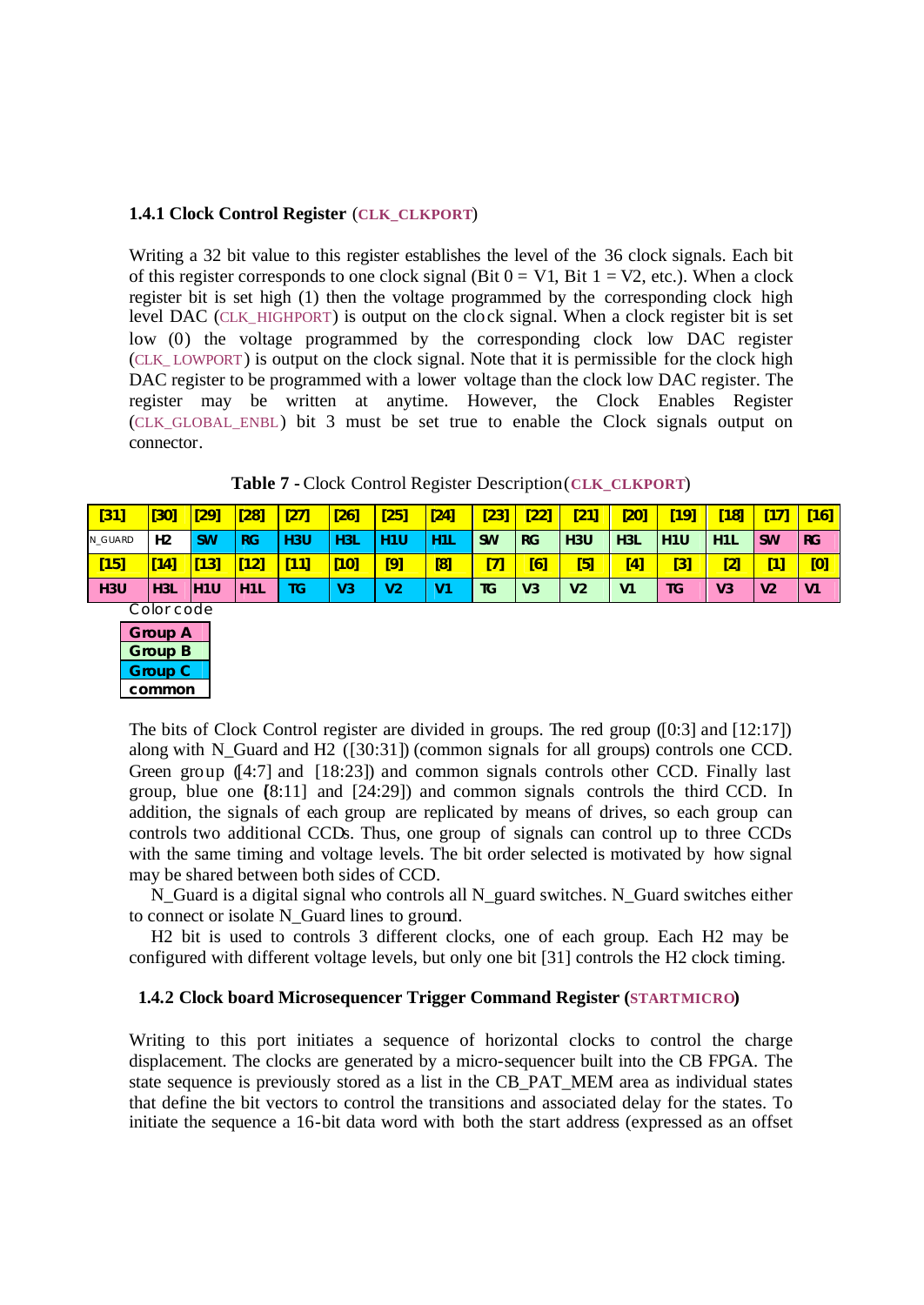from the first register address space) and the run length of the sequence is written to this register. Table 8 shows the bit field position in the data word.

|        | <b>MICROSEQUENCER TRIGGER COMMAND DATA WORD</b> |                               |                           |  |  |  |  |
|--------|-------------------------------------------------|-------------------------------|---------------------------|--|--|--|--|
| BIT    | ้151                                            | [14:8]                        | [7:0]                     |  |  |  |  |
| signal | <b>UNUSED</b>                                   | <b>RUN LENGTH OF SEQUENCE</b> | START ADDRESS OF SEQUENCE |  |  |  |  |

|  |  |  |  |  | Table 8 - CB (micro) sequencer trigger register (STARTMICRO) |  |
|--|--|--|--|--|--------------------------------------------------------------|--|
|--|--|--|--|--|--------------------------------------------------------------|--|

When reading this register the RUN LENGH OF SEQUENCE field will reflect the last address issued by the sequencer after the most recent write to this register i.e. it is the effective address where the sequencer stopped after the last run.

#### **1.4.3 Clock High/Low Voltage Registers (CLKNAME\_HIDAC/CLKNAME\_LOWDAC)**

The clock high/low DACs can be programmed by means of these sixty six 8-bit registers (Tables 9a, 9b). Reading these registers returns the last value written to them. The selection between high and low DACs for each clock is performed by means of Clock Control Register (1-high, 0-low).

#### **Table 9 -** Clock High/Low Voltage Registers addresses (CLKNAME\_HIDAC) / (CLKNAME\_LOW DAC) description

| <b>Group A</b>  |                |                |                          |           |        |        |           |            |                 |                |        |
|-----------------|----------------|----------------|--------------------------|-----------|--------|--------|-----------|------------|-----------------|----------------|--------|
| <b>Signal</b>   | V <sub>1</sub> | V <sub>2</sub> | $\overline{\mathsf{V3}}$ | <b>TG</b> | RG     | H3U    | <b>SW</b> | <b>H1U</b> | H3L             | H <sub>1</sub> | H2     |
| <b>CKL_HIGH</b> | 0x0140         | 0x0142         | 0x0144                   | 0x0146    | 0x0158 | 0x0156 | 0x015A    | 0x014A     | 0x0150          | 0x0148         | 0x0154 |
| <b>CKL_LOW</b>  | 0x0141         | 0x0143         | 0x0145                   | 0x0147    | 0x0159 | 0x0157 | 0x015B    | 0x014B     | 0x0151          | 0x0149         | 0x0155 |
| <b>Group B</b>  |                |                |                          |           |        |        |           |            |                 |                |        |
| <b>Signal</b>   | V <sub>1</sub> | V <sub>2</sub> | $\mathsf{V}3$            | <b>TG</b> | RG     | H3U    | <b>SW</b> | <b>H1U</b> | H <sub>3L</sub> | <b>H1L</b>     | H2     |
| <b>CKL_HIGH</b> | 0x0120         | 0x0122         | 0x0124                   | 0x0126    | 0x0138 | 0x0134 | 0x0136    | 0x0130     | 0x0132          | 0x0128         | 0x0152 |
| <b>CKL_LOW</b>  | 0x0121         | 0x0123         | 0x0125                   | 0x0127    | 0x0139 | 0x0135 | 0x0137    | 0x0131     | 0x0133          | 0x0129         | 0x0153 |
| <b>Group C</b>  |                |                |                          |           |        |        |           |            |                 |                |        |
| <b>Signal</b>   | V <sub>1</sub> | V <sub>2</sub> | V <sub>3</sub>           | <b>TG</b> | RG     | H3U    | <b>SW</b> | <b>H1U</b> | H <sub>3L</sub> | H <sub>1</sub> | H2     |
| <b>CKL HIGH</b> | 0x0100         | 0x0102         | 0x0104                   | 0x0108    | 0x010A | 0x0110 | 0x0112    | 0x0114     | 0x0116          | 0x0118         | 0x012A |
| <b>CKL LOW</b>  | 0x0101         | 0x0103         | 0x0105                   | 0x0109    | 0x010B | 0x0111 | 0x0113    | 0x0115     | 0x0117          | 0x0119         | 0x012B |

#### **1.4.4 Clock channel chain description**

The clock voltage register sets low/high voltage level as is shown in Figure 13. The DAC output ranges from 0v to 2.5v. After the switches, two gain stages are applied to the signals. The gain of the first stage (before global enable switch) is 5 and the gain of the second stage is 2. Also, an offset is added in the first gain stage in order to generate an alternate signal. The behavior of each channel is described in next paragraph.

Firstly, the FPGA configures the DAC high and low voltage levels both connected to the switch input. The FPGA controls the switch by means of CLK\_CLKPORT register for selecting between high or low voltage levels. By mean of this control the switch will connect alternatively only one voltage level to the output. This alternate signal is amplified  $(G1 = 5)$  and subtracted an offset in the first Op. Amp. At this point, the signal is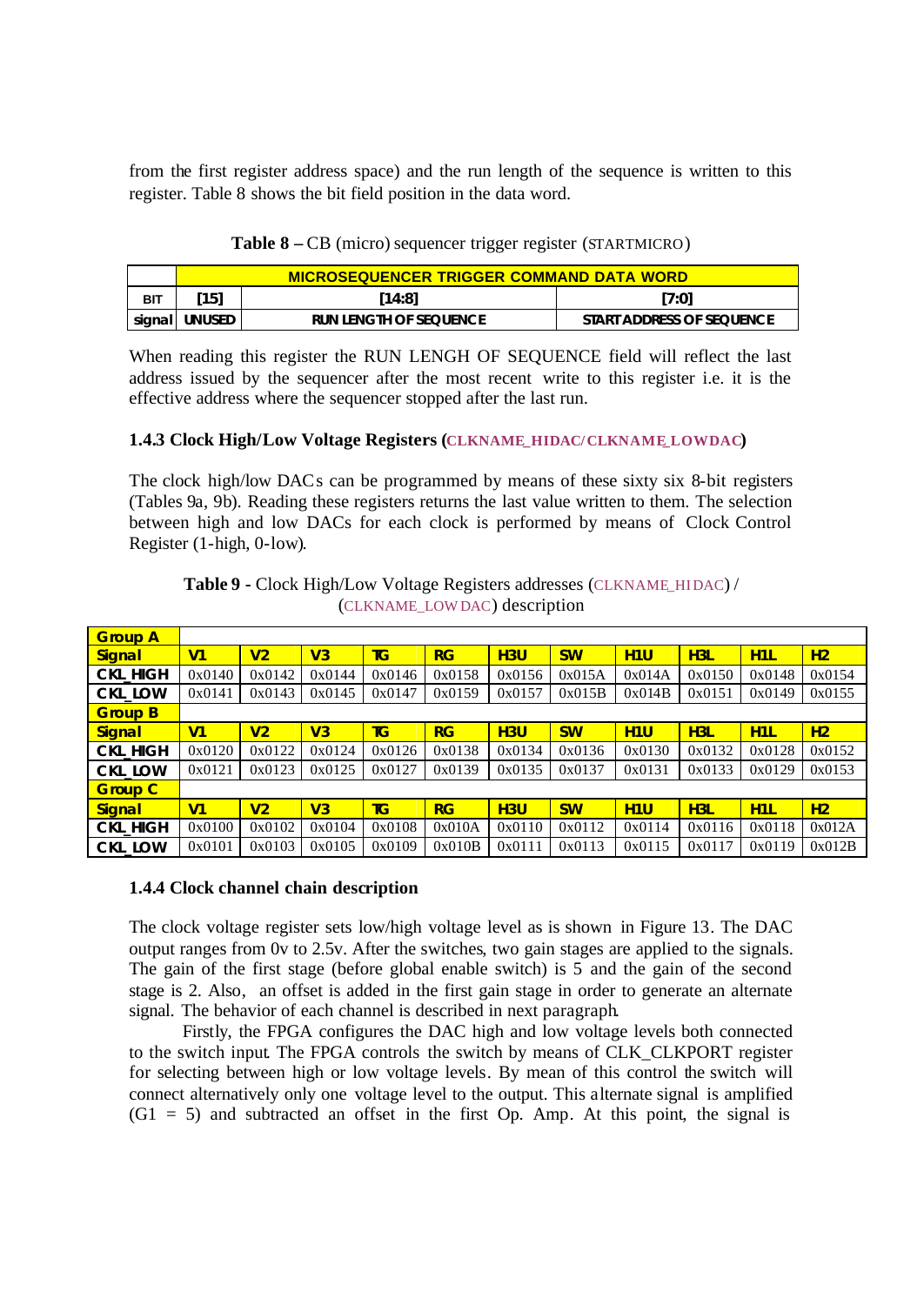completely generated (except final gain that multiply signal by 2) and is connected to the telemetry system. The FPGA controls a global switchthat allows all clock signals to pass to the next amplification stages by means of the activation of **CLK\_GLOBAL\_ENBL** signal. Next, the clock signals are replicated up to three and their voltage multiply by 2  $(G2=2)$  in the second Op. Amp Cable drivers. It may be interesting to allocate these switches at the end of the board after the cable drivers. Nevertheless since signals are replicated (x3) much more components are needed. The telemetry can be use in order to confirm voltage levels while the Front Panel Port for monitoring the output signals.

| <b>DAC</b> value (hex) <b>DAC</b> value (dec) |     | DAC output | Output voltage |
|-----------------------------------------------|-----|------------|----------------|
| 0x00                                          |     |            | $-12.5$        |
| 0x16                                          | 34  | 0.333      | $-10$          |
| 0x68                                          | 132 | 1.294      |                |
| 0xE9                                          | 233 | 2.284      | $+10$          |
| 0xFF                                          | 255 | 2.5        | $+12.5$        |

| Table 10 - Clock Voltage Values Description |  |  |  |  |  |
|---------------------------------------------|--|--|--|--|--|
|---------------------------------------------|--|--|--|--|--|

#### **1.4.5 Clock Enable Register (CLK\_GLOBAL\_ENBL)**

This 16-bit register controls the application (i.e. enabling) of clock voltages to the rear connectors J4 and J5. Table 11 shows the significance of the bits in this register. A bit set true in the register enables that group of voltages to the rear connector. Reading this register returns the value last written to it.

| 15.            | ומז<br>ಀ | m<br>. . |          | - 1      |
|----------------|----------|----------|----------|----------|
| <b>Notused</b> | ΕN       | Not used | Not used | Not used |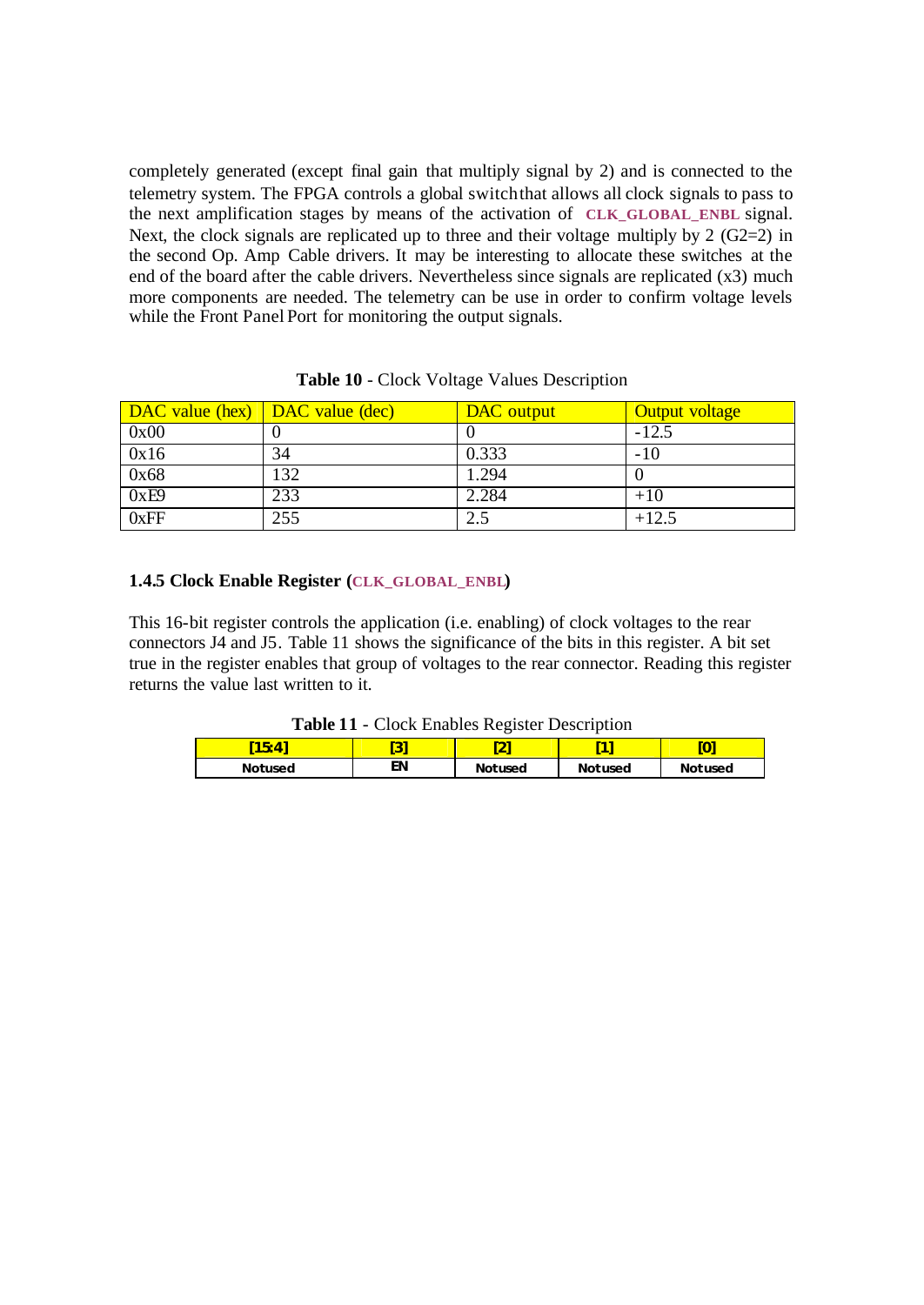

*Vref = DAC output range 0- 2.5 v (8 bits) CLK = generic clock DAC value. Voffset = 6.25v: generated from 1.25v voltage reference. Voffset = 5\*1.25= 6.25 G1 = 5: First stages gain Vclk = output value after fist gain stage. G2 = 2: Second stages gain Vout = final output value.*

*Formula maximum value minimum value*

*-------------------- ----------------------------------- ------------------------------*  $Vref = 2.5 * [255]/255 = 2.5v$   $Vref = 2.5 * [0]/255 = 0v$  $Vck = G1*(Vref) - Voffset$ <br>  $Vck = G2* (Verk) - Voffset$ <br>  $Vout = G2* Vclk$ <br>  $Voutmax = 2*(7) = +12.5v$ <br>  $Voutmin = 2*(-5) = -12.5v$  $Voutmax = 2*(7) = +12.5v$   $Voutmin = 2*(-5) = -12.5v$ 

*Then the resolution may be calculated: Maximum range ±12.5 = 25v Linear range ±10 = 20v DAC Range 200 Resolution = 20v/200 = 100 mV* 

*P.D. : In version 1.0 we use range [-10/+14v] as calibration range. This range produces small accuracy errors in top limits (above +13v) due DAC saturations. DAC loses linearity in higher DAC values. Furthermore bottom limit (-10v) is difficult to overtake.* 



**Figure 13.** Clockout Signal Path and voltage register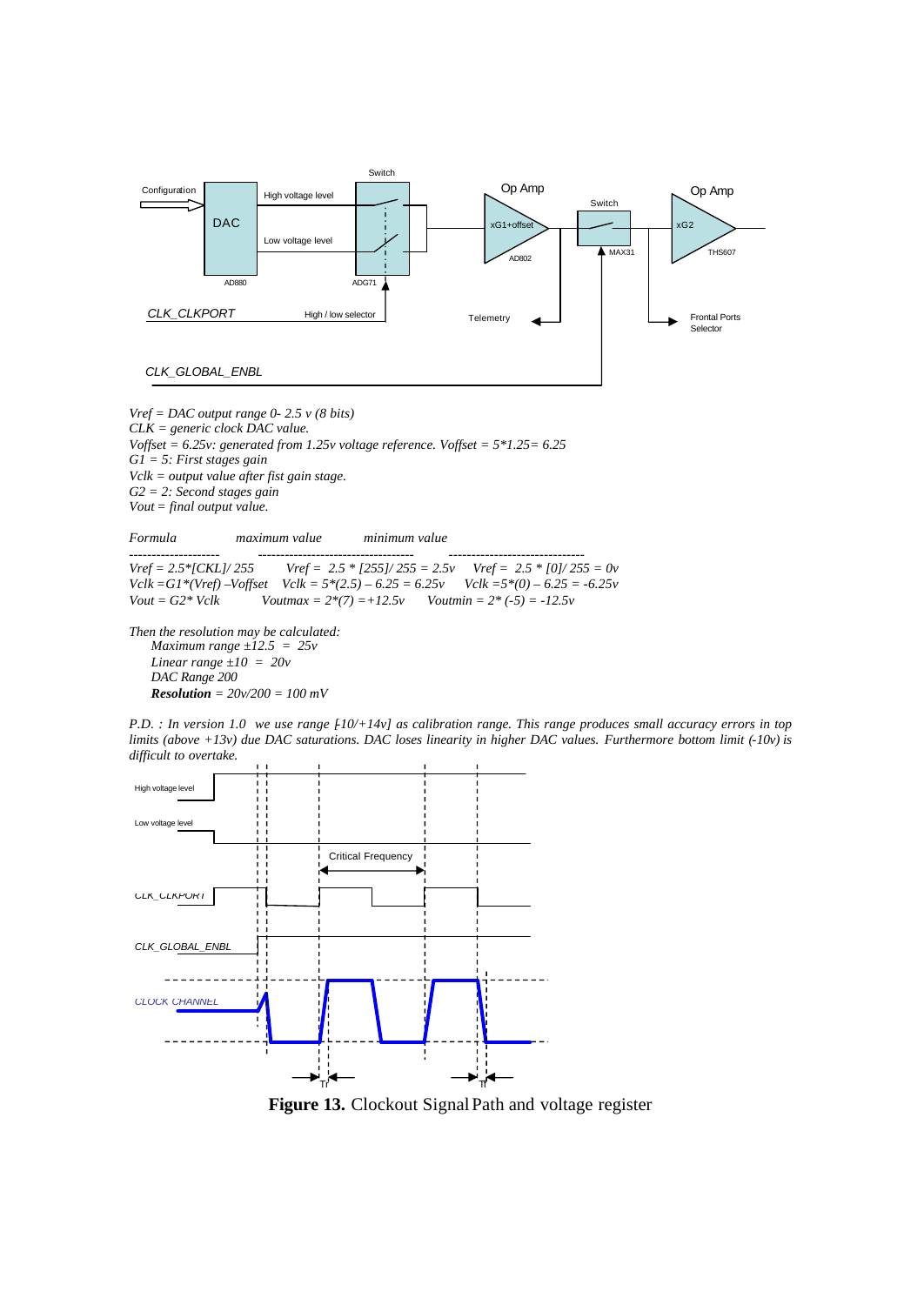#### **1.4.6 Clock Voltage Telemetry Mode Registers (CLK\_TELCLKMODE)**

These thirty-six 16-bit registers allow the setting of the voltage range and mode of the telemetry channel ADC associated to the clock voltage telemetry functions. The nominal voltage of the ADC is 5v or 10v full scale. The mode bit is used to control the coding of the ADC to be either 12-bit two-complement bipolar or 12-bit unipolar depending on the voltage range set for the bias voltage signal through the voltage reference jumpers. Table 14 shows the bit significance of these registers. Note that depending on the mode and range selected, the scale and offset values used in the attribute calculations require adjustment to accommodate the data. These registers are set by default to their normal values (0xD i.e.  $\pm$ 10V Range, external clock mode) after power on or reboot function. Reading these registers returns the value last written to them.

| Table 12 - MAX 1207 Bits Description |  |
|--------------------------------------|--|
|--------------------------------------|--|

| <b>Bit 3</b> | <b>Bit 2</b> | <b>Bit 1</b> | <b>Bit 0 (LSB)</b> |
|--------------|--------------|--------------|--------------------|
| <b>RNG</b>   | BIP          | PD1          | PD <sub>0</sub>    |

| Table 13 - MAX 1207 Mode Description |  |
|--------------------------------------|--|
|--------------------------------------|--|

| <b>PD0</b>  | <b>Mode</b>                                               |
|-------------|-----------------------------------------------------------|
| $\mathbf 0$ | Normal operation (always on) Internal clock mode          |
|             | Normal operation (always on) External clock mode          |
| 0           | Standby Power-Down Mode (STBYPD) Clock mode<br>unaffected |
|             | Full Power-Down mode (FULLPD) Clock mode unaffected       |

| Table 14 - MAX 1207 Range and Polarity Description |  |  |
|----------------------------------------------------|--|--|
|----------------------------------------------------|--|--|

| <b>Input</b><br><b>Range</b> | <b>RNG</b> | <b>BIP</b>       | <b>Negative</b><br><b>Full Scale</b> | <b>Zero Scale</b><br>$\mathbf{V}$ | <b>Full Scale</b>  |
|------------------------------|------------|------------------|--------------------------------------|-----------------------------------|--------------------|
| $0$ to 5V                    | 0          | $\boldsymbol{0}$ |                                      | $\mathbf 0$                       | <b>VREF 1.2207</b> |
| $0$ to $10V$                 |            | 0                |                                      | 0                                 | <b>VREF 2.4414</b> |
| ±5V                          | 0          |                  | $-$ VREF $1.2207$                    | -0                                | <b>VREF 1.2207</b> |
| ±10V                         |            |                  | $-$ VREF 2.4414                      | $\mathbf{0}$                      | <b>VREF 2.4414</b> |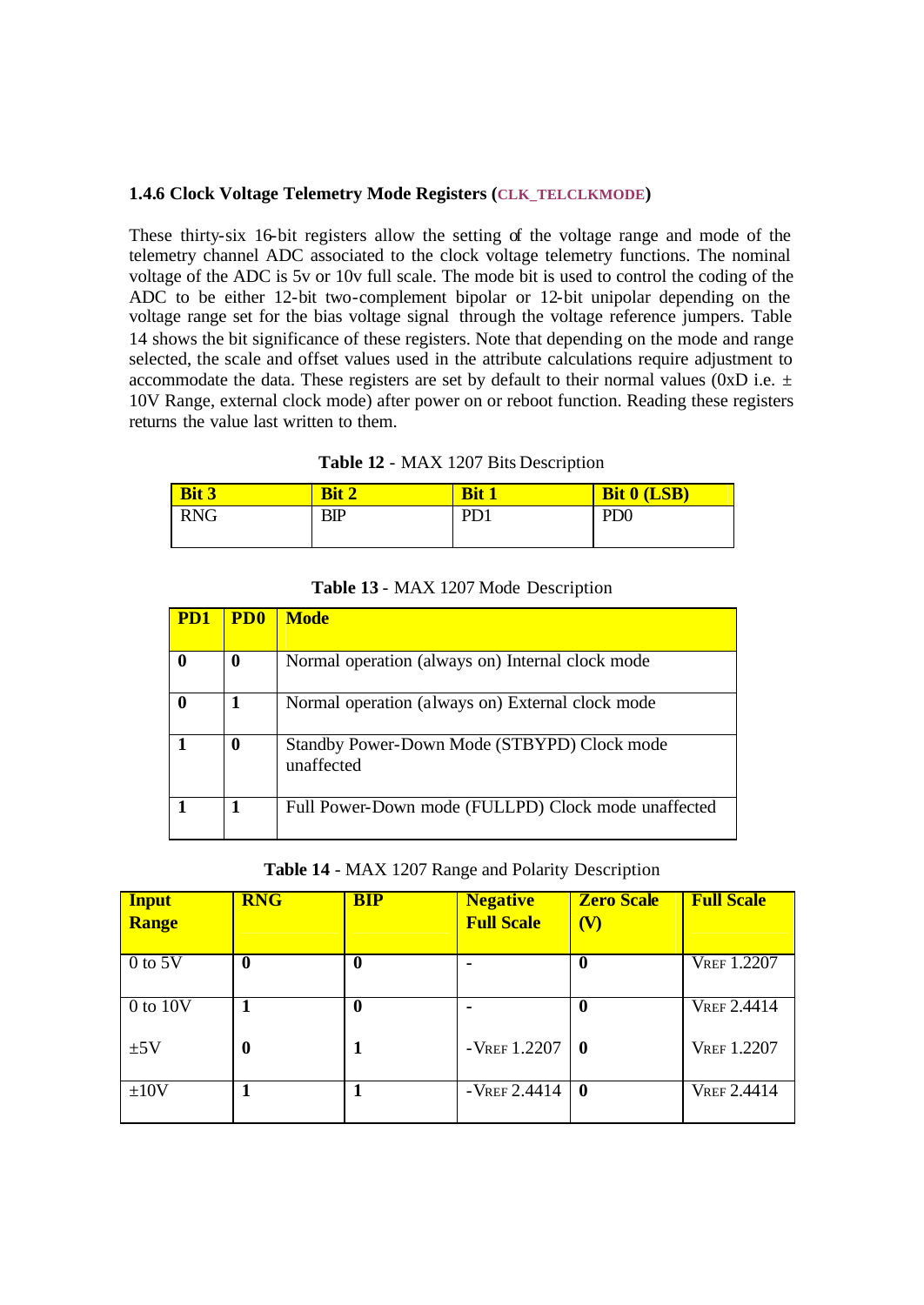#### **1.4.7 Supply Voltage Telemetry Mode Registers (CLK\_TELSUPPLYMODE)**

These eight registers pro vide the mode and range selection for those telemetry channels dedicated to monitor the power supplies. Similarly, these registers are set by default to the value of 0xD (i.e. +/-10V, external clock) and the range extended by a series resistor in the appropriate signal line. The mode bit significance is shown in Figure Table 12.

|        |            | <b>Voltage Telemetry Address</b> |        |        |                 |                 |        |        |  |  |  |  |
|--------|------------|----------------------------------|--------|--------|-----------------|-----------------|--------|--------|--|--|--|--|
| Signal | <b>GND</b> | <b>GND</b>                       | +VAC   | -VAC   | P <sub>15</sub> | N <sub>15</sub> | $+5VA$ | $-5VA$ |  |  |  |  |
| Write  | 0x0000     | 0x0001                           | 0x0002 | 0x0003 | 0x0010          | 0x000F          | 0x0011 | 0x000D |  |  |  |  |
| read   | 0x0270     | 0x0271                           | 0x0272 | 0x0273 | 0x0274          | 0x0275          | 0x0276 | 0x0277 |  |  |  |  |

|  |  |  |  | Table 15 - Voltage Telemetry Address Description |
|--|--|--|--|--------------------------------------------------|
|--|--|--|--|--------------------------------------------------|

#### **1.4.8 Reference Voltage Telemetry Mode registers (CLK\_TELREFMODE)**

Finally, eight registers that enable the mode and range to be set for those telemetry channels dedicated to monitor the DAC and offset reference supplies. Similarly, these registers are set by default to the value of  $0xD$  (i.e.  $+/10V$ , external clock) but the range is not extended for these signals. The mode bit significance is shown in Table 15.

#### **1.4.9 Front Panel Clock Monitor Port Select Register (CLK\_MUXSLCT, CLK\_ P1\_SLCT, CLK\_ P2\_SLCT)**

Two front panel connectors (P1, P2) are provided to monitor the state of any out of 36 clock signals. These two buffered ports are independent and allow two clocks to be sampled simultaneously. This 16-bit register allows the selection of the clock signals multiplexed to P1 and P2. The signal available at these connectors, located in Front panel in Figure 6, is taken from the rear connector point and is therefore after the enable switches but before the final cable drivers. This means that the clocks should be enabled to allow the clock signal to be monitored. The bit significance of this register is shown in Table 16. In addition, bits 12 and 13 control LED (D5) and DISABLE\_LEDS respective ly. And bits 14 and 15 configure two digital output channel currently assigned to shutter and trigger. Reading this register returns the value last written to it. Could be used **CLK\_MUXSLCT** for all register or only may be modified partially Port, used **CLK\_ P1\_SLCT** for Port P1 and **CLK\_ P2\_SLCT** for Port P2.

**Table 16** - Front Panel Clock Monitor Port Select Register Description

| 15 <sub>h</sub> | Δ1              | [13]                          | <b>T401</b><br>1 Z | <b>MA</b><br>7.O | 5:0                        |
|-----------------|-----------------|-------------------------------|--------------------|------------------|----------------------------|
| $\sim$<br>טו    | IO <sub>2</sub> | <b>DISABLE</b><br><b>LEDS</b> | LED                | MUX SELECT<br>DС | <b>CK MUX SELECT</b><br>D4 |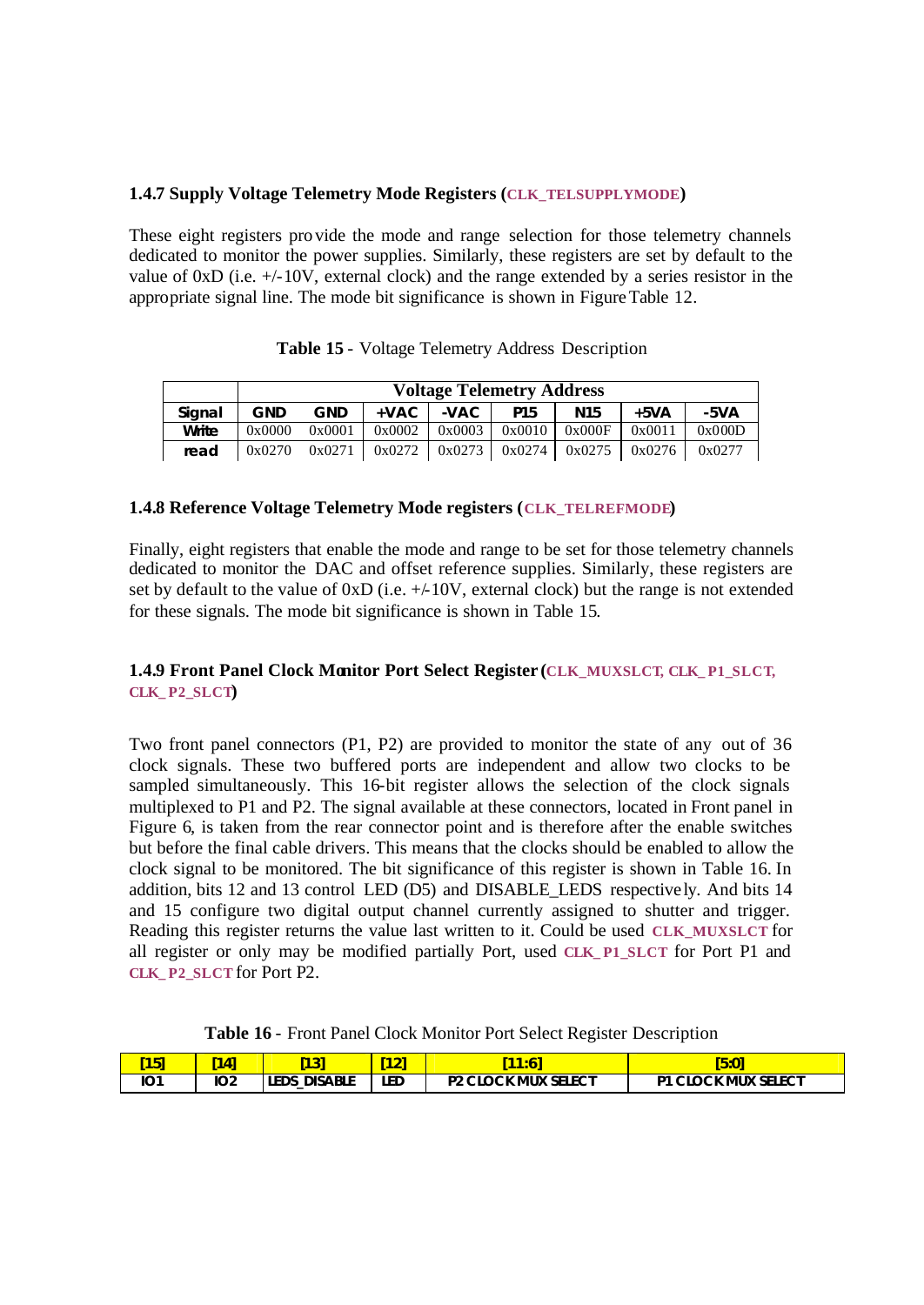Table 17 shows a way for selecting a clock line in Ports P1 and P2 using hexadecimal codification. For example if you want to select H3L of Group C in Port P1 and V2 of Group A in Port P2 the values are 0x001A and 0x0040 respectively. You should send to the CLK MUXSLCT the OR value as is shown in Table 17:  $0x0040$  |  $0x001A = 0x005A$ , **CLK\_MUXSLCT** 0x005A.

| <b>groupA</b>  |                |                |                |        |                |            |                 |        |        |           |        |
|----------------|----------------|----------------|----------------|--------|----------------|------------|-----------------|--------|--------|-----------|--------|
| <b>Signal</b>  | V <sub>1</sub> | V <sub>2</sub> | V <sub>3</sub> | TG.    | H <sub>1</sub> | <b>H1U</b> | H <sub>3L</sub> | H3U    | RG     | <b>SW</b> | H2     |
| P1             | 0x0000         | 0x0001         | 0x0002         | 0x0003 | 0x000C         | 0x000D     | 0x000E          | 0x000F | 0x0010 | 0x0011    | 0x001E |
| P <sub>2</sub> | 0x0000         | 0x0040         | 0x0080         | 0x00C0 | 0x0300         | 0x0340     | 0x0380          | 0x03C0 | 0x0400 | 0x0440    | 0x0780 |
| groupB         |                |                |                |        |                |            |                 |        |        |           |        |
| <b>Signal</b>  | V <sub>1</sub> | V <sub>2</sub> | V3             | TG     | H <sub>1</sub> | <b>H1U</b> | H <sub>3L</sub> | H3U    | RG     | <b>SW</b> | H2     |
| P1             | 0x0004         | 0x0005         | 0x0006         | 0x0007 | 0x0012         | 0x0013     | 0x0014          | 0x0015 | 0x0016 | 0x0017    | 0x001F |
| P <sub>2</sub> | 0x0100         | 0x0140         | 0x0180         | 0x01C0 | 0x0480         | 0x04C0     | 0x0500          | 0x0540 | 0x0580 | 0x05C0    | 0x07C0 |
| <b>groupC</b>  |                |                |                |        |                |            |                 |        |        |           |        |
| <b>Signal</b>  | V1             | V <sub>2</sub> | V3             | TG.    | H <sub>1</sub> | <b>H1U</b> | H3L             | H3U    | RG     | <b>SW</b> | H2     |
| P <sub>1</sub> | 0x0008         | 0x0009         | 0x000A         | 0x000B | 0x0018         | 0x0019     | 0x001A          | 0x001B | 0x001C | 0x001D    | 0x0020 |
| P <sub>2</sub> | 0x0200         | 0x0240         | 0x0280         | 0x02C0 | 0x0600         | 0x0640     | 0x0680          | 0x06C0 | 0x0700 | 0x0740    | 0x0800 |

**Table 17** – Front Panel. Clock Monitor Port Channel Select Values (hexadecimal)

#### **1.4.10 Power Supply Voltage Telemetry Data Registers (CLK\_TELSUPPLYDATA)**

These eight registers are used to control the telemetry ADC devices and obtain a telemetry data value representative of the voltage value for the selected power supply. To read a value from the telemetry ADC you must first write a value to order conversion register that you desire to read. The actual data value written is not significant and only serves to trigger an ADC conversion cycle. After approx 30us the data value is available to be read from the same location.

#### **1.4.11 Reference Voltage Telemetry Data Registers (CLK\_TELREFDATA)**

These eight registers are used to control the telemetry ADC devices and obtain a telemetry data value representative of the voltage value for the selected reference supply. To read a value from the telemetry ADC you must first write a value to order conversion register that you desire to read. The actual data value written is not significant and only serves to trigger an ADC conversion cycle. After approx 30us the data value is available to be read from the same location.

|        |             | <b>Voltage Telemetry Address</b> |                     |                |        |            |            |            |  |  |  |  |  |
|--------|-------------|----------------------------------|---------------------|----------------|--------|------------|------------|------------|--|--|--|--|--|
| Sianal | <b>REFO</b> | REF <sub>2</sub>                 | <b>REF4</b>         | 2V5DAC 1V25REF |        | <b>GND</b> | <b>GND</b> | <b>GND</b> |  |  |  |  |  |
| Write  | 0x0000      | 0x0001                           | 0x0002              | 0x0003         | 0x0010 | 0x000F     | 0x0011     | 0x000D     |  |  |  |  |  |
| read   | 0x0279      |                                  | $0x027A$   $0x0278$ | 0x027B         | 0x027C | 0x027D     | 0x027E     | 0x027F     |  |  |  |  |  |

|  | Table 18 - Voltage Telemetry Address |  |  |  |
|--|--------------------------------------|--|--|--|
|--|--------------------------------------|--|--|--|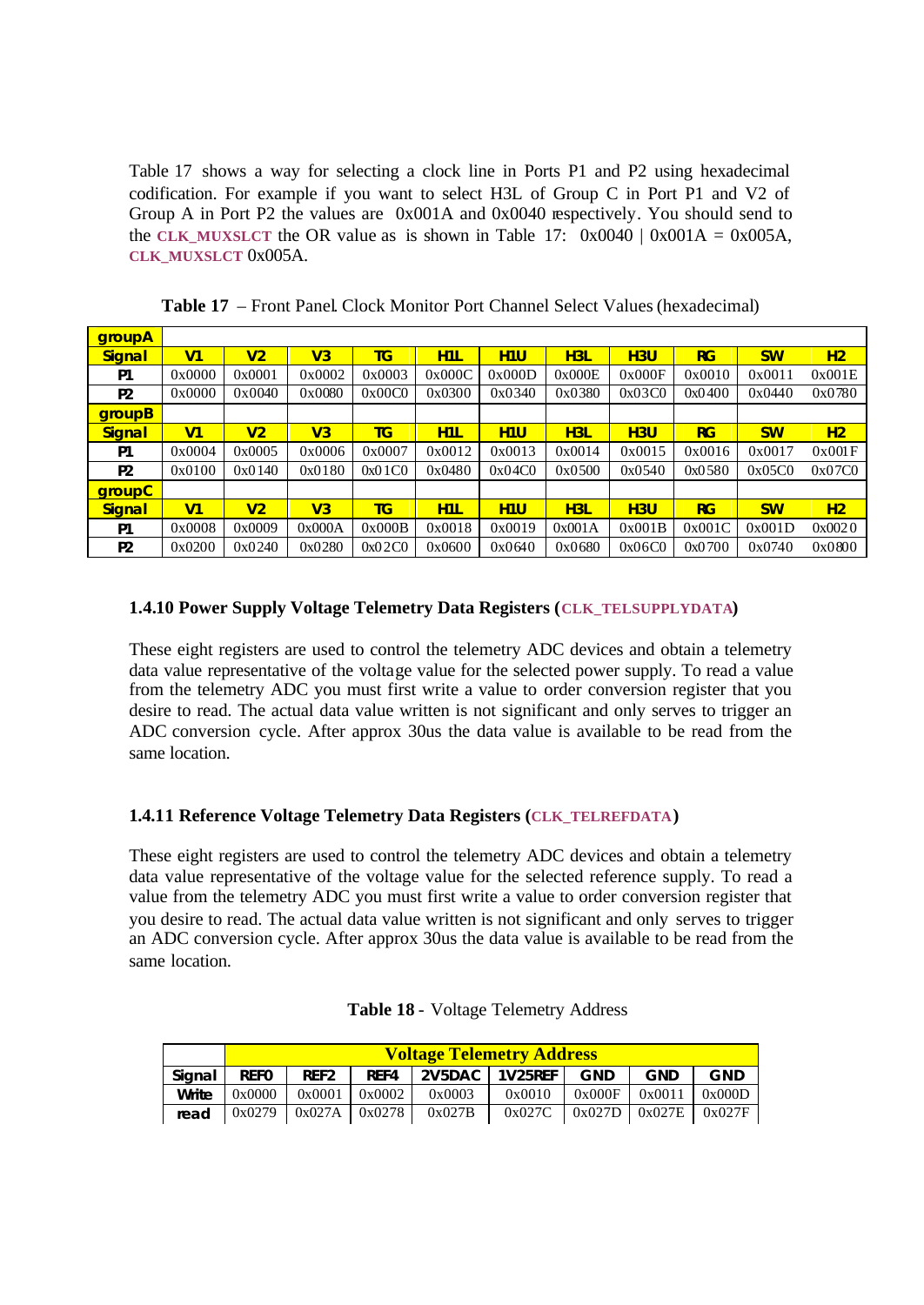#### **1.4.12 Clock Voltage Telemetry Data Registers (CLK\_TELCLKDATA)**

These thirty-six registers are used to control the telemetry ADC devices and obtain a telemetry data value representative of the voltage value for the selected clock channel. To read a value from the telemetry ADC you must first write a value to the order conversion register that you desire to read. The actual data value written is not significant and only serves to trigger an ADC conversion cycle. After approx 30us the data value is available to be read from the same location. If **CLK\_GLOBAL\_ENBL** are disable then clock signal are not available in backplane but ADCs take samples before switches and show a correct value in registers. Also telemetry data register show the configured levels values (**CLK\_ HIGHPORT** or **CLK\_LOWPORT**) when **CLK\_GLOBAL\_ENBL** is enable and **CLK\_CLKPORT** is fixed at high or low value (see Figure 13).

#### **1.4.13 Clock board Microsequencer Pattern Memory Register (CLK\_SEQPATMEM)**

These 256x32-bit memory contains the clock bit patterns and associated timing delay information required to shift horizontally the charge (one pixel position) toward the output of the CCD. Clock sequence is defined by writing successive memory locations with the required clock state and timing information. The transition of one state to the next (i.e. transition to successive memory locations) is controlled by the trigger word written to the CB\_SEQTRIG register and the time delay information carried in the least significant eight bits of the memory words. Table 19 shows bit fields for words written to these registers.

|            |        | <b>CB MICROSEQUENCER PATTERN MEMORY</b> |        |        |                  |                  |                  |                    |           |    |     |                           |                  |      |           |           |
|------------|--------|-----------------------------------------|--------|--------|------------------|------------------|------------------|--------------------|-----------|----|-----|---------------------------|------------------|------|-----------|-----------|
| <b>CLK</b> | $[31]$ | $[30]$                                  | $[29]$ | $[28]$ | $[27]$           | $[26]$           |                  | [25]   [24]   [23] |           |    |     | [22]   [21]   [20]   [19] |                  | [18] | [17]      | $ $ [16]  |
| signal     | UN.    | H <sub>2</sub>                          | SW     | RG     | H <sub>3</sub> U | H <sub>3</sub> L | H <sub>1</sub> U | H <sub>1</sub> L   | <b>SW</b> | RG | H3U | H <sub>3</sub> L          | H <sub>1</sub> U | H1L  | <b>SW</b> | <b>RG</b> |
| group      |        | A, B, C                                 | C      | С      | С                |                  | C                | С                  | B         | B  | B   | В                         | B                | В    | Α         | A         |

**Table 19** – CB MicroSequencer Pattern Memory Bit Fields

|            |      | <b>CB MICROSEQUENCER PATTERN MEMORY</b> |      |      |        |                               |
|------------|------|-----------------------------------------|------|------|--------|-------------------------------|
| <b>CLK</b> | [15] | [14]                                    | [13] | [12] | [11:8] | [7:0]                         |
| signal     | H3U  | H3L                                     | H1U  | H1L  | UNUSED | DELAY value in units of 25 ns |
| group      | A    |                                         | A    | Α    |        |                               |

Bits from 12 to 30 are assigned to horizontal clock signals dedicated to specifics group of CCDs. The last significant eight bits define the time (delay) the current clock pattern is applied. After this delay the memory address is incremented and the next clock pattern is issued. This sequence is repeated until the number of states issued by the micro-sequencer is equal to the run-length field written in the STARTMICRO register. The micro-sequencer is initiated by writing the index of the first state (of the pattern memory) to the start address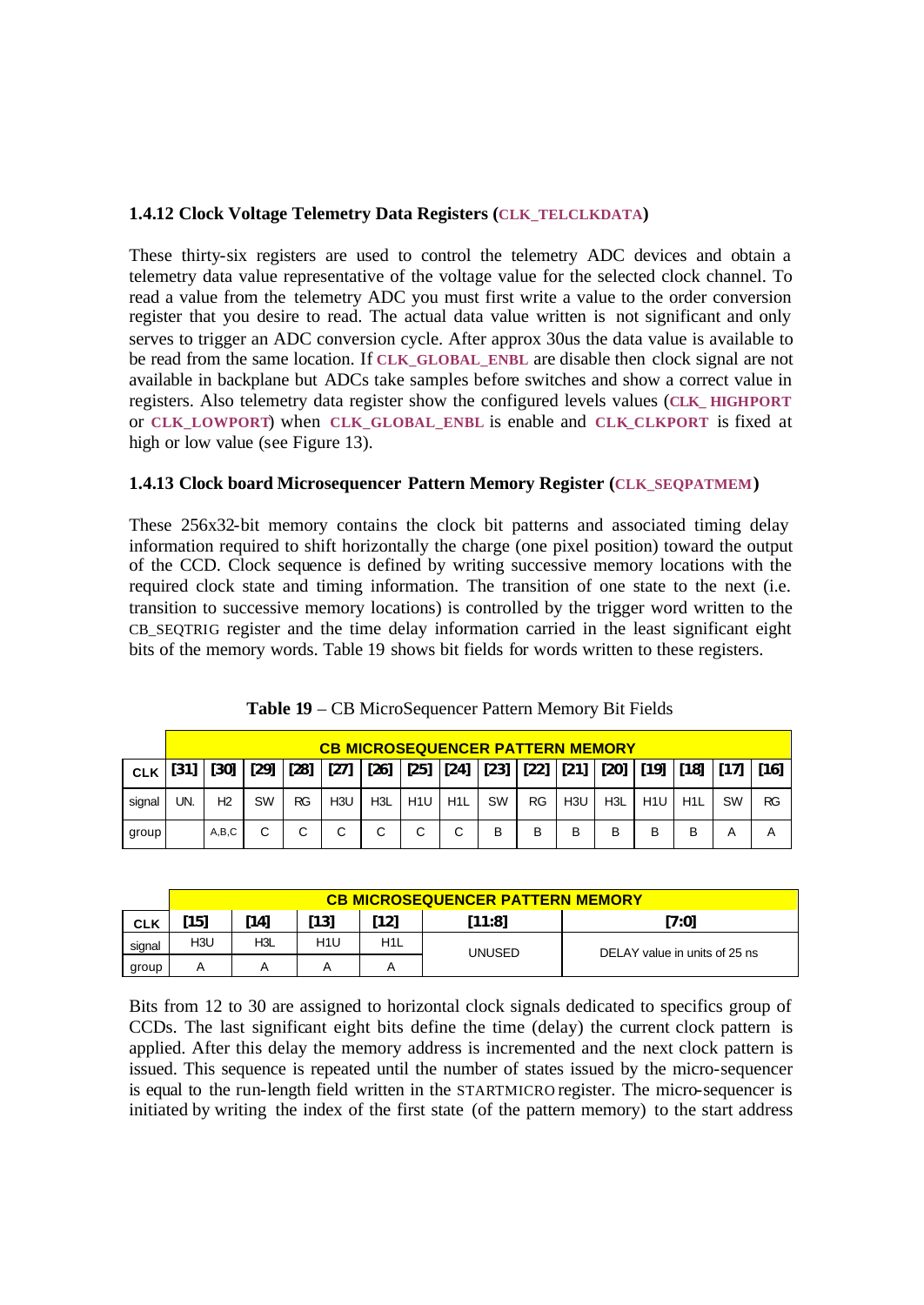bit field of the STARTMICRO register along with the run length for the sequence. Normally, the state bit patterns and delays are developed to coincide with the sequencer signal pattern generated by the CCDACQ for the CDS signal processing. The pixel acquisition is then performed by synchronizing the CCD micro-sequencer, the CB micro-sequencer and events produced by the MCB sequencer. Using this technique considerably reduces the amount of sequencer bus transactions by eliminating from the MCB sequencer those needed to control the CDS signal processor and horizontal clock sequencing. The 256 memory locations allow sufficient state space to accommodate multiple and distinct sequences that can be triggered by the selection of the start address field in STARTMICRO register.

#### **1.4.14 Global Event Register (CLK\_EVENT\_REG) (not implemented)**

The Global Events register is designed to provide a common and synchronized event signaling mechanism across all peripheral boards in a DHE chassis. Events can be issued by a PAN write to the appropriate board address or from the MCB sequencer. There are currently two such events defined. Table 20 lists the bit fields of this register.

| Table 20 - Global Event Register. Bit Fields Bit Event Name Purpose |  |  |  |  |  |  |  |  |  |  |
|---------------------------------------------------------------------|--|--|--|--|--|--|--|--|--|--|
|---------------------------------------------------------------------|--|--|--|--|--|--|--|--|--|--|

| 15 <sub>h</sub>            | 14.                | 'N<br>--                   |
|----------------------------|--------------------|----------------------------|
| <b>POSURE</b><br>START_EXL | <b>Not</b><br>used | FRAME<br><b>STAPT</b><br>. |
|                            |                    |                            |

START\_EXPOSURE: Issued at the beginning of a pixel acquisition that will result in a new image file being produced.

START FRAME : Issued at the beginning of a pixel acquisition cycle that will be used to build up the current image file.

**NOTE:** Currently these events are only used as an aid to function debugging i.e. to identify when such events have occurred.

#### **1.4.15 Front Panel LED Control Register (CLK\_LEDCTL)**

The least significant three bits of this register control the function of the board front panel indicator LED (D1). This indicator provides base level diagnostic information on the functionality of the board. After power on or a reboot, the indicator will be on permanently until the first valid sequencer bus transaction has occurred. After this, writing to one or more of the control bits will provide a 10ms indicator flash each time the specific function goes true. The functions that can be assigned as triggers to illuminate this LED are as follows:

**Bit Function** 0 Flash each time the board is selected on the sequencer bus ( **/SEL** ) 1 Not Used. 2 Not Used.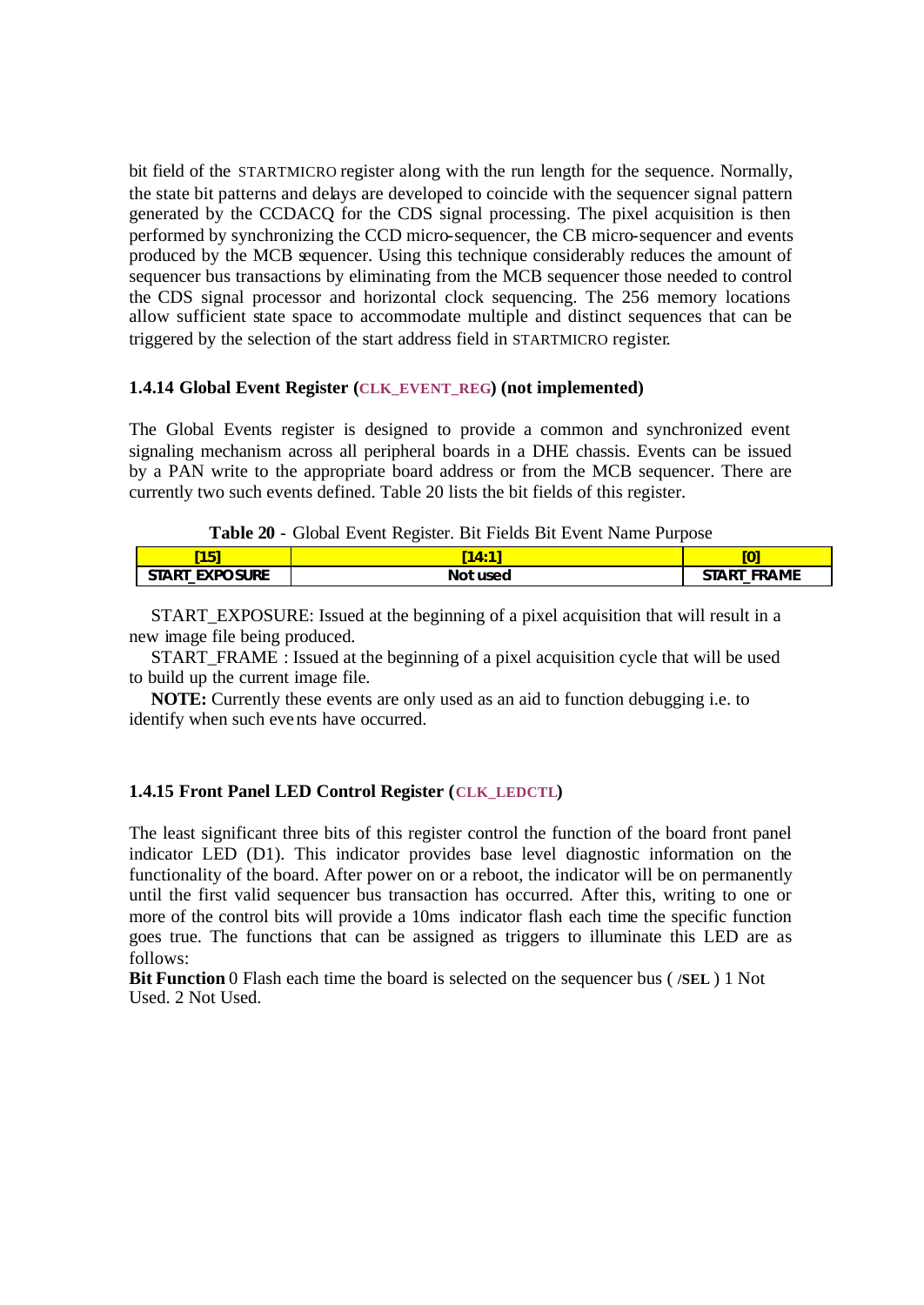

**Front panel Ports**

Figure 14

#### **1.4.16 Silicon serial number register (CLK\_SERNUM)**

Reading this register returns a 32-bit word that is a unique serial number read from U283.

#### **1.4.17 Board temperature register (CCD\_TEMP)**

Reading this register returns a 10-bit signed number that indicates the current ambient temperature of device U282. This is representative of the operating temperature of the board. Each LSB corresponds to 0.25deg. C. The temperature is read from FPGA by first writing to this register with non-significant data, then waiting for at least 35 microseconds before reading the register that contains the new value.

#### **1.4.18 Board Control Register (CLK\_CTLREG)**

This 16-bit register controls the major mode of operation of the board. The current firmware does not use this register.

#### **1.4.19 Board Status Register (CLK\_STATREG)**

This read only 16-bit register contains status information from various functions on the board FPGA. Bit significance is shown in Table 21 below.

|          | <b>Table 21 - Board Status Register</b> |                                |
|----------|-----------------------------------------|--------------------------------|
| 15:91    |                                         | [7:0]                          |
| Not used | SILICON SER NUMBER CRC OK               | CFG STATE MACHINE STATUS FRAME |

#### **Table 21** - Board Status Register

#### **1.4.20 Board Identity Code Register (CLK\_IDENTREG) (CLK\_RESET)**

Reading from this address will return data that identifies this board as a Clock Board (Code  $= 0x002$ , for CBv2.1). Writing to this address will result in the board going through a soft reset cycle. Current configuration data will not be affected and all state machines will be reset to their idle state.

#### **1.4.21 Firmware Code Revision Register (CLK\_ FIRMVERS )(CLK\_REBOOT)**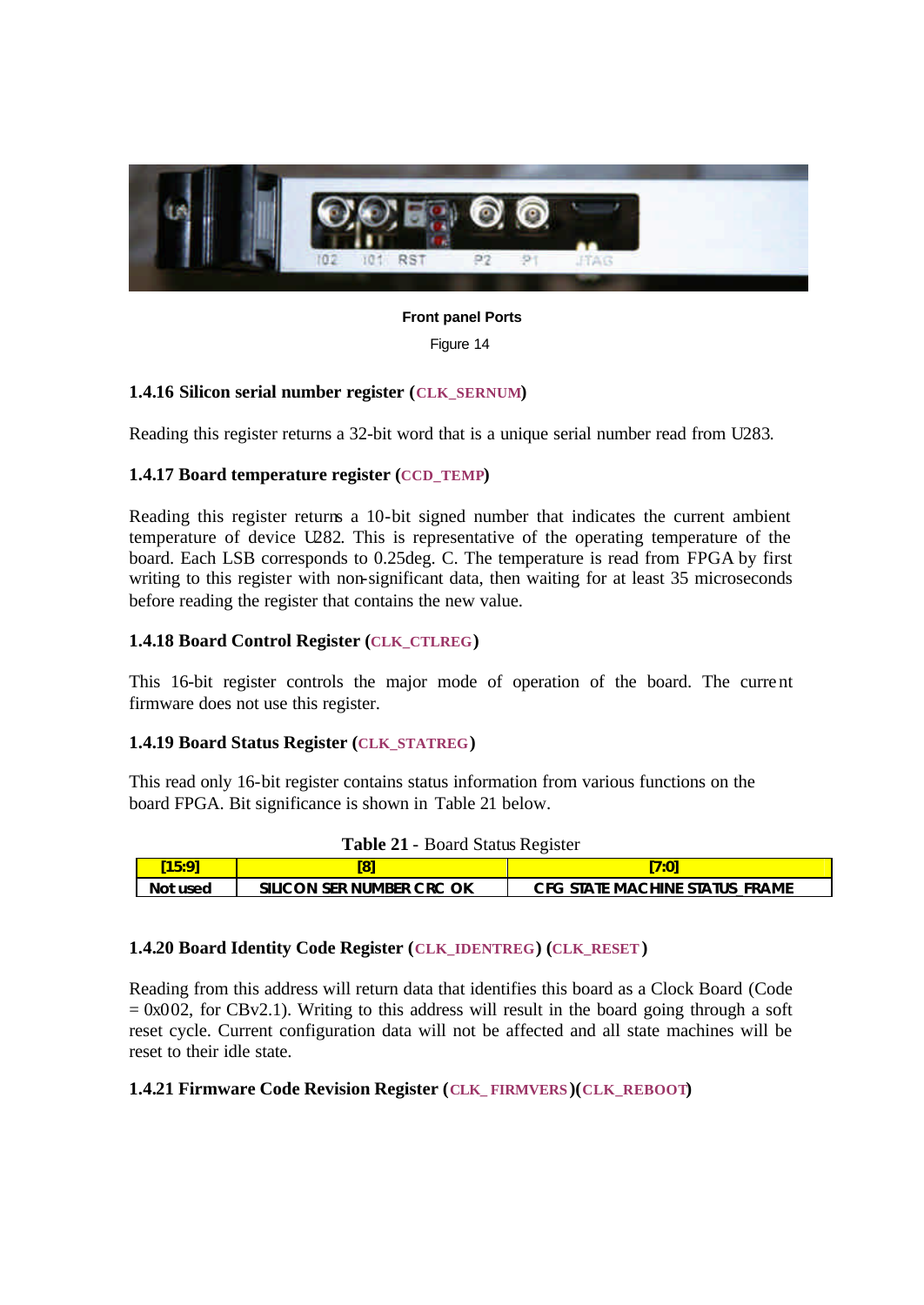Reading from this address will return data that will identify the version of firmware running on the board. The data is returned in fixed point decimal that should be divided by 100 to find the correct major and minor version number (XX.nn). Writing to this address will result in the board going through a hard reset cycle. This will set to true the firmware signal TPS\_RESET\_N which results in a reloading of the firmware of the board FPGA. This will reset all configuration data to default power up values.

#### **1.4.22 CLK Leds disable (CLK\_LEDS\_DISABLE)**

All front panel leds can be disable/enable by means of bit 13 of mux register. When programmed, the **CLK\_ LEDS\_DISABLE** command can be used for this task.

## **2.0 Board Hardware Description**

There are three power supplies required by the CB. The board is divided in two different areas, analog and digital areas. The return of two each area is isolated from the other area. There are some jumpers that make possible to join both areas in different places as can see in Figure 15 (JP7, JP8, JP11, JP13, JP15, JP16, and JP18).



Figure 15. **Ground Jumpers situation**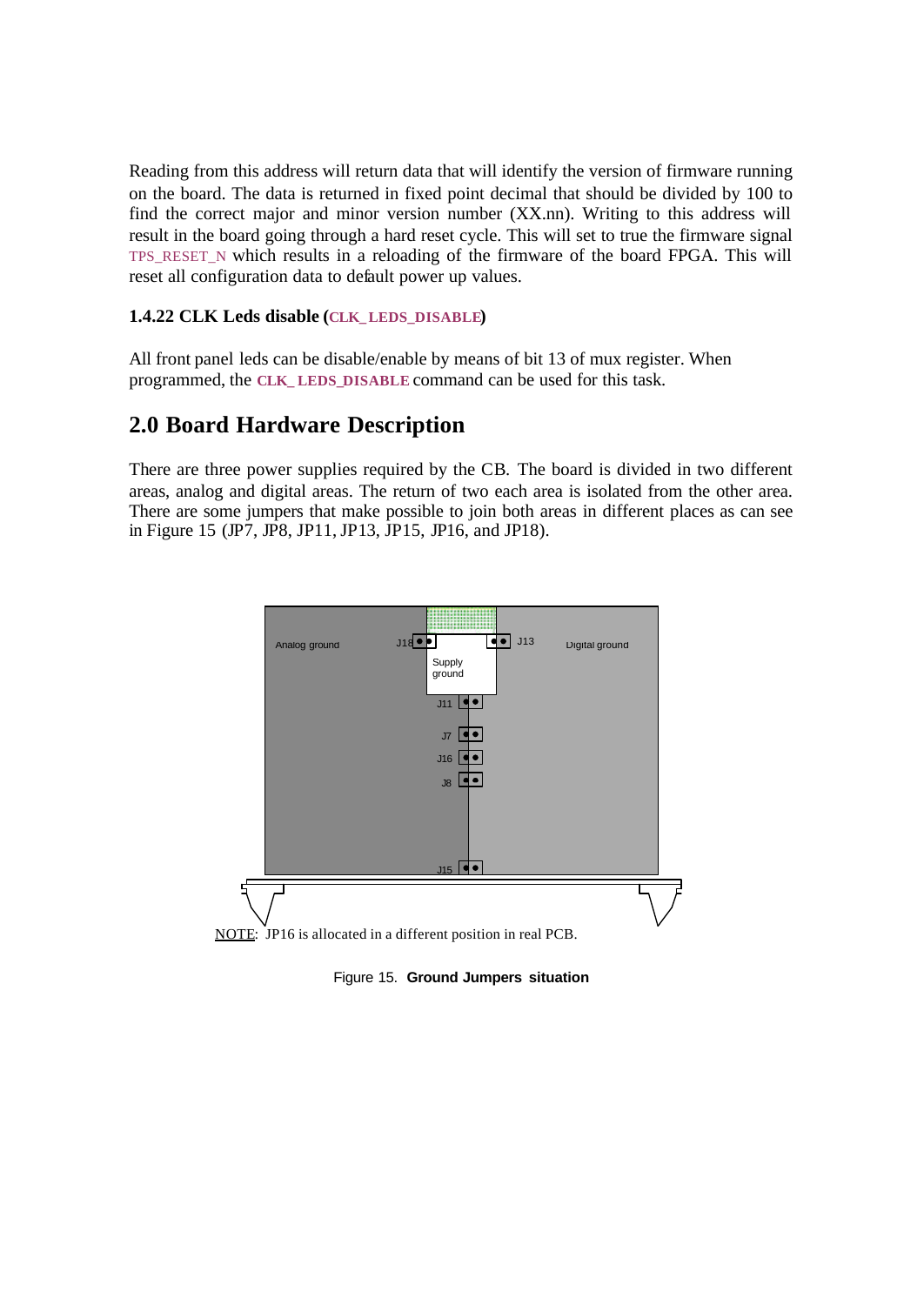

**Clock board V1 picture** Figure 16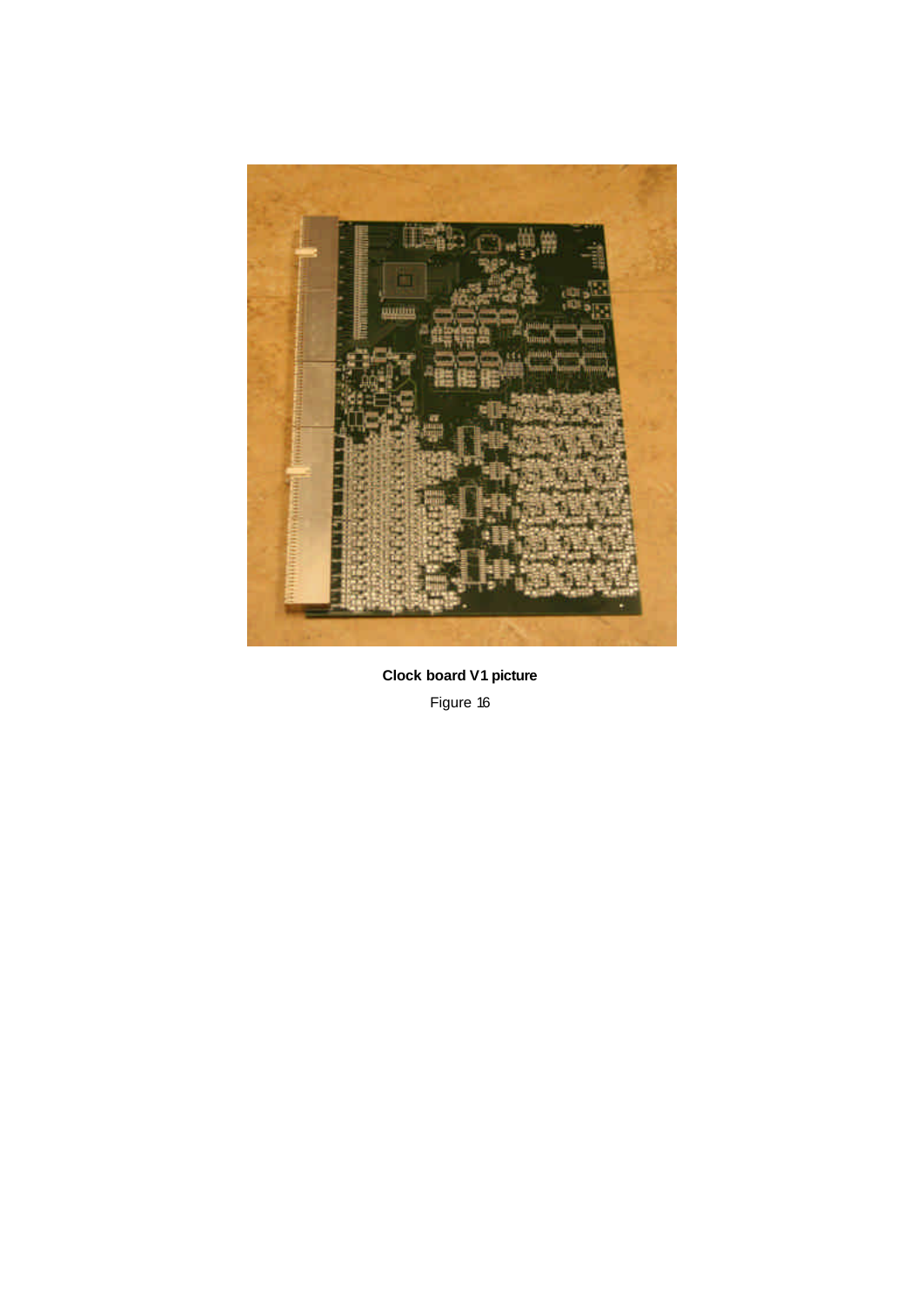

**Clock board V2 picture** Figure 17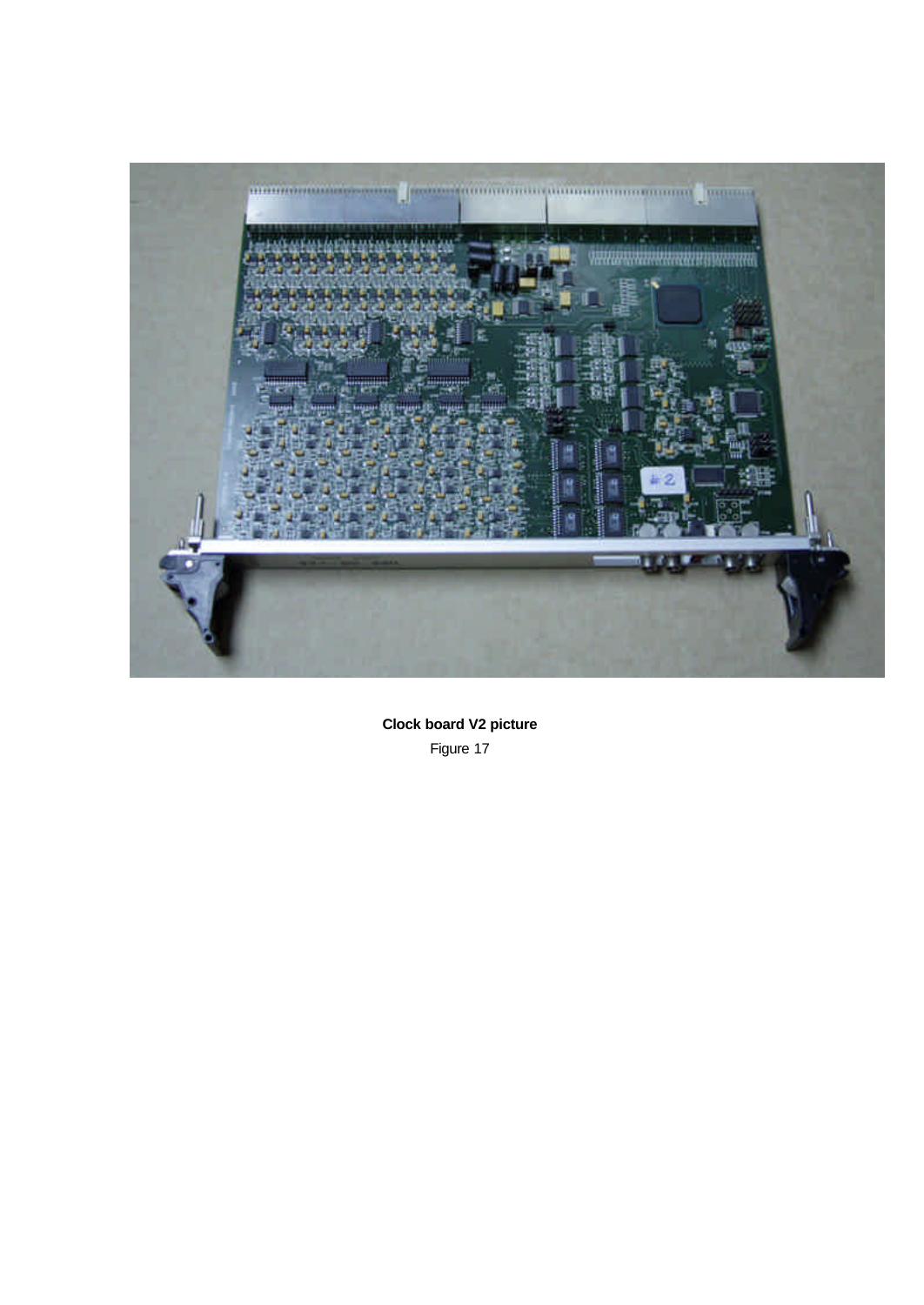

**Clock board V2 picture** Figure 18

#### **2.1.1 Digital Supplies**

The majority of the logic is powered from a 3.3v supply (**+3.3VD**). This supply can be supplied directly from the backplane ( $+3.3$ **VDIN**) or generated on board by U288(TPS75233). U288 is supplied from 5Vd (+5*VDIN*). The jumpers JP6 select the source for this supply. The internal logic cell of the FPGAs requires 2.5v (**+2.5V**) that is generated on board by U289(TPS75225). U289 is supplied internally from the **3.3VD** supply rail. The nominal current drawn on these supplies are shown in Table 22.

#### **2.1.2 Analog Supplies**

The analog supplies come to the board directly from the backplane. They power all generation clock components. The nominal current drawn on these supplies are shown in Table 22.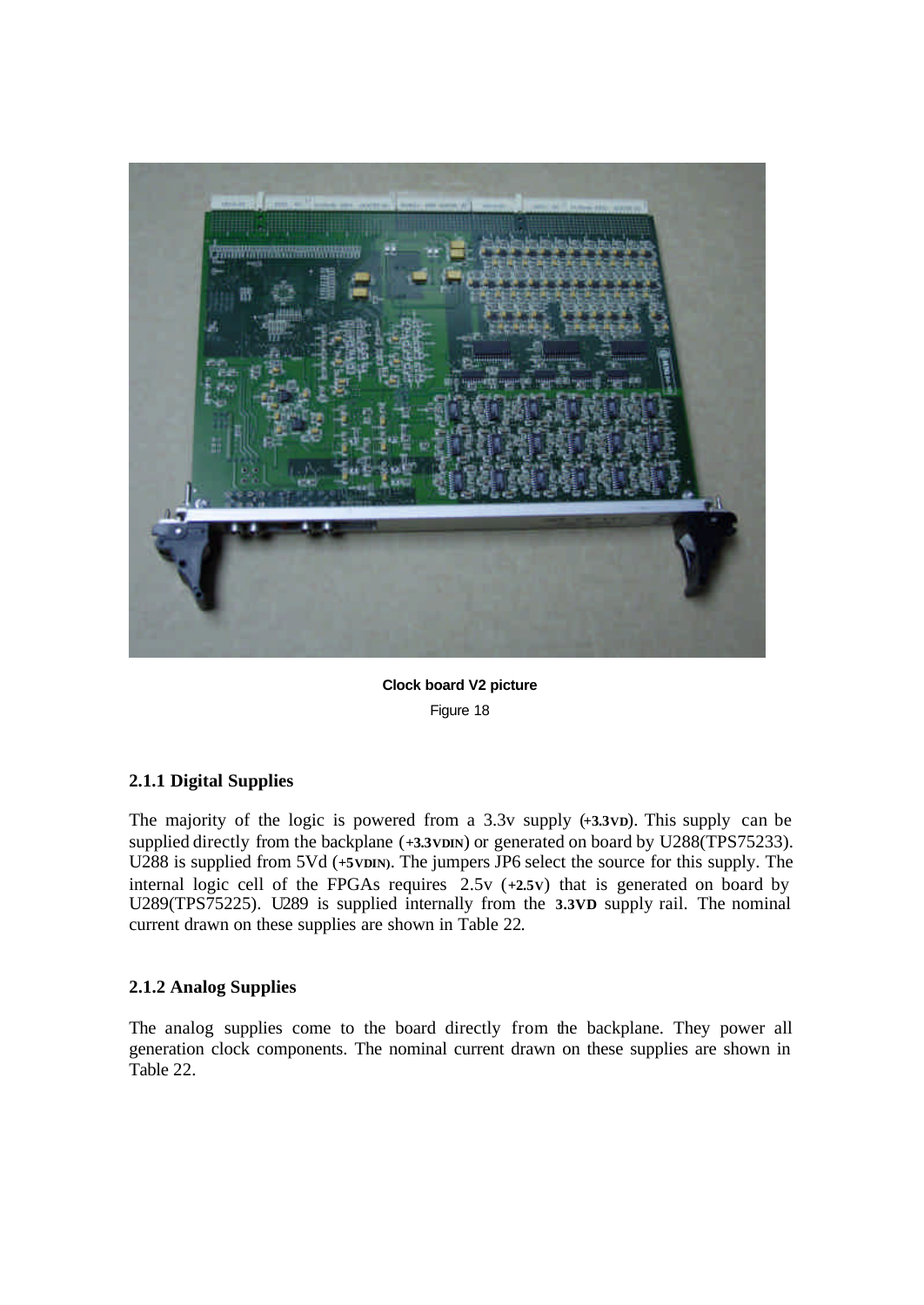#### **2.1.3 Renamed schematics codification.**

The schematic v2.0 is not intuitive and is hard work with it. There is a new schematic version where the names of the signals are renamed with the correspondent CCD signal. CB 2.0 generates clk signals in order to control 9 CCD. The CCD are labeled from 1 to 9 (CCD1,CCD2,…).

FPGA controls digital lines which produces swapping between high and low voltages. These signals are labeled **CLKX** "CCDsignal". Where X are the CCD names controlled by this signal. Remember that in this step there are 3 CCD controlled by this signal. For example **CLK***123***\_V1**. "CCDsignals" are described in 1.4.1 (Clock Control Register). In voltage generation outputs , signals are labeled as **VCCD***X***\_"CCDsignal"**. Then in global enable switch output are labeled as **CCD***X* "**CCDsignal**". The relationship of the signal keep the same name:

**CLK***123***\_V1 => VCLK***123***\_V1 => CCD***123***\_V1**

Signal are replicated in cable drivers step, and then, they are labeled with the name of CCD For example:

 $\Rightarrow$  **CCD***l*\_V<sub>1</sub>  $CCD123 \text{ V1} \Rightarrow CCD2 \text{ V1}$ **=> CCD***3***\_V1**

In this case V1 is replicated x3 but RG, SW and H2 are replicated x6. For example, for H2 signal we have :

```
=> CCD7_H2U
     => CCD7_ H2L
     => CCD8_ H2U
CCD789 H2 \Rightarrow CCD8 H2L=> CCD9_ H2U
     => CCD9_ H2L
```
The path of H2 for CCD4 is:

**CLK***456***\_H2 => VCLK***456***\_H2 => CCD***456***\_H2 => CCD***4***\_H2U**  $\Rightarrow$  **CCD4**  $\text{H2}$  **L**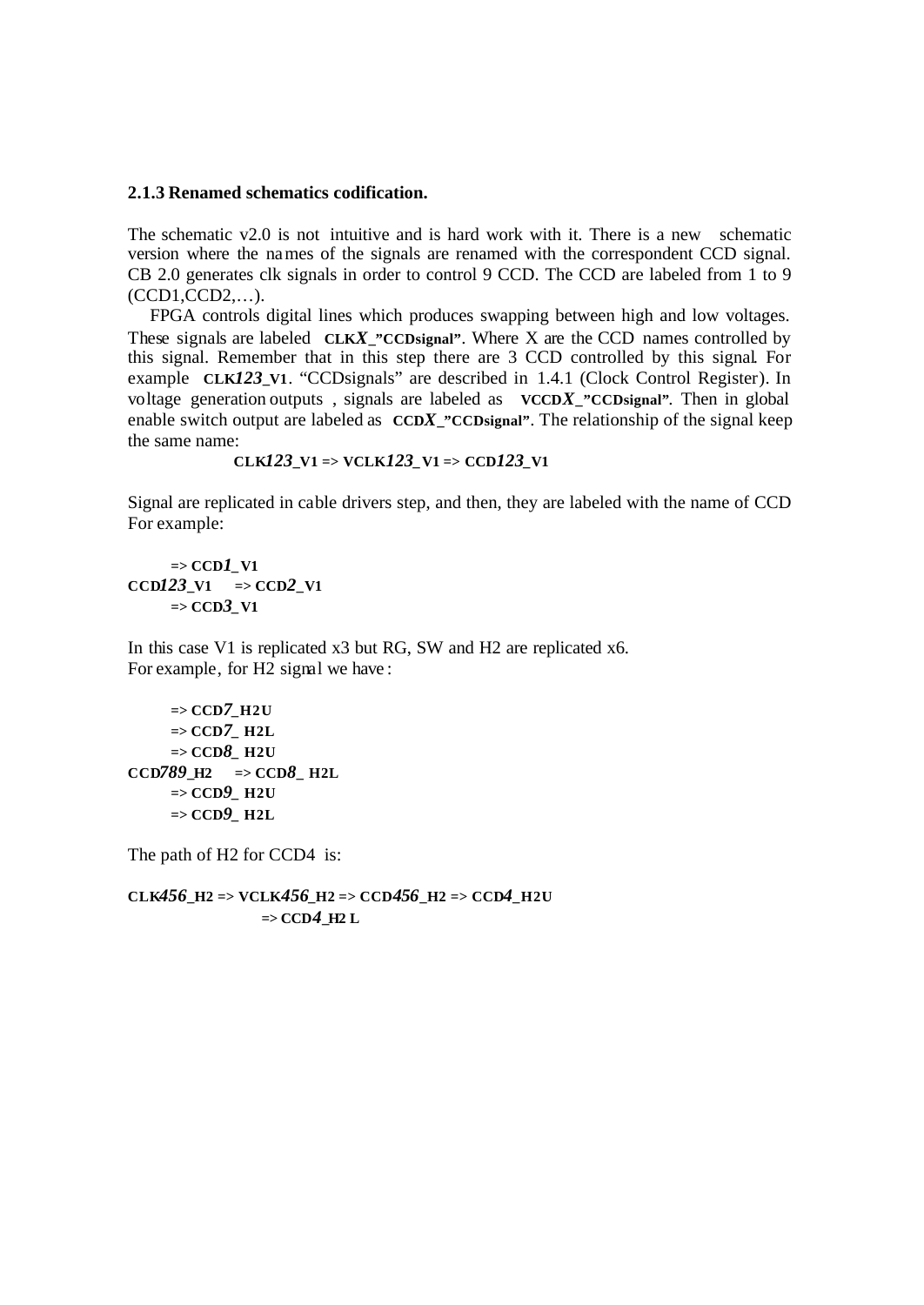|                                       | .                |             |              |
|---------------------------------------|------------------|-------------|--------------|
| <b>Digital Supply Rails</b>           | Quiescent        | <b>Peak</b> | <b>Watts</b> |
| $+5.0$ Vd (with separate 3.3V supply) | $0.09$ Amp       |             | 0.45 W       |
| $+3.3$ Vd                             | $0.11$ Amp       |             | 0.36W        |
| <b>Digital Supply Rails</b>           | <b>Quiescent</b> | <b>Peak</b> |              |
| $\pm 5.0$ VA                          | $0.04$ Amp       |             | 0.40 W       |
| $\pm 15.0 \text{ VA}$                 | $0.90$ Amp       |             | 27.00 W      |

**Table 22** - Power Supply Current Draws

Note: Measure power consumption without load and all clock voltage set to 0 V.

### **2.2 Logic Section**

#### **2.2.1 Reset and FPGA Boot Logic**

A power-on reset active low signal is generated by the linear supply U289. This signal (**/PROGRAM**) is asserted for 100ms after the core voltage becomes stable. When this signal is released, the FPGA device begins the boot process that involves sequencing the signals **/INIT** low then high, asserting **/DONE** false and supplying a clock to the **CCLK** pin. This resets the EEPROM (U232) internal address counter, enables the data output through DIN signal, and begins serially transferring the function code to the FPGA core. After the load sequence is complete, the FPGA takes the **DONE** signal high and executes an internal startup sequence that, finally, enables the output pins of the FPGA. This process takes approx 30 ms to complete. The same process as a power on reset can be forced either by a PAN command (writing to the CLK\_REBOOT register) or via the jumper (front panel switch in next version) JP9 which merely takes the **/RST\_N** signal low while activated and that is coupled internally to the FPGA to the same **/ PROGRAM** signal.

#### **2.2.2 JTAG Interface**

The front panel JTAG connector (J6) provides access to the boot EEPROM device and the FPGA. The chain order is FPGA BOOT (XC1802VQ44 EEPROM), FPGA (Spartan II XC2S200-6FG456). The front panel connector pin assignment is designed reduce the lines needed. See Table 23.

| Pin | <b>Function</b> | Pin                       | Function    |
|-----|-----------------|---------------------------|-------------|
| 1   | $+3.3VD$        | 1                         | $+3.3VD$    |
| 2   | <b>TCLK</b>     | $\overline{c}$            | <b>DGND</b> |
| 3   | <b>DGND</b>     | $\overline{\overline{3}}$ | <b>KEY</b>  |
|     | <b>TDO</b>      | $\overline{\mathcal{A}}$  | <b>TCLK</b> |
| 5   | TDI             | 5                         | N.C.        |
| 6   | <b>TMS</b>      | $\overline{6}$            | TDO         |
|     |                 | 7                         | TDI         |
|     |                 | 8                         | <b>TMS</b>  |

**Table 23** - JTAG Pin Assignments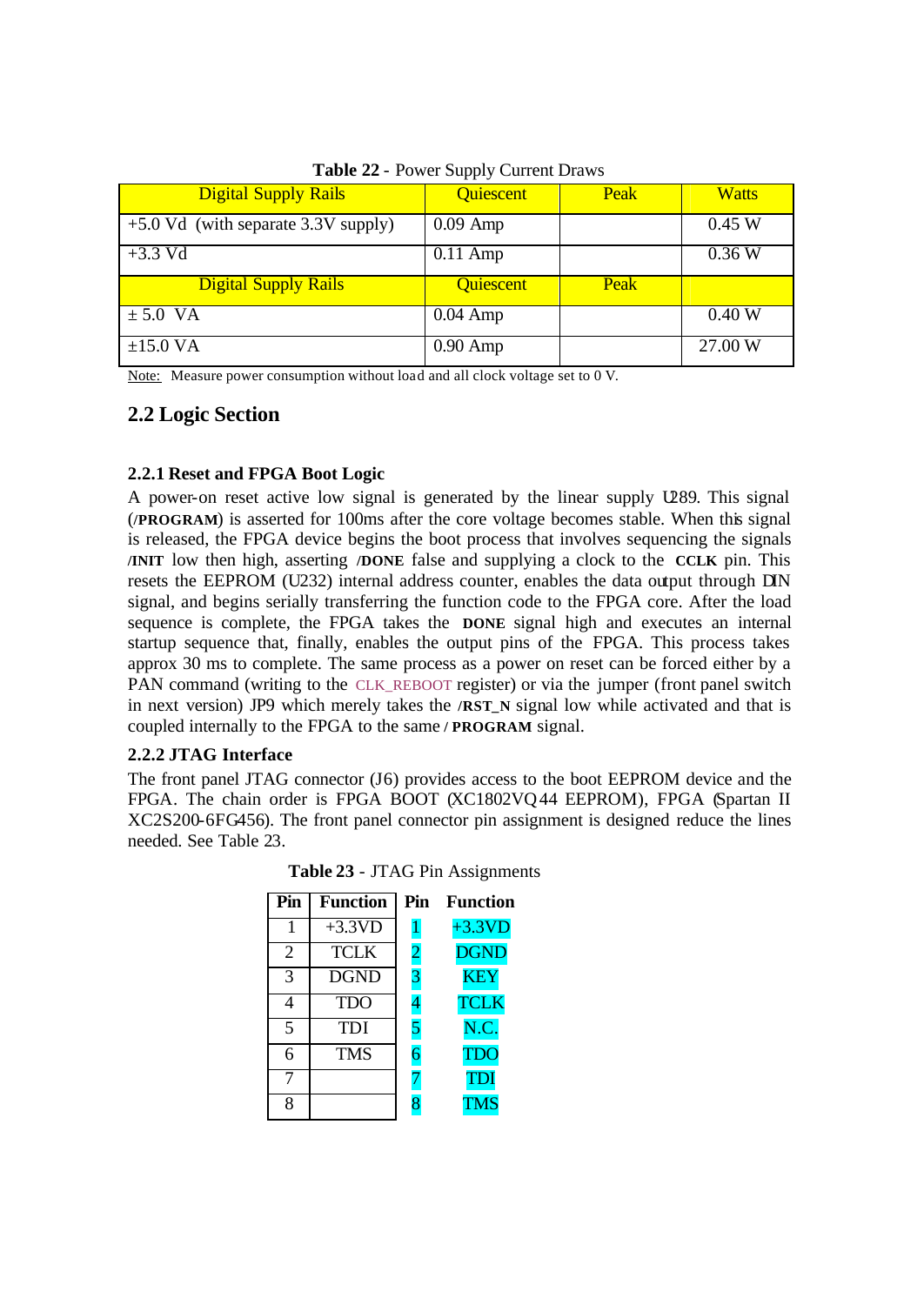#### **2.2.3 Firmware version.**

There are several firmware versions available for CB.

V1- 22/10/06 - obsolete (use only with TCB 1.0)  $V2v2t2-22/10/08 - 60$  bsolete (use only with TCB 1.0) V2 – for CBv2.x and TCBv2.0 (compatible with CBv1.0) V3.4 - for CBv2.x and TCBv2.0 (compatible with CBv1.0) V4.00 - for CBv2.x and TCBv2.0 (compatible with CBv1.0)

#### **2.3 Options for Building the Clock Board**

Not implemented

#### **2.4 Telemetry system**

The CB board supports 40 telemetry channels which are used to readback the clock voltages and voltage references. Telemetry ADCs are 12-bits and return data in either straight binary to twos complement form depending on how they are configured. To request that a telemetry ADC begin a new conversion simply write anything to the corresponding telemetry register, as is shown in Table 8. A short time later the requested data will be available to be read from the readout register. While the telemetry module is busy the user should consider all of the telemetry data to be invalid.

#### **2.4.1 Telemetry Channels configuration**

Each telemetry channel has four configuration bits which control how the ADC operates. These bits are: Range (RNG), Bipolar (BIP), and two power down control bits (PD1, PD2). These configuration bits are accessible from the Monsoon sequencer bus interface and may be read or written at any time. Refer to the register definitions.

The range and bipolar bits define the ADC analog input voltage range. These bits should both be set to configure the ADC for -10V to +10V operation. Clock channels are digitalized before final gain so all clock channel has for -5V to +5V range. Voltage references are included in the same range, but some of them (supply voltage) are not included in  $\pm 10$  range, there are resistor dividers on the ADC input that divides by 2 this signals. Calibration files correct adequately each value by software. If the ADC is in bipolar mode the data will be returned in two-complement form. At present time we recommend that the power down control bits (PD1 and PD2) should be cleared, which will leave the telemetry ADC powered up continuously. When the board powers up, these configuration bits are set to zero by default.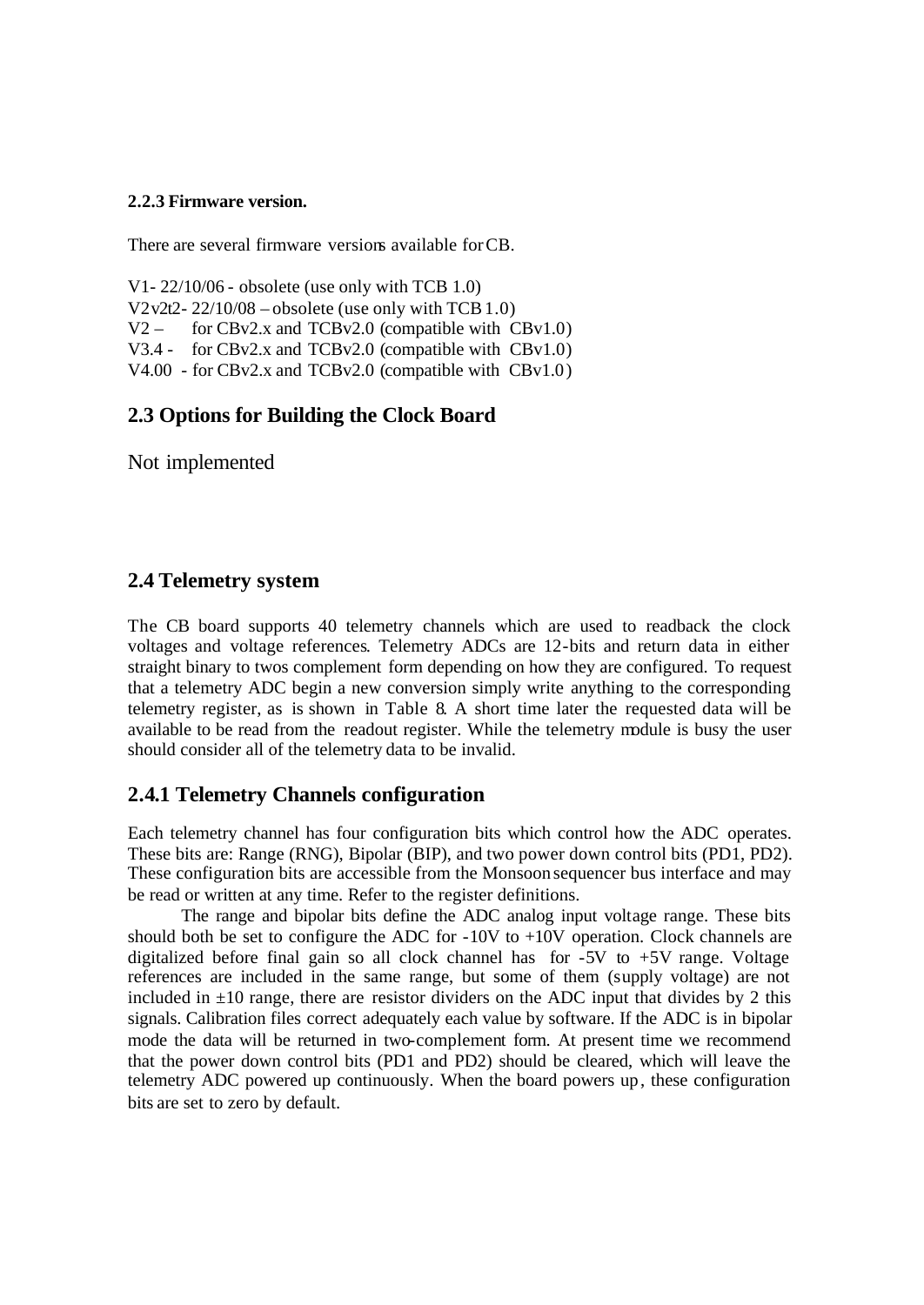A board reset will not change the values of these bits. These configuration bits are transferred to the ADC only when a conversion is requested.



Figure 19



**Horizontal line loaded with 30nF-470? picture in CBv1**

Figure 20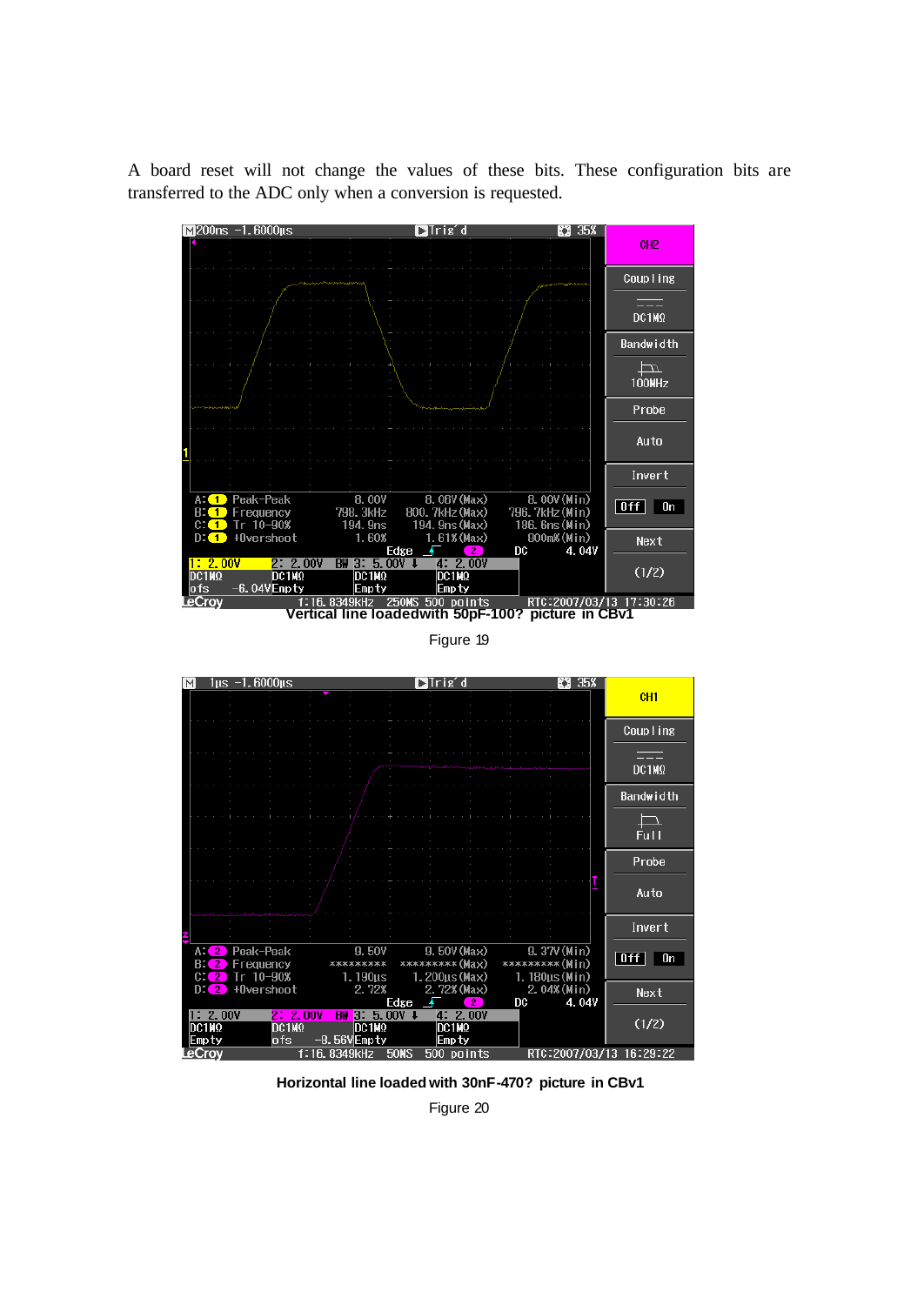#### **2.5 Jumper Descriptions**

| <b>Jumper Number</b> | <b>Label Name</b> | <b>Default</b><br><b>Condition</b> |
|----------------------|-------------------|------------------------------------|
| JP1                  |                   | $2 - 3$                            |
| JP <sub>2</sub>      |                   | $2 - 3$                            |
| JP3                  |                   | $2 - 3$                            |
| JP4                  |                   | Off                                |
| JP <sub>5</sub>      |                   | $1-2$                              |
| JP <sub>6</sub>      |                   | $1-2$                              |
| JP7                  |                   | Off                                |
| JP8                  |                   | Off                                |
| JP9                  |                   | Off                                |
| <b>JP10</b>          |                   | $1-2$                              |
| JP11                 |                   | Off                                |
| JP12                 |                   | $1 - 2$                            |
| JP13                 |                   | On                                 |
| JP14                 |                   |                                    |
| JPI5                 |                   | On                                 |
| JP16                 |                   | Off                                |
| JP17                 |                   | Off                                |
| <b>JP18</b>          |                   |                                    |

**Table 24 - Configuration Jumper Descriptions**

**Table 25 - Test Point Functions**

**Test Point Number | Label Name | Function** 

## **3.0 Board Specifications**

#### **Table 26 – Specifications**

+5.0V digital @ 0.1 amp average, +3.3V digital @ 0.11 amp average, +15.0V analog @ 0.9 amp average (max. 2.0 amp), -15.0V analog @ 0.9 amp average (max. 2.0 amp),  $+5.0V$  analog @ 0.09 amp average.

28.3 Watts

Board temperature + serial number

±10V programmable clock generator, -3.3v and 5v logic-compatible, 100 mV resolution